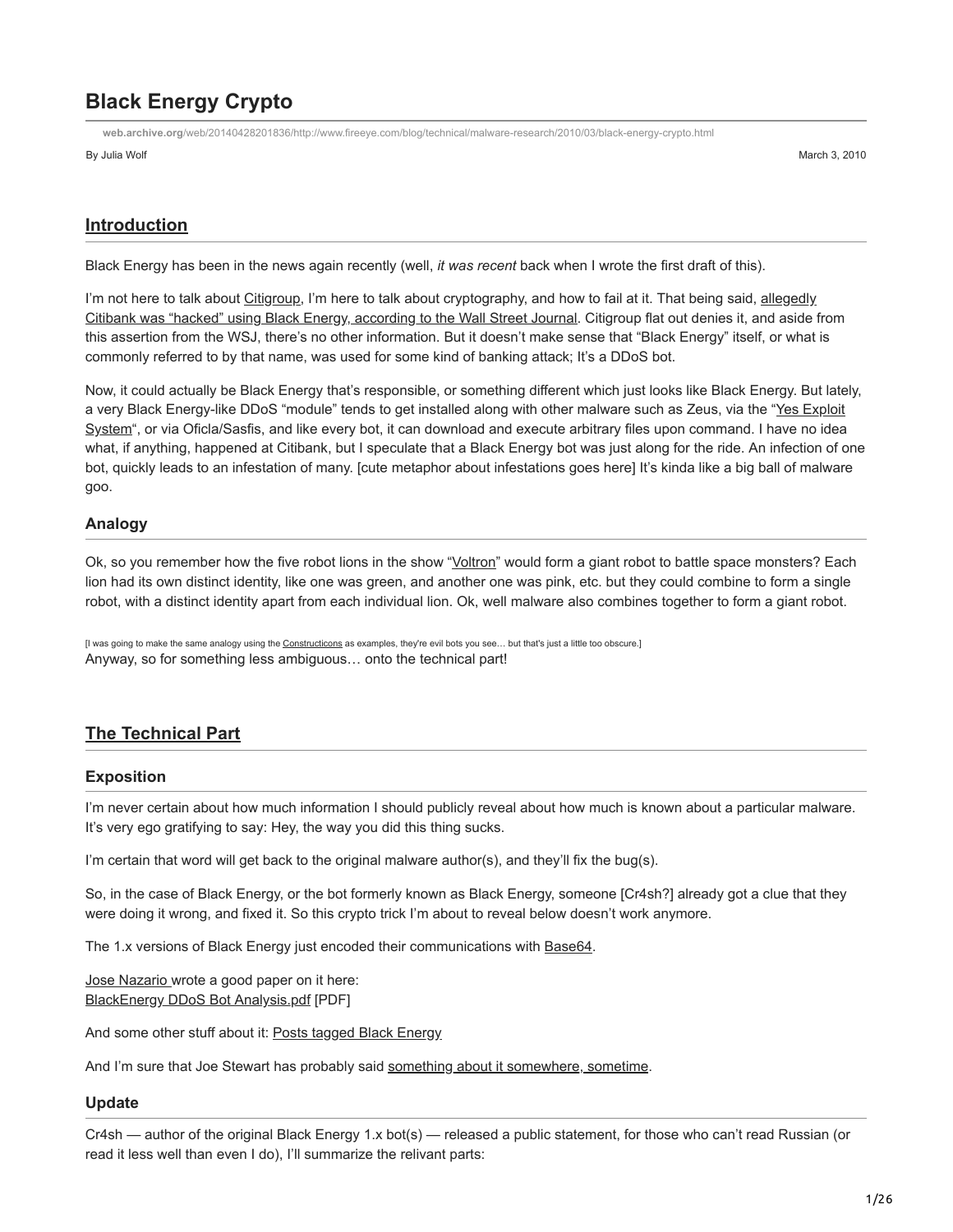- Black Energy was created as a simple DDoS bot without any rootkits, infectors, spyware, etc.
- Cr4sh doesn't how how this relates to stealing banking information.
- The source code was available to many private parties, so someone must have modified it.
- Only an idiot would put their name on a criminal bot.
- Cr4sh says he's not linked to any botnet networks, programs, or organizations.

Black Energy – это DDoS-бот, который был результатом проведенной на заказ (году в 2006-2007) работы, по созданию простого и компактного рабочего инструмента, без всяких руткитов, инфекторов и каких бы то ни было spyware-функций.

Каким образом DDoS-бот относится к краже банковской информации – я в душе не ебу. Однако, тот факт, что его исходники были доступны многим людям во всевозможных [полу]приватных тусовках, может означать, что кто-то заточил его под свои нужды. Подозревать же в причастности к криминальным махинациям автора бота, чей автограф стоял на публично доступных билдах 3-х летней давности, может только полный идиот.

PS: я же в настоящее время никаким боком не связан с ботнет-сетями и программами для их организации.

## **Exposition**

Someone sent me a .pcap of some recent encrypted Black Energy communications; And had an urgent need to know what was being transmitted. But they didn't have a copy of the bot which spewed forth this data, and the associated C&C was down.

Well, maybe it was this sample:

[45f3085144f6875b27ae173f22856198](https://web.archive.org/web/20140428201836/http://www.virustotal.com/analisis/58db0a680d11647fa5a74fcda1936ff54484a259300e1d92d7d8f656f62bdb96-1253309833) [\[Live Sample](https://web.archive.org/web/20140428201836/http://www.offensivecomputing.net/?q=ocsearch&ocq=45f3085144f6875b27ae173f22856198)] [\[Anubus](https://web.archive.org/web/20140428201836/http://anubis.iseclab.org/?action=result&task_id=1e0592d004c65f7249d06840d62268b3b)] [[Another Anubus\]](https://web.archive.org/web/20140428201836/http://anubis.iseclab.org/?action=result&task_id=13dc063d179212cc4394a3bcd9c800c4e) [\[ThreatExpert](https://web.archive.org/web/20140428201836/http://www.threatexpert.com/report.aspx?md5=45f3085144f6875b27ae173f22856198)]

Or this one:

[0eb19a4f7f3de5a2bb6460230f7ddfe4](https://web.archive.org/web/20140428201836/http://www.virustotal.com/sv/analisis/4d8ea0b7e5f134a079c22d6655259cbbc56ce9d2a8a89fae2207c0ba26ce045a-1253048086) [\[Live Sample\]](https://web.archive.org/web/20140428201836/http://www.offensivecomputing.net/?q=ocsearch&ocq=0eb19a4f7f3de5a2bb6460230f7ddfe4) [\[Anubus\]](https://web.archive.org/web/20140428201836/http://anubis.iseclab.org/?action=result&task_id=15921f68dbf4f3be4255a4705efd2451f) [\[Another Anubus](https://web.archive.org/web/20140428201836/http://anubis.iseclab.org/?action=result&task_id=17934ae35b0ca84b4ed37e23eddc50f96)] [[ThreatExpert](https://web.archive.org/web/20140428201836/http://www.threatexpert.com/report.aspx?md5=0eb19a4f7f3de5a2bb6460230f7ddfe4)]

Or this one:

[etc.]

In any case, sometimes it's usually a bit faster to just attack the crypto head-on, rather than reverse engineering a whole program looking for the decryption routine. This is because most malware authors (and sadly, many commercial software authors too) implement the crypto routine(s) incorrectly, making them fairly trivial to crack. So, rather than track down a sample and reversing it, I just did some math on the cyphertexts, looking for common mistakes.

# **The Actual Technical Part**

There was nothing known [to me or Google] about the encryption being used. But I noticed some very strong patterns in the data. It was obviously some kind of stream cipher, but not RC4 from what I can tell. I ran all the usual tests (add, subtract, or xor with [repeating](https://web.archive.org/web/20140428201836/http://en.wikipedia.org/wiki/Vigen%C3%A8re_cipher) or incrementing patterns), it wasn't one of those.

## **Stream Cypher**

This version of Black energy is reusing the same keystream for multiple plaintexts. This is an absolutely fatal flaw for any stream cypher; Take a look at this example to see why. I say it's obviously a stream cypher with a constant key, because if you XOR two cyphertexts together, the keysteam cancels out, and at every location there was a byte in one plaintext, which is the same as the byte at the same location in the other, you get a NULL. And transpositionally, if there was a NULL byte in either plaintext, the plaintext byte from the opposite plaintext will emerge.

 ${\sf Remember~this~identity:}$  (Message $_1 \; \oplus \;$  Keystream)  $\; \oplus \;$  (Message $_2 \; \oplus \;$  Keystream) = Message $_1 \; \oplus \;$  Message $_2$ 

#### **For Example**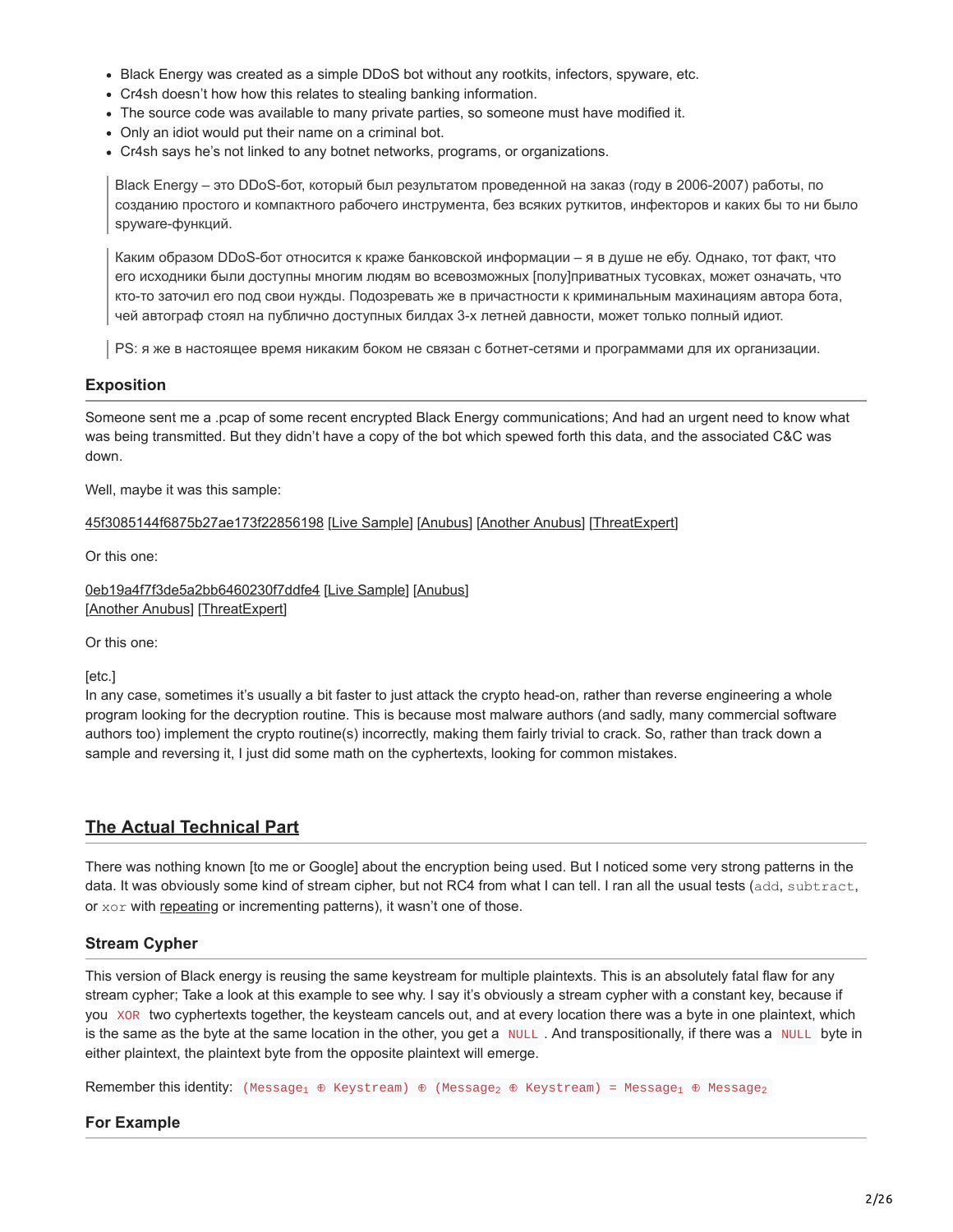00000080 8a d1 0b 61 8a d1 0b 61 8a d1 0b 61 8a d1 0b 61 |...a...a...a...a| 00000090 8a d1 59 61 8b d1 0b 61 4c d2 09 61 89 d1 0b 61 | .. Ya...al..a...al 9c d5 0b 61 8a d1 0b 61 8a d1 09 61 80 d1 0b 61 000000a0  $|...a...a...a...a|$ 000000b0 09 d9 57 61 ab d1 0b 61 8f dd 6a 61 9e d1 0b 61 | .Wa...a..ja...a| 000000c0 8a d1 37 61 8e d1 0b 61 8a d1 0d 61 8a d1 0b 61  $|...7a...a...a...a|$ 000000d0 fe ba 90 af 8b d1 0b 61 52 69 63 68 a9 df a9 c7  $1, \ldots, \ldots$ aRich.... 000000e0 00 00 00 00 00 00 00 00 50 45 00 00 4c 01 04 00  $|.........P$ E..L... 000000f0 79 42 b3 48 00 00 00 00 50 45 00 00 ac 01 0a 21  $IVB.H...PE...$ 00000100 9e 27 a1 42 00 0e 00 00 00 3a 00 00 e0 00 0e 21  $[ . \cdot , . . . . . . . . . . . ]$ 00000110 a7 11 07 0a 00 1e 00 00 00 30 00 00 00 00 00 10  $|............0......|$ 00000120 41 00 00 00 00 12 00 00 04 20 00 00 00 00 00 10  $IA. . . . . . . . . . . . . .$  $1. . . . . . . . . . p. . . . .$ 00000140 04 00 00 00 02 00 00 04 00 50 10 00 00 14 00 00 00000150 00 00 10 00 02 10 00 04 00 00 10 00 10 10 00 00 1. . . . . . . . . . . . . . . . 00000160 10 26 10 00 62 10 00 00 08 22 00 00 a4 00 00 00  $1.8.00...$ .......... 00000170 10 23 00 00 63 00 00 00 00 21 00 00 64 00 00 00  $| .# . .c . . . .|. .d . . .$ 00000180 00 00 00 00 00 00 00 00 00 60 00 00 bc 00 00 00  $|...............|$  $|............@.........|$ **1. . . . . . . . . . . . . . . .** . 000001c0 00 20 00 00 b4 00 00 00 00 00 00 00 00 00 00 00 1. . . . . . . . . . . . . . . 1  $1. 1. \times 1.1.1.1.1.1.1.1$ 000001e0 2e 74 65 78 74 00 00 00 00 0d 00 00 00 10 00 00  $\cdot$  text.......... 000001f0 2e 7a 65 78 74 04 00 00 dd 0d 00 00 00 10 00 00  $l$ .zext.......... 00000200 00 0e 00 00 20 04 00 60 2e 72 64 61 74 61 00 00  $| \ldots \ldots \ldots |$ rdata.. 00000210 72 06 00 00 20 20 00 60 2e 7a 64 61 74 73 00 00  $|r...$   $\therefore$  zdats.. 00000220 73 03 00 00 00 20 00 00 00 04 00 00 40 12 00 40  $|s............@...@|$ 00000230 2e 64 61 74 61 00 00 00 70 2e 00 00 40 30 00 40  $|.\text{data...p...@0.@}|$ 00000240 2e 42 61 74 61 1a 00 00 f0 09 00 00 00 30 00 00 .<br>| .Bata........0..| 00000250 00 02 00 00 40 16 00 c0 2e 72 65 6c 6f 63 00 00  $| \ldots \emptyset \ldots$  reloc.. 00000260 4c 01 00 00 40 60 00 c0 2e 70 65 6c 6f 23 00 00  $|L...@$  ... pelo#.. 00000270 86 01 00 00 00 40 00 00 00 02 00 00 40 18 00 42  $| \ldots \ldots \emptyset \ldots \ldots \emptyset \ldots B|$  $1, \ldots, \ldots, \ldots, \emptyset, .$  B . . . . . . . . . . . . . . . . . .

Wow, that sure does look like two EXE's XOR'd together, doesn't it?

#### **Step By Step Example**

Since this Anubus report is public, I'll use it for my example:

http://anubis.iseclab.org/?action=result&task\_id=15921f68dbf4f3be4255a4705efd2451f

Grab the .pcap file

http://anubis.iseclab.org/?action=result&task\_id=15921f68dbf4f3be4255a4705efd2451f&download=traffic.pcap

And extract all of the TCP streams from this .pcap into individual files, with your favorite program for doing that kind of thing. (I think Wireshark will do it; I just always use my own Perl scripts cause it's fast and automated.) Stripped of HTTP headers, theses are the files I got:

| MD <sub>5</sub>                  | Timestamp         | <b>Source IP:Port</b> | <b>Destination</b><br><b>IP:Port</b> | <b>Size</b> | <b>Description</b>  |
|----------------------------------|-------------------|-----------------------|--------------------------------------|-------------|---------------------|
| 3e736a6d3f8fe6cf7e54a7658cba9352 | 1253064020.308867 | 88.214.243.45:80      | 192.168.0.2:1038                     | 785         | Encrypted<br>XML    |
| 5394487c93a748e6b0b182101ba56a56 | 1253064023.563605 | 88.214.243.45:80      | 192.168.0.2:1039                     | 11264       | Encrypted<br>"ddos" |
| d15af19966a4782ede44a1e62f8cf70b | 1253064029.663532 | 88.214.243.45:80      | 192.168.0.2:1040                     | 6657        | Encrypted<br>"http" |
| 5730dbddc77de80d3d7e053699cb2136 | 1253064034.512609 | 88.214.243.45:80      | 192.168.0.2:1041                     | 16896       | Encrypted<br>"svn'  |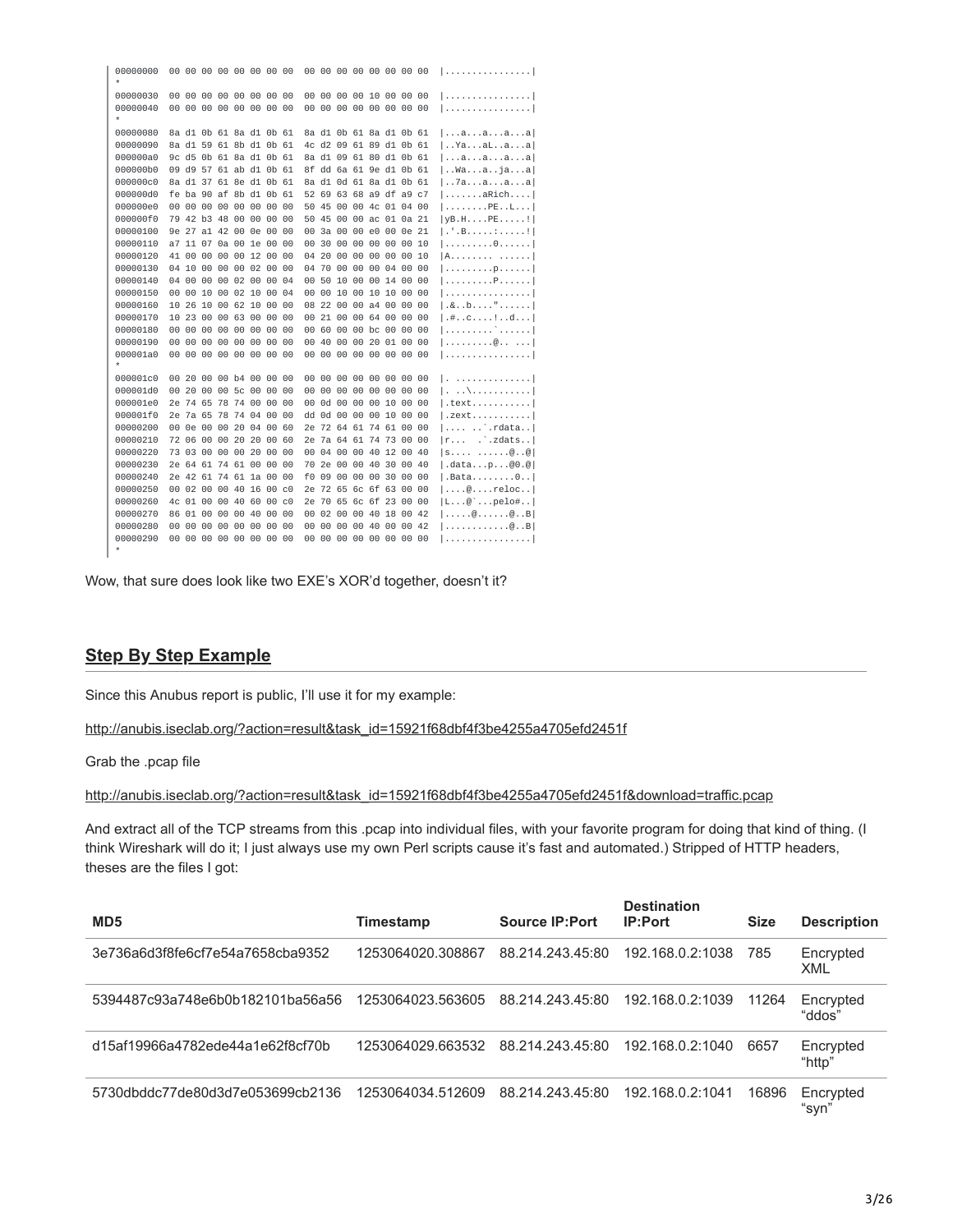So, since EXE files are mostly NULLs at the beginning... And the "syn" one seems to have the most NULLs at the beginning... It's the one that yields the most amount of printable text.

| hexdump -C Config_x_syn          |    |          |       |                         |          |      |      |                |       |    |          |                         |       |    |                                                   |
|----------------------------------|----|----------|-------|-------------------------|----------|------|------|----------------|-------|----|----------|-------------------------|-------|----|---------------------------------------------------|
| 00000000                         |    |          |       | 71 65 e8 6d 6f 20 76 65 |          |      |      |                |       |    |          | 76 73 69 6f 91 c2 22 31 |       |    | $ qe.mo$ vevsio"1                                 |
| 00000010                         | 96 |          |       | 30 22 3f 3e 0a 3c       |          |      | 62   | 2 <sub>b</sub> | 65    |    |          | 72 6e 65 6c 3e 0a       |       |    | $ .0"$ ?>. <b-ernel>.<math> </math></b-ernel>     |
| 00000020                         |    |          |       | 3c 70 6c 75 67 69 6e 73 |          |      |      | 3e             |       |    |          | 0a 3c 70 6c 75 67       |       | 69 | <plugins>.<plugi < td=""></plugi <></plugins>     |
| 00000030                         | 6e |          |       | 3e 0a 3c 6e 61 6d 65    |          |      |      | 3e             | 64    |    |          | 64 6f 9b 3c 2f 6e       |       |    | $ n\rangle$ . <name>ddo.</name>                   |
| 00000040                         |    |          |       | 6f 72 df 30 0a 88 7f    |          |      | a8   | 53             | cb    |    |          | 68 23 a3 1f 65 54       |       |    | or.0S.h#eT                                        |
| 00000050                         |    |          |       | 46 05 45 02 01 06 08    |          |      | 1c   | 5f             | 67    |    |          | 1c 4c 11 02 1b 08       |       |    | $[F.E]$ g.L                                       |
| 00000060                         |    |          |       | 1d 4e 5c 6f 1c 02 19 1b |          |      |      | 47             | 00    |    |          | 00 1e 4e 73 3d 41       |       |    | $ . N \ 0. \ldots 6. \ldots Ns = A $              |
| 00000070                         |    |          |       | 00 0a 5a 0d 5a 79 7d 36 |          |      |      | 0b             | 6e    |    |          | 61 6d 65 3e 0a 3c       |       |    | $\vert$ Z.Zy}6.name>.<                            |
| 00000080                         |    |          |       | 11 0a be 86 4a 61 cc 98 |          |      |      |                |       |    |          | 12 32 8d d0 46 7c d1 cf |       |    | $  \ldots$ . Ja. $  \ldots 2 \ldots F   \ldots  $ |
| 00000090                         | 49 |          |       | 6c c1 ac 1d 21 d2 ca    |          |      |      |                | 95 66 |    |          | 96 c8 1f 04 9e d6       |       |    | 11 f                                              |
| 000000a0                         |    |          |       | 5c 73 98 cf 4f 30 a8    |          |      | 9a   |                |       |    |          | ce 67 92 c3 16 7d db c8 |       |    | $\left[\S.00\ldots g\ldots\right].$               |
| 000000b0                         |    |          |       | 1f 21 cd c7 68 6b 9c    |          |      | ac   |                |       |    |          | 1a 74 a7 d4 57 67 cd c8 |       |    | $  \cdot   \cdot h$ kt $\mathsf{W}$ g             |
| 000000c0                         |    |          |       | 18 33 c2 89 54 6b d0 d5 |          |      |      | 4f             |       |    |          | 6d 96 98 28 32 8d d6    |       |    | .3Tk0m(2)                                         |
| 000000d0                         |    |          |       | 3e 1c 04 01 4d 30 a8 9a |          |      |      | 2f             |       |    |          | 70 6c 75 67 69 6e 73    |       |    | $  >$ $M0$ /plugins                               |
| 000000e0                         |    |          |       | 3e 0a 3c 63 6d 64 73    |          |      | 3e   | 5a             |       |    |          | 79 2f 63 21 65 77       |       | 3e | $  > . <$ cmds>Zy/c!ew>                           |
| 000000f0                         |    |          |       | 73 7e c3 24 67 5f 64    |          |      | 61   | 74             | 61    |    |          | 3e 0a dc 64 6a 4e       |       |    | $ s-.$ \$g_data>djN $ $                           |
| 00000100                         |    |          |       | 78 3f 3b 7e 63 7e 5f    |          |      | - 73 | 69             | 40    |    |          | 65 3e 31 30 30          |       | 30 | $ x?; -c - siges 1000 $                           |
| 00000110                         | 90 |          |       | 3f 74 63 70 4f          |          | 73   | 69   |                | 7a 45 |    |          | 3e 0d 0a 3c 74 73       |       |    | $ .$ ?tcp0sizE> <ts< td=""></ts<>                 |
| 00000120                         |    |          |       | 70 4f 66 72 65 73 3e 35 |          |      |      | 34             |       |    |          | 3c 2f 74 63 70 5f 66    |       |    | p0fres>54                                         |
| 00000130                         |    | 76 65    |       | 71 3e 0d 0a 3c          |          |      | 74   | 63             | 00    |    |          | 5f 74 68 76 65          |       | 61 | $ veq>0.5$ $<$ tc._thvea                          |
| 00000140                         |    | 64 73 3e |       | 35 3e 2f 74             |          |      | 67   | 70             | 5f    |    |          | 64 68 72 75 61          |       | 64 | ds>5>/tgp_dhruad                                  |
| 00000150                         |    |          |       | 73 3e 1d 0a 3c 65 64    |          |      | 70   |                |       |    |          | 5f 73 69 7a 75 3e 31 30 |       |    | $ s>$ <edp_sizu>10<math> </math></edp_sizu>       |
| 00000160                         |    | 20 16    | 3c 2f |                         | 17 64    | - 70 | 5f   | 7b             | 4b    |    |          | 7a 65 8a 0d 0a          |       | 3c | $\langle$ .dp_{Kze< </td                          |
| 00000170                         |    |          |       | 75 64 70 5f 66 72 65 71 |          |      |      |                |       |    |          | 3e 35 30 3c 2f 75 64 70 |       |    | $\mathbf{r}$                                      |
|                                  |    |          |       |                         |          |      |      |                |       |    |          |                         |       |    | udp_freq>50                                       |
| 00000180                         |    |          |       | 5f 66 72 65 71 3e 0d 0a |          |      |      |                |       |    |          | 3c 15 64 70 e3 74 68 72 |       |    | $ \_\text{freq}>, .<$ .dp.thr                     |
| 00000190                         |    | 65 61 64 |       | 73 3e 35 3c 2f          |          |      |      |                | 75 64 |    |          | 70 5f 74 68 72 65       |       |    | eads>5                                            |
| 000001a0                         |    | 61 64 73 |       | 3e 0d 0a 3c 69          |          |      |      | 63             |       |    |          | 6d 70 5f 73 69 7a 65    |       |    | $ ads>$ <icmp_size<math> </icmp_size<math>        |
| 000001b0                         |    |          |       | 3e 31 30 30 30 3c 2f    |          |      | 69   | 63             | 6d    |    |          | 70 5f 73 69 7a 65       |       |    | $ >1000$                                          |
| 000001c0                         |    |          |       | 3e 2d 0a 3c dd 63 6d    |          |      | 70   | 5f             | 66    | 72 |          | 65 71 3e 35             |       | 30 | $ >-.<.$ cmp_freq>50                              |
| 000001d0                         |    |          |       | 3c 2f 69 63 6d 70 5f    |          |      | 66   | 72             | 65    |    |          | 71 3e 0d 0a 3c 69       |       |    | $ $ <i<math> </i<math>                            |
| 000001e0                         |    |          |       | 4d 19 15 27             | 00 68 72 |      | 65   | 61 69          |       |    |          | 73 3e 35 2c 2f          |       | 69 | $ M$ '.hreais>5,/i                                |
| 000001f0                         |    | 63 63    |       | 70 5f 74 6c 72 65       |          |      |      |                |       |    |          | 61 64 73 3e 0d 0a 3c 68 |       |    | ccp_tlreads> <h < td=""></h <>                    |
| 00000200                         |    |          |       | 74 74 70 5f 46 72 65    |          |      | 11   |                |       |    |          | 10 43 54 51 48 4e 68 74 |       |    | ttp_FreCTQHNht                                    |
| 00000210                         |    |          |       | 06 76 5f 66 72 45 71 3e |          |      |      |                |       |    |          | 0d 02 3c 68 74 66 70 5f |       |    | $ .v_f$ rEq> <htfp_<math> </htfp_<math>           |
| 00000220                         |    |          |       | 74 68 72 65 61 64 73    |          |      | 3e   |                |       |    |          | 35 3c 2f 68 34 74 70 1f |       |    | threads>5                                         |
| 00000230                         |    |          |       | 5a Oc 13 11 00 64 73    |          |      | 3e   | 4c             |       |    |          | 01 64 64 6f 43 3e 0a    |       |    | $ Z$ $ds$ >L.ddoC>.                               |
| 00000240                         |    | 3c 4e    |       | 74 74 70 24 3c          |          |      | 68   | 74             | 74    | 70 |          | 5f 66 72 65 71          |       |    | <nttp\$<http_freq < td=""></nttp\$<http_freq <>   |
| 00000250                         |    | 3e 33 30 |       | 3c 6f 68 74 b4          |          |      |      |                | 5e 2d |    |          | 03 1e 0a 12 3e 0d       |       |    | $  >30$ <oht.^->. </oht.^->                       |
| 00000260                         |    |          |       | 46 3d 68 74 74 10 5f    |          |      | 74   |                |       |    |          | 68 70 65 61 64 33 3e 32 |       |    | F=htt._thpead3>2                                  |
| 00000270                         |    |          |       | 3c 2f 68 74 74 70 5f    |          |      | 74   | 68             |       |    |          | 72 65 61 24 73 3e 7e    |       |    | ~                                                 |
| 00000280                         |    |          |       | 2f 68 74 74 70 3e 0a 3c |          |      |      |                | 73 79 |    |          | 6e 3e 3c 73 79 6e       |       |    | /http>. <syn><syn < td=""></syn <></syn>          |
| 00000290                         |    |          |       | 5f 66 72 65 71 3e 32    |          |      | 30   | 3c 2f          |       |    |          | 73 79 6e 5f 66 72       |       |    | _freq>20                                          |
| 000002a0                         |    |          |       | 65 71 3e 0d 0a 3c 73 79 |          |      |      |                | 6e 5f |    |          | 74 68 72 65 61 64       |       |    | eq> <syn_thread < td=""></syn_thread <>           |
| 000002b0                         |    | 73 3e 33 |       | 3c 2f 73 79             |          |      | 6e   | 5f             | 74    |    | 68 72 65 | 61                      | 64 73 |    | s>3                                               |
| 000002c0                         |    |          |       | 3e 3c 2f 73 79 6e 3e 0a |          |      |      |                | 3c 2f |    |          | 70 6c 67 5f 64 61       |       |    | $ >\frac$ /syn>.                                  |
| 000002d0                         |    |          |       | 74 61 3e 0a 3c 73 6c    |          |      | 65   | 65             | 70    |    |          | 66 72 65 71 3e 39       |       |    | ta>. <sleepfreq>9 </sleepfreq>                    |
| 000002e0                         |    |          |       | 30 30 3c 2f 73 6c 65 65 |          |      |      | 70             | 66    |    |          | 72 65 71 3e 0a 3c       |       |    | $ 00$ . <                                         |
| 000002f0                         |    |          |       | 69 70 3e 31 32 38 2e 31 |          |      |      | 33             | 30    |    | 2e 35 36 | 2e 32 32                |       |    | $ i\rangle$ = 128.130.56.22                       |
| 00000300                         |    |          |       | 3c 2f 69 70 3e 0a 3c 2f |          |      |      |                |       |    |          | 62 6b 65 72 6e 65 6c 3e |       |    | .                                                 |
| 00000310                         | 0a |          |       |                         |          |      |      |                |       |    |          |                         |       |    | $\vert \cdot \vert$                               |
| 00000311                         |    |          |       |                         |          |      |      |                |       |    |          |                         |       |    |                                                   |
| md5sum Config_x_syn              |    |          |       |                         |          |      |      |                |       |    |          |                         |       |    |                                                   |
| 0880df84c5b886cbdd0e0be01deed2f6 |    |          |       |                         |          |      |      |                |       |    |          |                         |       |    |                                                   |
|                                  |    |          |       |                         |          |      |      | Config_x_syn   |       |    |          |                         |       |    |                                                   |

Well, that certainly looks like XML doesn't it?

## **Fixup the XML**

You can also approach this from the EXE side of things, but most of you are probably better at reading XML than EXE. XML also provides for a lot of redundant plaintext.

#### **General Procedue**

Since it's XML, you know every tag must match up, so one can fix the broken tags easily.

- Merge the all of the known plaintext you can find from the config files together and make the obvious fixes.
- . XOR this back against the original cyphertext, and you get a big chunk of the keystream.
- Then XOR this partial keystream against the EXEs.
- Fix up the EXE headers, so that most of the fields make sense, try to use the RICH header if present, and make sure ".text", ".data", ".reloc" are spelled correctly, etc.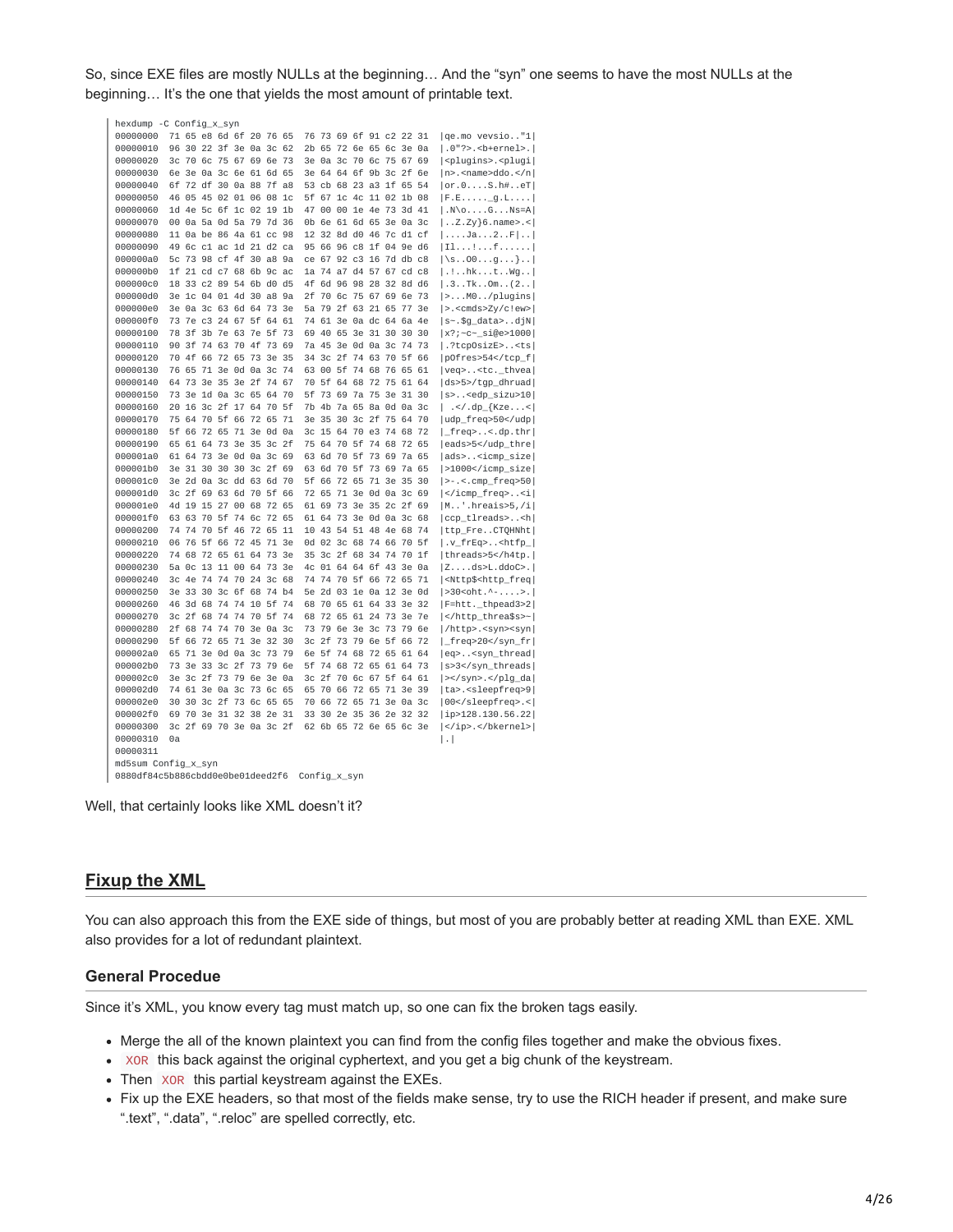If you have a large malware zoo, you can look for EXE files from September, that are 11264, 6657, or 16896 bytes long, and match up mostly within the first few hundred bytes to this.

(The quick way is to just XOR the plaintext you've got so far, against the other plaintext samples in your zoo, and see which one(s) have the lowest entropy.

It's probably one of those. Otherwise you can just try them all if it's not too many (and in this case it's not too many).)

- If you don't have a sample of one of the EXEs, then just re- XOR again the EXE plaintext you've recovered so far with the original cyphertext.
- And then XOR that partial keystream back against the config file.
- Do the same sort of fix-ups you did before (you've got some more bytes now, the ones you just fixed in the EXE).
- Then re- XOR this back the other way, lather rinse repeat, until you're down to just the bits you don't know between all four of the plaintexts.

At this point, you'll have recovered most of the plaintext/keystream, without knowing the password *or even the cypher used*! This trick works for any cypher that is basically \$randomness  $\wedge$  \$plaintext, where \$randomness gets used more than once. There's a reason the one-time-pad is *one-time*-only.

#### **Step-by-step Example**

If you don't have a hex editor, you can use any 8-bit clean text editor to make the changes, be careful not to add or remove any characters, otherwise everything after that point will be shifted. (I use [Joe](https://web.archive.org/web/20140428201836/http://joe-editor.sourceforge.net/) as my editor, believe it or not.)

[By the way, if you think this part looks like it took me a long time to write. This was actually the least time-intensive part. The introductory paragraphs up at the beginning took the longest to write.]

00000000 71 65 e8 6d 6f 20 76 65 76 73 69 6f 91 c2 22 31 |qe.mo vevsio.."1| 00000010 96 30 22 3f 3e 0a 3c 62 2b 65 72 6e 65 6c 3e 0a |.0"?>.<b+ernel>.| …

00000300 3c 2f 69 70 3e 0a 3c 2f 62 6b 65 72 6e 65 6c 3e |</ip>.</bkernel>|

- We know the first two bytes of the EXE are "  $MZ$ ", so  $XOR$  "  $qe$  " with "  $MZ$  " to get " <? "
- But really, that whole first line can't be anything other than " <?xml version="1.0"?> "
- There is a " </bkernel>" tag at the end, so that must be a " <br/>sheart and the beginning.

00000030 6e 3e 0a 3c 6e 61 6d 65 3e 64 64 6f 9b 3c 2f 6e |n>.<name>ddo.</n| 00000040 6f 72 df 30 0a 88 7f a8 53 cb 68 23 a3 1f 65 54 | or.0....S.h#..eT| … 00000070 00 0a 5a 0d 5a 79 7d 36 0b 6e 61 6d 65 3e 0a 3c |..Z.Zy}6.name>.<| … 000000d0 3e 1c 04 01 4d 30 a8 9a 2f 70 6c 75 67 69 6e 73 |>...M0../plugins|

- It's safe to assume that " ddo**\x9B** " is really " ddos ".
- The closing tag " </nor**\xDF**0 " must be " </name> "
- And further down, " 6\x0Bname> " can be either " <name> " or " </name> ". We'll figure it out later.
- " **\x9A**/plugins> " is "</plugins> ".

000000f0 73 7e c3 24 67 5f 64 61 74 61 3e 0a dc 64 6a 4e | s~. \$g\_data>..djN| 00000100 78 3f 3b 7e 63 7e 5f 73 69 40 65 3e 31 30 30 30 |x?;~c~ si@e>1000| 90 3f 74 63 70 4f 73 69 7a 45 3e 0d 0a 3c 74 73 |.?tcpOsizE>..<ts| 70 4f 66 72 65 73 3e 35 34 3c 2f 74 63 70 5f 66 |pOfres>54</tcp\_f| 76 65 71 3e 0d 0a 3c 74 63 00 5f 74 68 76 65 61 |veq>..<tc.\_thvea| 64 73 3e 35 3e 2f 74 67 70 5f 64 68 72 75 61 64 |ds>5>/tgp\_dhruad| 73 3e 1d 0a 3c 65 64 70 5f 73 69 7a 75 3e 31 30 |s>..<edp\_sizu>10|

- " djNx?;~c~\_si@e>1000**\x90**?tcpOsizE> " looks like a pair of tags named " tcp\_size ", so that becomes:
	- " djNx?<tcp\_size>1000</tcp\_size> "
- Between " <tsp0fres>54</tcp\_fveq> " looks like a pair of tags named " tcp\_freq ", so this becomes:

" <tcp\_freq>54</tcp\_freq> "

" <tic**\x00**\_thveads>5>/tgp\_dhruads> " looks like it says " tcp\_threads ", so this becomes: " <tcp\_threads>5</tcp\_threads> ", and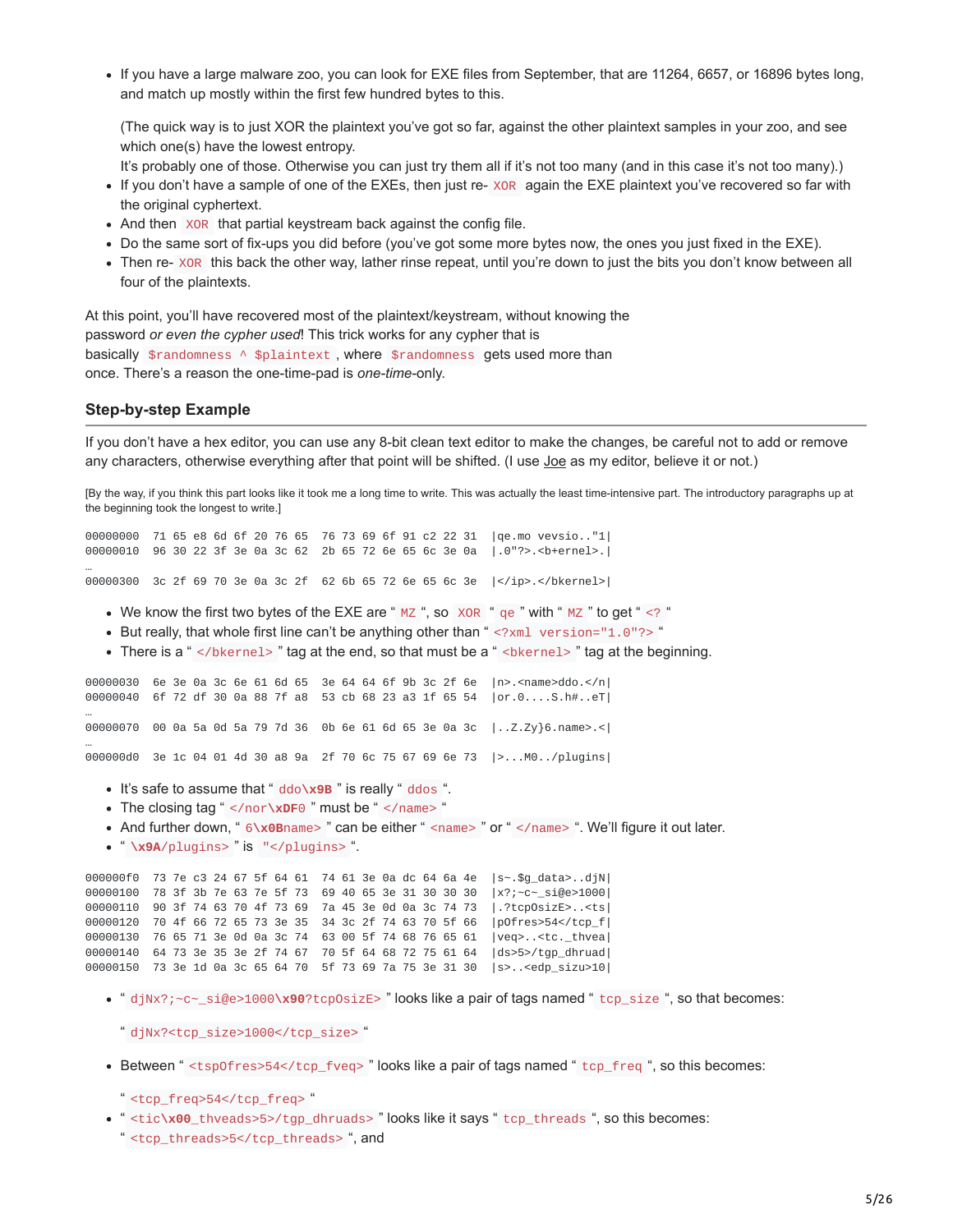• the end of line should be " **\x0D\x0A** " rather than " **\x1D\x0A** "

 73 3e 1d 0a 3c 65 64 70 5f 73 69 7a 75 3e 31 30 |s>..<edp\_sizu>10| 20 16 3c 2f 17 64 70 5f 7b 4b 7a 65 8a 0d 0a 3c | .</.dp\_{Kze...<| 75 64 70 5f 66 72 65 71 3e 35 30 3c 2f 75 64 70 |udp\_freq>50</udp| 5f 66 72 65 71 3e 0d 0a 3c 15 64 70 e3 74 68 72 |\_freq>..<.dp.thr|

" <edp\_sizu>10 **\x16**</**\x17**dp\_{Kze**\x8A** " looks like it says " udp\_size " (This follows a naming pattern established by " tcp\_size " above)

So, fixing those tags:

" <udp\_size>10 **\x16**</udp\_size> ", and if it's following the same pattern as " tcp\_size " above, then the number within the tags is probably " 1000 "

" <udp\_size>1000</udp\_size> "

" <udp\_freq>50</udp\_freq> " That looks just right… it also implies that the " <tcp\_freq>54</tcp\_freq> " from above should really be:

" <tcp\_freq>50</tcp\_freq> "

00000180 5f 66 72 65 71 3e 0d 0a 3c 15 64 70 e3 74 68 72 |\_freq>..<.dp.thr| 00000190 65 61 64 73 3e 35 3c 2f 75 64 70 5f 74 68 72 65 |eads>5</udp\_thre| 000001a0 61 64 73 3e 0d 0a 3c 69 63 6d 70 5f 73 69 7a 65 |ads>..<icmp\_size| 000001b0 3e 31 30 30 30 3c 2f 69 63 6d 70 5f 73 69 7a 65 |>1000</icmp\_size|

- " <**\x15**dp**\xE3**threads>5</udp\_threads> " should obviously be:
- " <udp\_threads>5</udp\_threads> ", and the number matches with " tcp\_threads " above.
- " <icmp\_size>1000</icmp\_size>- " just needs the " " changed back to a " **\x0D** " end of line character.

000001c0 3e 2d 0a 3c dd 63 6d 70 5f 66 72 65 71 3e 35 30 |>-.<.cmp\_freq>50| 000001d0 3c 2f 69 63 6d 70 5f 66 72 65 71 3e 0d 0a 3c 69 |</icmp  $freq$ ... 000001e0 4d 19 15 27 00 68 72 65 61 69 73 3e 35 2c 2f 69 |M..'.hreais>5,/i| 000001f0 63 63 70 5f 74 6c 72 65 61 64 73 3e 0d 0a 3c 68 |ccp\_tlreads>..<h| 00000200 74 74 70 5f 46 72 65 11 10 43 54 51 48 4e 68 74 |ttp\_Fre..CTQHNht|

- " <\xDDcmp\_freq>50</icmp\_freq>" is obviously " <icmp\_freq>50</icmp\_freq>"
- Based on everything so far, we can say that
	- " <iM**\x19\x15**'**\x00**hreais>5,/iccp\_tlreads> " is really:
	- " <icmp\_threads>5</icmp\_threads> "

00000200 74 74 70 5f 46 72 65 11 10 43 54 51 48 4e 68 74 |ttp\_Fre..CTQHNht| 00000210 06 76 5f 66 72 45 71 3e 0d 02 3c 68 74 66 70 5f |.v\_frEq>..<htfp\_|

" <http\_Fre**\x11\x10**CTQHNht**\x06**v\_frEq>**\x0D\x02** " is clearly:

" <http\_freq>CTQ</http\_freq>**\x0D\x0A** " well, not quite so clearly, it looks like there's a three digit number that goes there, not 1000 as above

00000220 74 68 72 65 61 64 73 3e 35 3c 2f 68 34 74 70 1f |threads>5</h4tp.| 00000230 5a 0c 13 11 00 64 73 3e 4c 01 64 64 6f 43 3e 0a |Z....ds>L.ddoC>.|

- " <htfp\_threads>5</h4tp**\x1F**Z**\x0C\x13\x11\x00**ds>L**x01**ddoC> " Well, this first part is obvious:
	- " <http\_threads>5</http\_threads>L**\x01**ddoC> "
- And then that's probably the closing tag to " <ddos> ", so we get: " <http\_threads>5</http\_threads></ddos> "

 3c 4e 74 74 70 24 3c 68 74 74 70 5f 66 72 65 71 |<Nttp\$<http\_freq| 3e 33 30 3c 6f 68 74 b4 5e 2d 03 1e 0a 12 3e 0d |>30<oht.^-....>.| 46 3d 68 74 74 10 5f 74 68 70 65 61 64 33 3e 32 |F=htt.\_thpead3>2| 3c 2f 68 74 74 70 5f 74 68 72 65 61 24 73 3e 7e |</http\_threa\$s>~| 2f 68 74 74 70 3e 0a 3c 73 79 6e 3e 3c 73 79 6e |/http>.<syn><syn| 5f 66 72 65 71 3e 32 30 3c 2f 73 79 6e 5f 66 72 |\_freq>20</syn\_fr|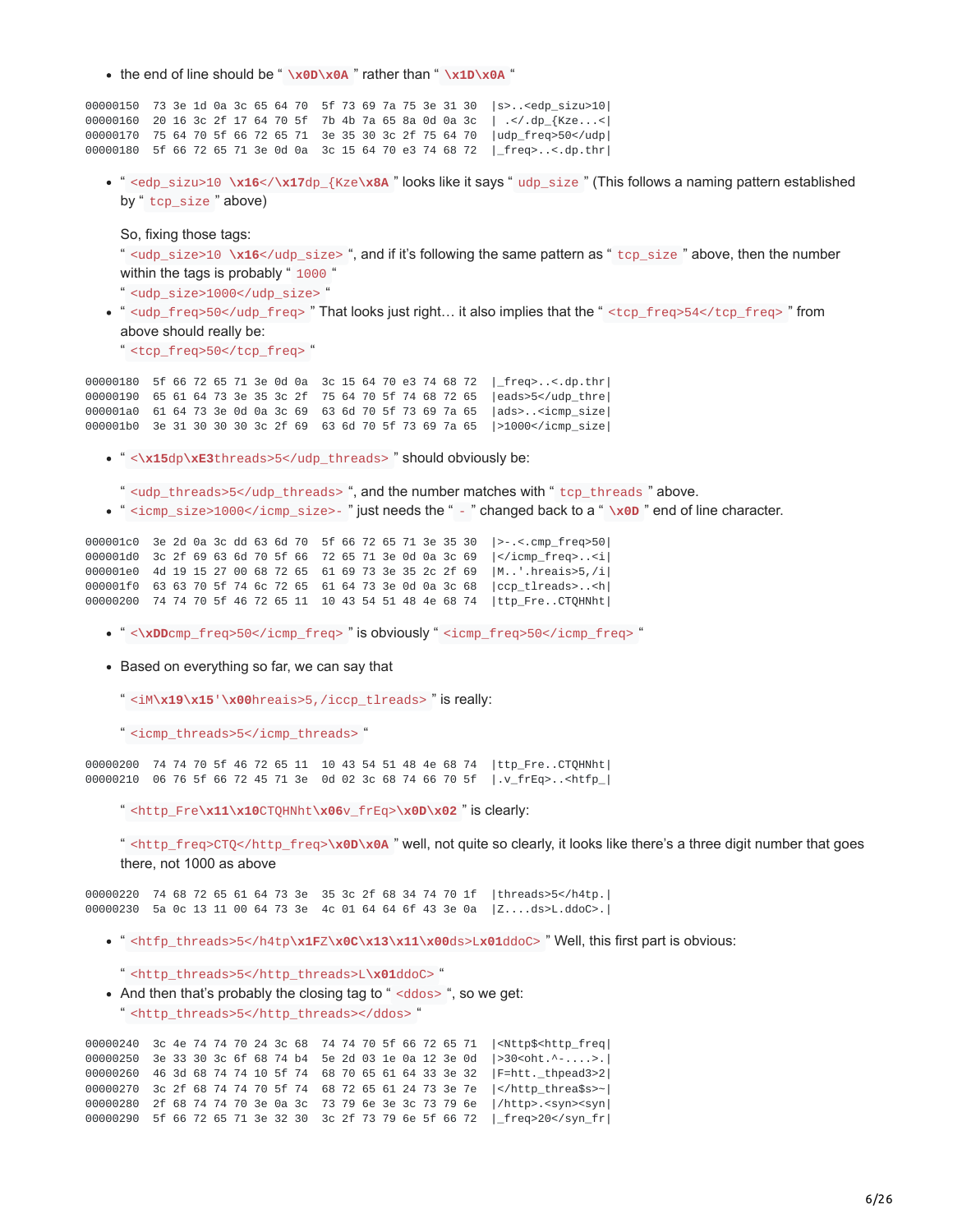- So, this looks like there's a pair of tags like " <http> " stuff " </http> " and more " http\_freq " and " http\_threads " stuff…
	- " <Nttp\$<http\_freq>30<oht**\xB4**^-**\x03\x1E\x0A\x12\x3E\x0D** "
	- " F=htt**\x10**\_thpead3>2</http\_threa\$s>~/http>**x\0A** "
- So that mostly becomes:
	- " <http><http\_freq>30</http\_freq>F<http\_threads>2</http\_threads></http> "

All the rest of the file looks fine… so near the beginning where it says:

000000e0 3e 0a 3c 63 6d 64 73 3e 5a 79 2f 63 21 65 77 3e |>.<cmds>Zy/c!ew>| 000000f0 73 7e c3 24 67 5f 64 61 74 61 3e 0a dc 64 6a 4e |s~.\$g\_data>..djN| 00000100 78 3f 3b 7e 63 7e 5f 73 69 40 65 3e 31 30 30 30 |x?;~c~\_si@e>1000|

" <cmds>Zy/c!ew>s~**\xC3**\$g\_data>**\x0A** " based upon the rest of the file, that should probably be:

" <cmds>Z</cmds>s<plg\_data> " the EOL character used after the closing tag(s) of the larger structures is " **\x0A** " rather than a " **\x0D\x0A** " after each config option.

- So, the " s " is probably a " **\x0A** "
- If this is also true of all opening tags, then the " $Z$ " in commands should be a "  $x0A$ " also.
- So, do all of the tags balance? There's a closing " </ddos> " tag without an opening tag. If this XML document is well formed, the opening tag should go here:
	- " <plg\_data>**\x0A\xDC**djNx?<tcp\_size> " between the opening " <plg\_data> " and " <tcp\_size> " tags.
- " <plg\_data>**\x0A**<ddos><tcp\_size> " It fits just right.

(If you were paying close attention, you may have noticed that many of the corrected bytes, differ from the original by only a single bit.)

#### **Recap**

So let's see what we have so far: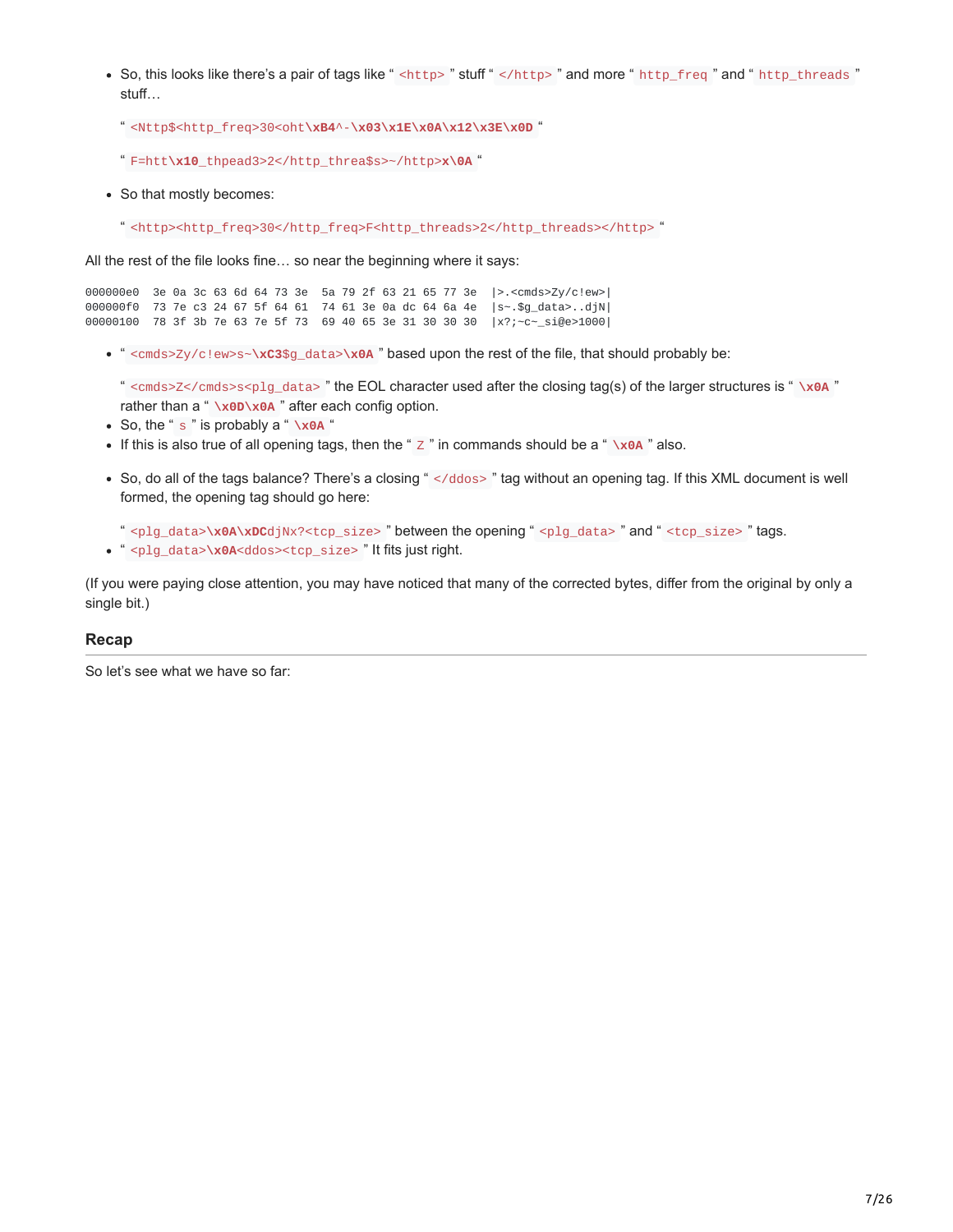| 00000000 |    |          |             | 3c 3f 78 6d 6c 20 76 65 |                |          |    |                |    |                |                   |             |          |                      | 72 73 69 6f 6e 3d 22 31 |                | xml version="1</th                             |
|----------|----|----------|-------------|-------------------------|----------------|----------|----|----------------|----|----------------|-------------------|-------------|----------|----------------------|-------------------------|----------------|------------------------------------------------|
| 00000010 |    |          |             | 2e 30 22 3f 3e 0a 3c    |                |          |    | 62             |    |                |                   |             |          |                      | 6b 65 72 6e 65 6c 3e 0a |                | $ .0"$ ?>.<br>bkernel>.                        |
| 00000020 |    |          |             | 3c 70 6c 75 67 69 6e    |                |          |    | 73             | Зе |                |                   |             |          |                      | 0a 3c 70 6c 75 67 69    |                | <plugins>.<plugi< td=""></plugi<></plugins>    |
| 00000030 |    |          |             | 6e 3e 0a 3c 6e 61 6d    |                |          |    | 65             | 3e | 64             |                   | 64 6f 73 3c |          |                      | 2f                      | 6e             | $ n\rangle$ . <name>ddos</name>                |
| 00000040 |    |          |             | 61 6d 65 3e 0a 88 7f    |                |          |    | a8             | 53 | cb             |                   |             |          | 68 23 a3 1f 65       |                         | 54             | $ ame>$ S.h#eT                                 |
|          | 46 |          | 05 45       | 02                      | 01 06 08       |          |    | 1c             | 5f | 67             |                   | 1c 4c 11 02 |          |                      | 1b 08                   |                |                                                |
| 00000050 |    |          |             | 4e 5c 6f 1c 02 19       |                |          |    |                |    |                |                   |             |          |                      |                         |                | F.Eq.L                                         |
| 00000060 | 1d |          |             |                         |                |          |    | 1 <sub>b</sub> | 47 | 00             |                   |             |          |                      | 00 1e 4e 73 3d 41       |                | $ . N \ 0. \ldots 6. \ldots Ns = A$            |
| 00000070 |    |          |             | 00 0a 5a 0d 5a 79 7d 36 |                |          |    |                | 0b | 6e             |                   | 61 6d 65    |          |                      | 3e 0a 3c                |                | $\vert$ Z.Zy}6.name>.<                         |
| 00000080 |    |          |             | 11 0a be 86 4a 61 cc 98 |                |          |    |                |    |                |                   |             |          |                      | 12 32 8d d0 46 7c d1 cf |                | $\left[\ldots$ . Ja. $\ldots$ 2. . F $\right]$ |
| 00000090 | 49 |          |             | 6c c1 ac 1d 21 d2 ca    |                |          |    |                | 95 | 66             |                   |             |          |                      | 96 c8 1f 04 9e d6       |                | 11 f                                           |
| 000000a0 |    |          |             | 5c 73 98 cf 4f 30 a8 9a |                |          |    |                |    |                |                   |             |          |                      | ce 67 92 c3 16 7d db c8 |                | $\{\S.00g\}$ .                                 |
| 000000b0 | 1f |          |             | 21 cd c7 68 6b 9c       |                |          |    | ac             |    | 1a 74          |                   | a7 d4 57 67 |          |                      | $cd$ $c8$               |                | $ .$ !hkt $Wg$                                 |
| 000000c0 |    |          |             | 18 33 c2 89 54 6b d0    |                |          |    | d5             |    |                |                   |             |          |                      | 4f 6d 96 98 28 32 8d d6 |                | .3. .7k. .0m. .(2. .                           |
| 000000d0 | Зе |          | 1c 04       |                         | 01 4d          | 30       | a8 | 3c             | 2f | 70 6c          |                   | 75 67       |          | 69                   | 6e                      | 73             | $  >$ $M0.<$ $ $ plugins                       |
| 000000e0 |    |          |             | 3e 0a 3c 63 6d 64 73    |                |          |    | 3e             |    |                | 0a 3c 2f 63 6d 64 |             |          |                      | 73                      | Зе             | $  > .$ <cmds>. </cmds>                        |
| 000000f0 |    | 0а 3с    | 70          | 6c                      | 67             | 5f       | 64 | 61             |    | 74 61          | 3e                | 0а 3с       |          | 64                   | 64                      | 6f             | . <plg_data>.<ddo< td=""></ddo<></plg_data>    |
| 00000100 |    | 73 3e 3c |             | 74                      | 63 70 5f       |          |    | 73             | 69 |                | 7a 65 3e 31 30    |             |          |                      | 30                      | 30             | s> <tcp_size>1000</tcp_size>                   |
| 00000110 |    |          | 3c 2f 74 63 |                         | 70 5f 73       |          |    | 69             |    | 7a 65          | 3e                |             | 0d 0a 3c |                      | 74                      | 63             | <tc< td=""></tc<>                              |
| 00000120 |    |          |             | 70 5f 66 72 65 71 3e    |                |          |    | 35             | 30 |                |                   |             |          | 3c 2f 74 63 70 5f    |                         | 66             | p_freq>50                                      |
| 00000130 |    |          |             | 72 65 71 3e 0d 0a 3c    |                |          |    | 74             |    | 63 70 5f       |                   |             |          | 74 68 72 65          |                         | 61             | req> <tcp_threa< td=""></tcp_threa<>           |
| 00000140 |    |          |             | 64 73 3e 35 3c 2f 74    |                |          |    | 63             |    |                |                   |             |          | 70 5f 74 68 72 65 61 |                         | 64             | ds>5                                           |
| 00000150 | 73 |          |             | 3e 0d 0a 3c 75 64       |                |          |    | 70             | 5f | 73             | 69                |             |          |                      | 7a 65 3e 31 30          |                | $ s>$ <udp_size>10</udp_size>                  |
| 00000160 | 30 | 30       | 3c 2f       |                         |                | 75 64 70 |    | 5f             |    | 73 69          |                   | 7a 65 3e    |          | 0d 0a                |                         | 3 <sub>c</sub> | $ 00<$ /udp_size><                             |
| 00000170 | 75 |          | 64 70 5f    |                         | 66 72 65       |          |    | 71             | 3e | 35             | 30                |             | 3c 2f    | 75 64                |                         | 70             | udp_freq>50                                    |
| 00000180 | 5f | 66 72    |             | 65                      | 71 3e 0d       |          |    | 0a             | 3c | 75             | 64                | 70          | 5f       | 74                   | 68                      | 72             | _freq> <udp_thr< td=""></udp_thr<>             |
| 00000190 | 65 | 61 64    |             | 73                      | 3e 35 3c       |          |    | 2f             | 75 | 64             | 70                |             | 5f 74 68 |                      | 72 65                   |                | eads>5                                         |
| 000001a0 |    |          | 61 64 73    | 3e                      | 0d 0a 3c       |          |    | 69             | 63 | 6d             | 70                | 5f          | 73 69    |                      | 7a 65                   |                | ads> <icmp_size< td=""></icmp_size<>           |
| 000001b0 |    |          |             | 3e 31 30 30 30 3c 2f    |                |          |    | 69             |    |                | 63 6d 70 5f 73 69 |             |          |                      | 7a 65                   |                | >1000                                          |
| 000001c0 |    |          |             | 3e 0d 0a 3c 69 63 6d    |                |          |    | 70             | 5f |                |                   |             |          | 66 72 65 71 3e 35    |                         | 30             | > <icmp_freq>50</icmp_freq>                    |
| 000001d0 |    |          |             | 3c 2f 69 63 6d 70 5f 66 |                |          |    |                |    |                |                   |             |          |                      | 72 65 71 3e 0d 0a 3c 69 |                | <i< td=""></i<>                                |
| 000001e0 |    |          | 63 6d 70 5f |                         | 74 68 72 65    |          |    |                |    | 61 64          | 73 3e 35          |             |          | 3c 2f                |                         | 69             | cmp_threads>5                                  |
| 000001f0 |    |          |             | 63 6d 70 5f 74 68 72    |                |          |    | 65             |    |                |                   |             |          |                      | 61 64 73 3e 0d 0a 3c 68 |                | cmp_threads> <h< td=""></h<>                   |
| 00000200 | 74 |          | 74 70       | 5f                      | 66 72 65       |          |    | 71             | 3e | 43             | 54                | 51 3c       |          | 2f                   | 68                      | 74             | ttp_freq>CTQ                                   |
| 00000210 |    |          | 74 70 5f 66 |                         | 72 65 71 3e    |          |    |                |    |                |                   |             |          |                      | 0d 0a 3c 68 74 74 70 5f |                | tp_freq> <http_< td=""></http_<>               |
| 00000220 | 74 | 68       | 72          | 65                      |                | 61 64    | 73 | 3e             | 35 | 3 <sub>c</sub> | 2f                | 68          | 74       | 74                   | 70                      | 5f             | threads>5                                      |
| 00000230 |    |          |             | 74 68 72 65 61 64 73    |                |          |    | 3e             |    |                |                   |             |          |                      | 3c 2f 64 64 6f 73 3e 0a |                | threads>.                                      |
| 00000240 |    | 3c 68    | 74          | 74                      | 70 3e 3c       |          |    | 68             | 74 | 74             | 70 5f 66          |             |          | 72 65                |                         | 71             | <http><http_freq< td=""></http_freq<></http>   |
| 00000250 |    |          | 3e 33 30    |                         | 3c 2f 68 74 74 |          |    |                |    |                |                   |             |          |                      | 70 5f 66 72 65 71 3e 0d |                | >30.                                           |
| 00000260 |    | 0a 3c 68 |             | 74                      | 74 70 5f       |          |    | 74             |    |                | 68 72 65 61 64 73 |             |          |                      | 3e 32                   |                | . <http_threads>2</http_threads>               |
| 00000270 |    |          | 3c 2f 68 74 |                         | 74 70 5f       |          |    | 74             |    |                |                   |             |          |                      | 68 72 65 61 64 73 3e 3c |                | <                                              |
| 00000280 | 2f | 68       | 74          | 74                      | 70             | 3e 0a    |    | 3c             |    | 73 79          | 6e                | 3e 3c 73    |          |                      | 79 6e                   |                | //http>. <syn><syn< td=""></syn<></syn>        |
| 00000290 | 5f |          | 66 72 65    |                         | 71 3e          |          | 32 | 30             |    | 3c 2f          |                   | 73 79 6e    |          | 5f                   | 66                      | 72             | _freq>20                                       |
| 000002a0 | 65 |          | 71 3e       | 0d                      | 0a 3c 73       |          |    | 79             | 6e | 5f             | 74 68 72 65       |             |          |                      | 61 64                   |                | eq> <syn_thread< td=""></syn_thread<>          |
| 000002b0 | 73 |          | 3e 33       |                         | 3c 2f          | 73 79    |    | 6e             | 5f | 74             | 68                | 72 65       |          | 61                   | 64                      | 73             |                                                |
|          |    |          |             |                         |                |          |    |                |    |                |                   |             |          |                      |                         |                | s>3                                            |
| 000002c0 | Зе |          |             | 3c 2f 73 79             |                | 6e       | 3e | 0a             | 3c | 2f             | 70                |             | 6c 67    | 5f                   | 64                      | 61             | >.                                             |
| 000002d0 |    |          | 74 61 3e 0a |                         | 3 <sub>c</sub> | 73 6c    |    | 65             | 65 | 70             | 66                | 72          | 65       | 71                   | Зе                      | 39             | ta>. <sleepfreq>9</sleepfreq>                  |
| 000002e0 | 30 |          |             | 30 3c 2f 73 6c 65 65    |                |          |    |                |    | 70 66          | 72 65             |             | 71 3e    |                      | 0а 3с                   |                | 00.<                                           |
| 000002f0 | 69 |          |             | 70 3e 31 32 38 2e       |                |          |    | 31             | 33 | 30             | 2e                | 35          |          | 36 2e                | 32                      | 32             | ip>128.130.56.22                               |
| 00000300 |    |          |             | 3c 2f 69 70 3e 0a 3c 2f |                |          |    |                |    |                |                   |             |          |                      | 62 6b 65 72 6e 65 6c 3e |                | .                                              |
| 00000310 | 0a |          |             |                         |                |          |    |                |    |                |                   |             |          |                      |                         |                | $\vert . \vert$                                |
| 00000311 |    |          |             |                         |                |          |    |                |    |                |                   |             |          |                      |                         |                |                                                |

#### **Unknown Bits**

There's still a chunk of noise near the beginning.

From what we can see, there must be a " </plugin>" tag, and an opening or closing " name " tag, somewhere in the noise. Is there anything in the other combinations of files? So... the answer is no, not really, all three combinations of these files have

identical noise between offsets  $0 \times 40$  and  $0 \times 70$ , and unique noise from  $0 \times 80$  to  $0 \times 10$ . So whatever is between  $0x40$  and  $0x70$  is common to all these EXEs.

00000040 6f 72 df 30 0a 88 7f a8 53 cb 68 23 a3 1f 65 54 | or.0....S.h#..eT| 00000050 46 05 45 02 01 06 08 1c 5f 67 1c 4c 11 02 1b 08 | F.E.....g.L.... 00000060 1d 4e 5c 6f 1c 02 19 1b 47 00 00 1e 4e 73 3d 41 |.N\o....G...Ns=A| 00000070 00 0a 5a 0d 5a 79 7d 36 0b 6e 61 6d 65 3e 0a 3c  $\vert$ ..Z.Zy}6.name>.< 00000080 9b db b5 e7 c0 b0 c7 f9 98 e3 86 b1 cc ad da ae |................ 00000090 c3 bd 98 cd 96 f0 d9 ab d9 b4 9f a9 96 d5 95 b7 |................ 000000a0 c0 a6 93 ae c5 e1 a3 fb 44 b6 9b a2 96 ac d0 a9 |........D....... 000000b0 16 f8 9a a6 c3 ba 97 cd 95 a9 cd b5 c9 b6 c6 a9 |................. 000000c0 92 e2 f5 e8 da ba db b4 c5 bc 9b f9 a2 e3 86 b7 1. . . . . . . . . . . . . . . . . 1 000000d0 c0 a6 94 ae c6 e1 a3 fb 7d 19 0f 1d ce b6 c7 b4 |.......}.......|

## **Fixup the EXE**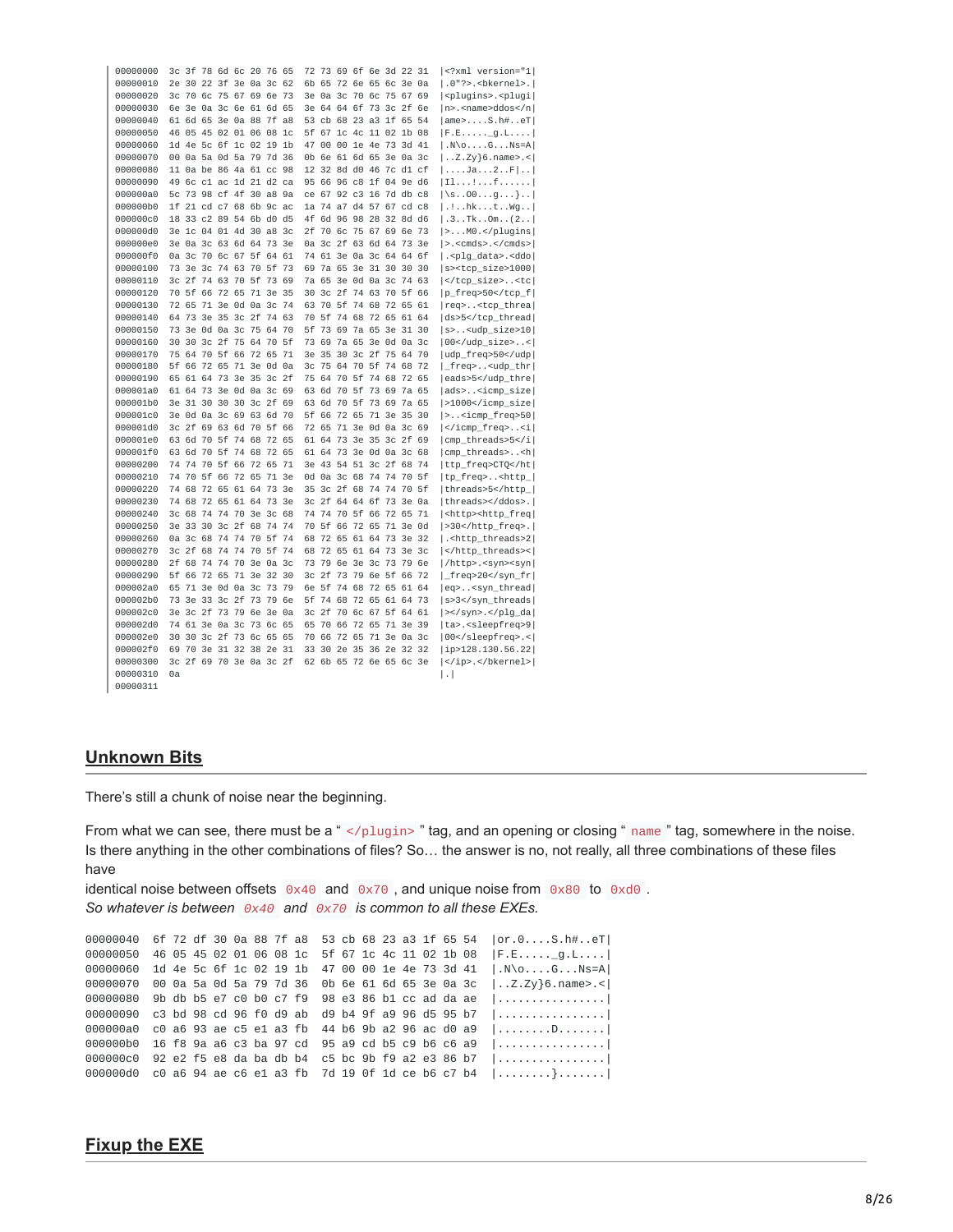So, let's extract as much of the keystream as we have now, and take a look at the syn.exe file…

```
perl xor3.pl xml.crypt demo demo.keystream
perl xor3.pl syn.crypt demo.keystream demo.syn
hexdump -C demo.syn
00000000 4d 5a 90 00 03 00 00 00 04 00 00 00 ff ff 00 00 IMZ..............
00000010 b8 00 00 00 00 00 00 00 40 00 00 00 00 00 00 00 |........@.......|
00000020 00 00 00 00 00 00 00 00 00 00 00 00 00 00 00 00 |................|
00000030 00 00 00 00 00 00 00 00 00 00 00 00 e8 00 00 00 |................|
00000040 0e 1f ba 0e 00 00 00 00 00 00 00 00 00 00 00 00 |................|
00000050 00 00 00 00 00 00 00 00 00 00 00 00 00 00 00 00 |................|
*
000000d0 00 00 00 00 00 00 00 a6 00 00 00 00 00 00 00 00 |................|
000000e0 00 00 00 00 00 00 00 00 50 45 00 00 4c 01 04 00 |........PE..L...|
000000f0 79 42 b3 48 00 00 00 00 00 00 00 00 e0 00 0e 21 |yB.H...........!|
00000100 0b 01 07 0a 00 0e 00 00 00 3a 00 00 00 00 00 00 |................
00000110 ac 10 00 00 00 10 00 00 00 20 00 00 00 00 00 10 |.................
00000120 00 10 00 00 00 02 00 00 04 00 00 00 00 00 00 00 |...............
00000130 04 00 00 00 00 00 00 00 00 70 00 00 00 04 00 00 |.................
00000140 00 00 00 00 02 00 00 04 00 00 10 00 00 10 00 00 |................|
00000150 00 00 10 00 00 10 00 00 00 00 00 00 10 00 00 00 |................|
00000160  10  26  00  00  62  00  00  00  08  22  00  00  b4  00  00  00  |.&..b...."......
00000170 00 00 00 00 00 00 00 00 00 00 00 00 00 00 00 00 |................|
00000180 00 00 00 00 00 00 00 00 00 60 00 00 bc 00 00 00 |.........`......|
00000190 00 00 00 00 00 00 00 00 00 00 00 00 00 00 00 00 |................|
*
000001c0 00 20 00 00 b4 00 00 00 00 00 00 00 00 00 00 00 |. ..............|
000001d0 00 00 00 00 00 00 00 00 00 00 00 00 00 00 00 00 |................|
000001e0 2e 74 65 78 74 00 00 00 00 00 00 00 00 00 10 00 00 | text..........
000001f0 00 0e 00 00 00 04 00 00 00 00 00 00 00 00 00 00 |................|
00000200 00 00 00 00 20 00 00 60 2e 00 00 00 74 61 00 00 |.... ..`....ta..
00000210 72 06 00 00 00 20 00 00 00 08 00 00 00 12 00 00 | r.... ..........
00000220 00 00 00 00 00 00 00 00 00 00 00 00 40 00 00 40 |............@..@|
00000230 2e 64 61 74 61 00 00 00 70 2e 00 00 00 30 00 00 |.data...p....0..|
00000240 00 26 00 00 00 1a 00 00 00 00 00 00 00 00 00 00 |.&..............|
00000250 00 00 00 00 40 00 00 c0 2e 72 65 6c 6f 63 00 00
00000260 4c 01 00 00 00 60 00 00 00 02 00 00 00 40 00 00 |L....`.......@..|
00000270 00 00 00 00 00 00 00 00 00 00 00 00 40 00 00 42 |............@..B|
00000280 00 00 00 00 00 00 00 00 00 00 00 00 00 00 00 00 |................|
*
00000310 00 |.|
00000311
```
Well this is encouraging…

The section header names all look pretty standard, so

" .**\x00\x00\x00**ta " is probably " .rdata " or " .idata " (maybe even pdata ) This corresponds with the mystery argument to " $h$ ttp\_freq" in the config file.

00000200 74 74 70 5f 66 72 65 71 3e **43 54 51** 3c 2f 68 74 |ttp\_freq>**CTQ**</ht| 00000200 00 00 00 00 20 00 00 60 2e **00 00 00** 74 61 00 00 |.... ..`.**...**ta..|

- $\bullet$  XOR " CTQ " by " ida " and you get "  $*$ 00 "
- XOR " CTQ " by " rda " and you get " 100 "
- XOR " CTQ " by " pda " and you get " 300 "
- But, just like with the config file above; We can XOR it against the other EXEs

http.crypt ⊕ syn.crypt 00000200 00 0e 00 00 20 04 00 60 2e **72 64 61** 74 61 00 00 |.... ...**rda**ta..| 00000210 72 06 00 00 20 20 00 60 2e 7a 64 61 74 73 00 00 |r... ..zdats..|

The answer is ' rdata '.

You can also edit this EXE in your favorite 8-bit clean text editor, or your favorite hex editor if you're not a massochist.

#### **DOS Header**

The " PE**\x00\x00** " header is at offset **0xE8** and so the DWORD at **0x3C** is correct.

For review, this is the structure of a DOS EXE header: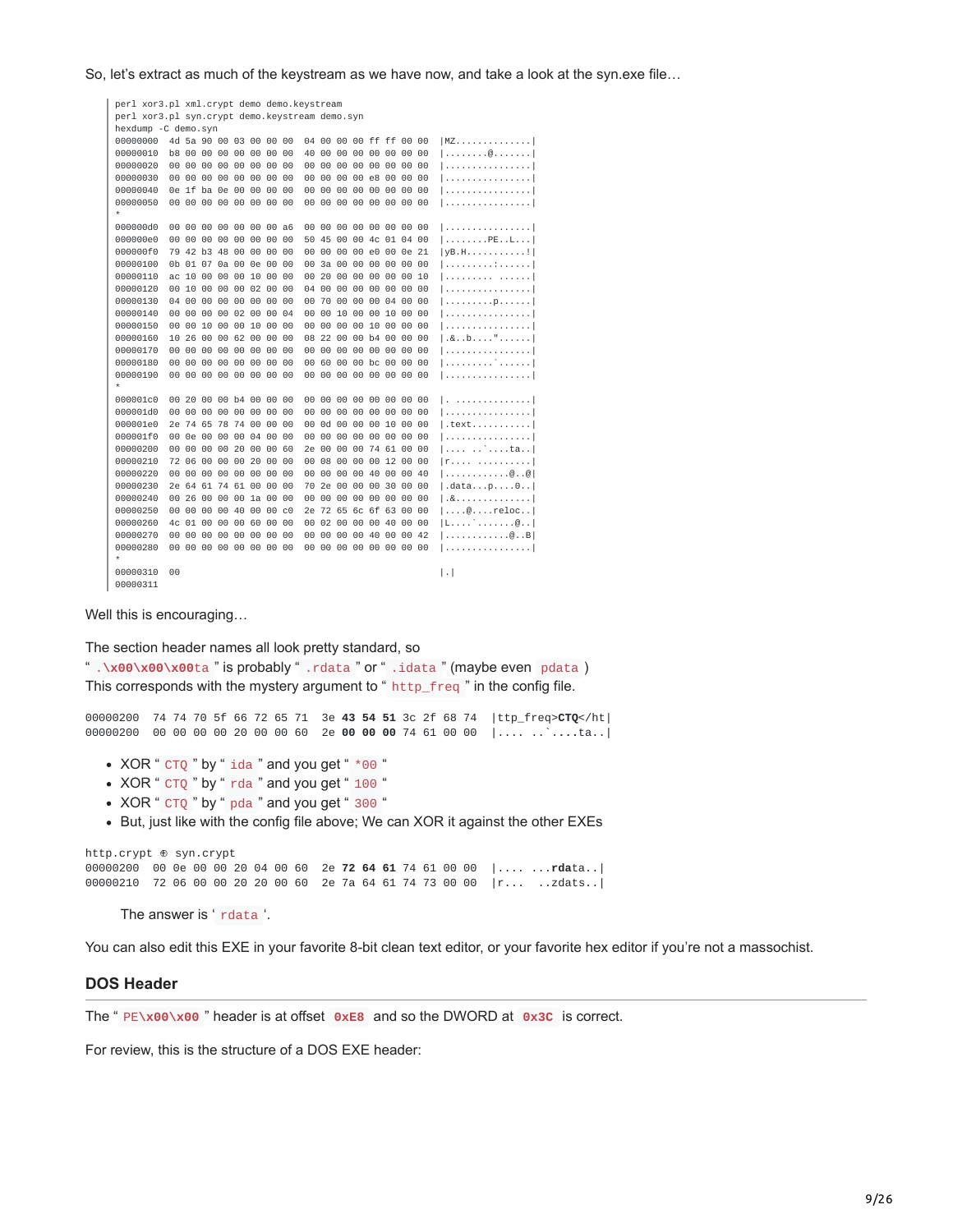|                                           | typedef struct _IMAGE_DOS_HEADER { // DOS .EXE header             |
|-------------------------------------------|-------------------------------------------------------------------|
| USHORT e_magic; // Magic number           |                                                                   |
|                                           | USHORT e_cblp; // Bytes on last page of file                      |
| USHORT e_cp; // Pages in file             |                                                                   |
| USHORT e_crlc; // Relocations             |                                                                   |
|                                           | USHORT e_cparhdr; // Size of header in paragraphs                 |
|                                           | USHORT $e_{\text{minalloc}}$ ; // Minimum extra paragraphs needed |
|                                           | USHORT e_maxalloc; // Maximum extra paragraphs needed             |
| USHORT e_ss;                              | // Initial (relative) SS value                                    |
| USHORT e_sp; // Initial SP value          |                                                                   |
| USHORT e_csum; // Checksum                |                                                                   |
| USHORT e_ip; // Initial IP value          |                                                                   |
|                                           | USHORT e_cs; // Initial (relative) CS value                       |
|                                           | USHORT e_lfarlc; // File address of relocation table              |
| USHORT e_ovno; // Overlay number          |                                                                   |
| USHORT e_res[4]; // Reserved words        |                                                                   |
|                                           | USHORT e_oemid; // OEM identifier (for e_oeminfo)                 |
|                                           | USHORT e_oeminfo; // OEM information; e_oemid specific            |
| USHORT e_res2[10]; // Reserved words      |                                                                   |
|                                           | LONG e_lfanew; // File address of new exe header                  |
|                                           |                                                                   |
| followed immediately by the stub program. |                                                                   |

*http://www.csn.ul.ie/~caolan/publink/winresdump/winresdump/doc/pefile.html* (or *www.skynet.ie*)

The usual stuff *http://msdn.microsoft.com/en-us/magazine/cc301805.aspx* Since everything is a WORD, let's alter our hexdump slightly:

0000000 5a4d 0090 0003 0000 0004 0000 ffff 0000 e\_magic; e\_cblp; e\_cp; e\_crlc; e\_cparhdr; e\_minalloc; e\_maxalloc; e\_ss; 0000010 00b8 0000 0000 0000 0040 0000 0000 0000 e\_sp; e\_csum; e\_ip; e\_cs; e\_lfarlc; e\_ovno; e\_res e\_res 0000020 0000 0000 0000 0000 0000 0000 0000 0000 e\_res e\_res e\_oemid; e\_oeminfo; e\_res2 e\_res2 e\_res2 e\_res2 0000030 0000 0000 0000 0000 0000 0000 00e8 0000 e\_res2 e\_res2 e\_res2 e\_res2 e\_res2 e\_res2 e\_lfanew..e\_lfanew; 0000040 1f0e 0eba 0000 0000 0000 0000 0000 0000 0000050 0000 0000 0000 0000 0000 0000 0000 0000

And make it a bit easier to read just for this blog post:

| <b>Offset</b> | <b>Name</b>                    |                               | Value         |                     |
|---------------|--------------------------------|-------------------------------|---------------|---------------------|
| 0x00          | Signature                      | e_magic                       | 0x5a4d        | " $MZ"$             |
| 0x02          | Byte on Last Page              | $e$ _ $cb1p$                  | 0x0090        | 144.0 bytes         |
| 0x04          | Page Count                     | $e_{C}$                       | 0x0003        | 3.0 pages           |
| 0x06          | <b>Relocations Count</b>       | $c$ <sub>c</sub> $c$ $r$ $1c$ | 0x0000        | 0.0                 |
| 0x08          | <b>Header Size</b>             | e_cparhdr                     | 0x0004        | 4.0 paragraphs      |
| 0x0A          | <b>Minimum Memory</b>          | e_minalloc                    | 0x0000        | 0.0 bytes           |
| 0x0C          | <b>Maximum Memory</b>          | e_maxalloc                    | 0xffff        | 65535.0 bytes       |
| 0x0E          | SS : SP                        | $e$ _ss $e$ _sp               | 0x0000 0x00b8 | 0000:00B8h          |
| 0x12          | Checksum                       | e_csum                        | 0x0000        | 0.0                 |
| 0x14          | CS : IP                        | $e$ _ip $e$ _cs               | 0x0000 0x0000 | 0000:0000h          |
| 0x18          | <b>Relocation Table Offset</b> | e_lfarlc                      | 0x0040        | $0 \times 40$ bytes |
| 0x1A          | Overlay Number                 | e_ovno                        | 0x0000        |                     |
|               | (Entry Point)                  |                               |               | (00000040h)         |
|               |                                |                               |               |                     |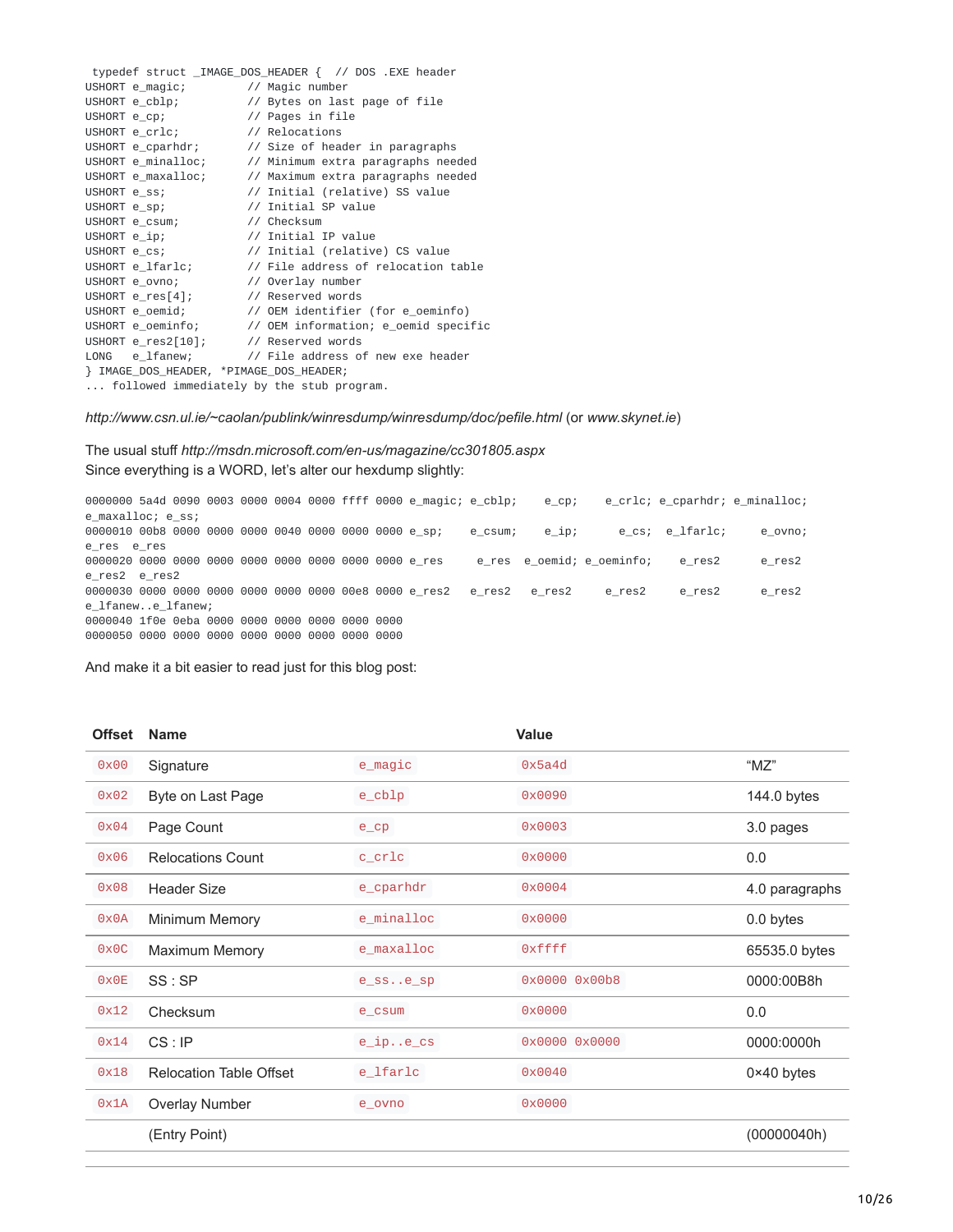| 0x1C | Reserved                     | e rese res       | $0 \times 0000$ 0x0000 0x0000 0x0000 | 0.0       |
|------|------------------------------|------------------|--------------------------------------|-----------|
| 0x24 | Module Length/OEM Identifier | e oemid          | $0 \times 0000$                      | 0.0       |
| 0x26 | Image Offset/OEM Information | e oeminfo        | $0 \times 0000$                      | 0.0       |
| 0x28 | Reserved                     | e res2e res2     | 0x0000 times 10                      | 0.0       |
| 0x3C | New EXE [PE] Header Offset   | e lfanewe lfanew | $0 \times 00e8$ $0 \times 0000$      | 000000F8h |

So let's assume for the moment, that offsets  $0 \times 00$  thru  $0 \times 3F$  are correct, as they look correct in the recovered XML file. Everything from 0xD7 to the end looks mostly correct too, since this is mostly a PE header, it should be possible to sanity check this later.

The PE headers between the http.exe and syn.exe are shifted by  $(0 \times 10)$  16 bytes, so... syn.exe is the one  $0x10$  bytes ahead. (The top lines of each pair.)

| 00000000 | 00 |       |    |          |                      |          | 00 00 00 00 00 00 00    |                | 00  |    |    |          |                | 00 00 00 00 00 00 00    |       |    | . 1                                                         |
|----------|----|-------|----|----------|----------------------|----------|-------------------------|----------------|-----|----|----|----------|----------------|-------------------------|-------|----|-------------------------------------------------------------|
| 00000030 | 00 | 00    | 00 |          | 00 00                | 00       | 00                      | 00             | 00  | 00 | 00 | 00 10    |                | 00                      | 00    | 00 | 1                                                           |
| 00000040 | 00 |       |    |          | 00 00 00 00 00       |          | 00                      | 00             | 00  | 00 |    | 00 00 00 |                | 00                      | 00 00 |    | . 1                                                         |
| 00000080 |    |       |    |          |                      |          | 8a d1 0b 61 8a d1 0b 61 |                |     |    |    |          |                | 8a d1 0b 61 8a d1 0b 61 |       |    | aaaa                                                        |
| 00000090 |    |       |    |          |                      |          | 8a d1 59 61 8b d1 0b 61 |                | 4c. |    |    |          |                | d2 09 61 89 d1 0b 61    |       |    | $ .\cdot$ Ya $\ldots$ a $L \ldots a \ldots a $              |
| 000000a0 |    |       |    |          |                      |          | 9c d5 0b 61 8a d1 0b 61 |                |     |    |    |          |                | 8a d1 09 61 80 d1 0b 61 |       |    | aaaaa                                                       |
| 000000b0 |    | 09 d9 |    |          |                      |          | 57 61 ab d1 0b 61       |                | 8f  | dd |    |          |                | 6a 61 9e d1             | 0b 61 |    | waajaa                                                      |
| 000000c0 |    | 8a d1 |    |          |                      |          | 37 61 8e d1 0b          | 61             | 8a  | d1 |    |          | 0d 61 8a d1    |                         | 0b    | 61 | 7aaaa                                                       |
| 000000d0 | fe |       |    |          | ba 90 af 8b d1       |          | 0b 61                   |                | 52  | 69 |    |          | 63 68 a9 df    |                         | а9 с7 |    | $  \ldots \ldots$ .aRich                                    |
| 000000e0 | 00 | 00    | 00 | 00       | 00                   | 00       | 00                      | 00             | 50  | 45 |    |          | 00 00 4c 01    |                         | 04    | 00 | PEL                                                         |
| 000000f0 |    | 79 42 |    | b3 48    | 00 00                |          | 00                      | 00             | 50  | 45 | 00 |          |                | 00 ac 01 0a 21          |       |    | VB.HPE                                                      |
| 00000100 | 9e | 27    |    | a1 42    | 00                   | 0e       | 00                      | 00             | 00  | За | 00 | 00       | e0             | 00                      | 0e    | 21 | $ .\cdot  $ . B. : !                                        |
| 00000110 | a7 |       |    |          | 11 07 0a 00 1e 00    |          |                         | 00             | 00  | 30 | 00 | 00       | 00             | 00                      | 00    | 10 | 0                                                           |
| 00000120 |    | 41 00 | 00 | 00       | 00                   | 12 00    |                         | 00             | 04  | 20 | 00 | 00       | 00             | 00                      | 00    | 10 | [A]                                                         |
| 00000130 |    | 04 10 |    | 00 00    |                      | 00 02 00 |                         | 00             | 04  | 70 |    |          | 00 00 00       | 04                      | 00    | 00 | p                                                           |
| 00000140 | 04 | 00    | 00 | 00       | 02 00                |          | 00                      | 04             | 00  | 50 | 10 |          | 00 00 14       |                         | 00    | 00 | $ $ P                                                       |
| 00000150 | 00 | 00    | 10 | 00       | 02 10                |          | 00                      | 04             | 00  | 00 | 10 | 00 10    |                | 10                      | 00    | 00 |                                                             |
| 00000160 | 10 | 26    |    |          | 10 00 62 10          |          | 00                      | 00             | 08  | 22 | 00 |          | 00 a4 00       |                         | 00    | 00 | .8b,"                                                       |
| 00000170 | 10 | 23    | 00 |          | 00 63                | 00       | 00                      | 00             | 00  | 21 | 00 |          | 00 64          | 00                      | 00    | 00 | .#c . .d                                                    |
| 00000180 | 00 | 00    | 00 | 00       | 00                   | 00       | 00                      | 00             | 00  | 60 | 00 | 00 bc    |                | 00                      | 00    | 00 | 1. ` 1                                                      |
| 00000190 | 00 | 00    | 00 | 00       | 00                   | 00       | 00                      | 00             | 00  | 40 | 00 | 00       | 20             | 01                      | 00    | 00 | $  \ldots \ldots \ldots \emptyset \ldots \ldots  $          |
| 000001a0 | 00 | 00    |    | 00 00 00 |                      | 00       | 00                      | 00             | 00  | 00 | 00 | 00 00    |                | 00                      | 00    | 00 | . 1                                                         |
| 000001c0 | 00 | 20    |    |          | 00 00 b4 00          |          | 00                      | 00             | 00  | 00 | 00 | 00 00    |                | 00                      | 00    | 00 | . 1                                                         |
| 000001d0 | 00 | 20    | 00 | 00       | 5 <sub>c</sub>       | 00       | 00                      | 00             | 00  | 00 | 00 | 00       | 00             | 00                      | 00    | 00 | . \ 1<br>Ι.                                                 |
| 000001e0 | 2e | -74   | 65 |          | 78 74 00             |          | 00                      | 00             | 00  | 0d | 00 | 00 00    |                | 10                      | 00    | 00 | $ .$ text $$                                                |
| 000001f0 | 2e | 7a 65 |    |          | 78 74 04             |          | 00                      | 00             | dd  | 0d | 00 | 00 00    |                | 10                      | 00    | 00 | .zext                                                       |
| 00000200 | 00 | 0e    | 00 | 00       | 20 04                |          | 00                      | 60             | 2e  | 72 |    |          | 64 61 74 61    |                         | 00    | 00 | $ $ rdata                                                   |
| 00000210 | 72 | 06    | 00 | 00       | 20                   | 20       | 00                      | 60             | 2e  |    |    |          | 7a 64 61 74 73 |                         | 00    | 00 | $\therefore$ zdats<br> r                                    |
| 00000220 | 73 | 03    | 00 | 00       | 00                   | 20       | 00                      | 00             | 00  | 04 | 00 | 00       | 40             | 12                      | 00    | 40 | S@@                                                         |
| 00000230 |    |       |    |          | 2e 64 61 74 61 00    |          | 00                      | 00             | 70  | 2e | 00 | 00 40    |                | 30                      | 00    | 40 | .datap@0.@                                                  |
| 00000240 |    |       |    |          | 2e 42 61 74 61 1a 00 |          |                         | 00             | f0  | 09 | 00 |          | 00 00 30       |                         | 00    | 00 | $ $ .Bata $0$                                               |
| 00000250 | 00 |       |    |          |                      |          | 02 00 00 40 16 00       | C <sub>0</sub> | 2e  | 72 |    |          | 65 6c 6f 63    |                         | 00    | 00 | $  \ldots @ \ldots$ reloc                                   |
| 00000260 | 4c | 01    | 00 | 00 40    |                      | 60       | 00                      | C <sub>0</sub> | 2e  | 70 |    |          | 65 6c 6f 23    |                         | 00    | 00 | $ L \ldots @$ $p$ elo#                                      |
| 00000270 | 86 | 01    |    | 00 00    |                      | 00 40    | 00                      | 00             | 00  | 02 | 00 | 00 40    |                | 18                      | 00 42 |    | $  \ldots \dots \emptyset \ldots \dots \emptyset \ldots B $ |
| 00000280 | 00 | 00    | 00 | 00       | 00                   | 00       | 00                      | 00             | 00  | 00 | 00 | 00       | 40             | 00                      | 00 42 |    | . @. . B                                                    |
| 00000290 | 00 |       |    |          | 00 00 00 00 00 00    |          |                         | 00             | 00. |    |    |          | 00 00 00 00 00 |                         | 00 00 |    |                                                             |
|          |    |       |    |          |                      |          |                         |                |     |    |    |          |                |                         |       |    |                                                             |

Bytes between 0×40 and 0x7F are the same in all files, however,

1. If our XML was right, the first four bytes are  $0e$  1f ba 0e

00000040 **0e 1f ba 0e** 00 00 00 00 00 00 00 00 00 00 00 00 |**....**............|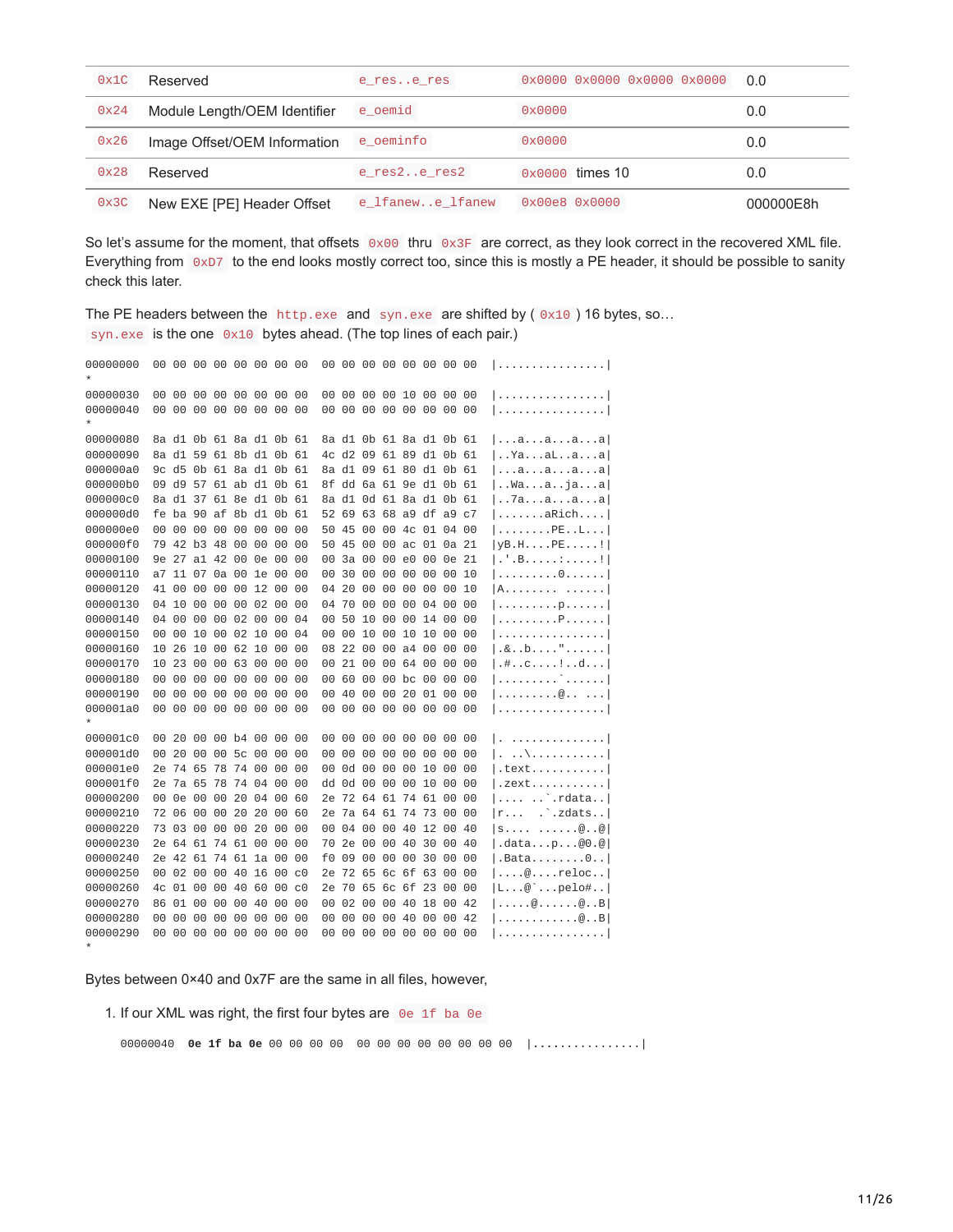2. These are fairly standard EXE headers, and these  $0 \times 40$  bytes come right after the DOS EXE header... The entry point of this DOS executable is located at offset 0x40 too.

So what usually follows the DOS EXE header, and is 0x40 bytes long?

*[http://www.google.com/search?q=dos+exe+stub](https://web.archive.org/web/20140428201836/http://www.google.com/search?q=dos+exe+stub)*

00000040 **0e 1f ba 0e** 00 b4 09 cd 21 b8 01 4c cd 21 54 68 |**....**....!..L.!Th| 00000050 69 73 20 70 72 6f 67 72 61 6d 20 63 61 6e 6e 6f |is program canno| 00000060 74 20 62 65 20 72 75 6e 20 69 6e 20 44 4f 53 20 |t be run in DOS | 00000070 6d 6f 64 65 2e 0d 0d 0a 24 00 00 00 00 00 00 00 |mode....\$.......| 00000040 0E push cs 00000041 1F pop ds<br>00000042 BA0E00 mov dx. mov dx,0xe ; string offset "This program..." 00000045 B409 mov ah, 0x9 00000047 CD21 int 0x21 ; print 00000049 B8014C mov ax,0x4c01 0000004C CD21 int 0x21 ; exit 0000004E db "This program cannot be run in DOS mode.\r\r\n\$",0

There are several variations on the DOS stub. This is one of the more likely ones, as it's the default Microsoft one. Also note where the Nulls match up with the config file:

00000070 6d 6f 64 65 2e 0d 0d 0a 24 **00 00 00 00 00 00 00** |mode....\$**.......**| 00000070 00 0a 5a 0d 5a 79 7d 36 0b **6e 61 6d 65 3e 0a 3c** |..Z.Zy}6.**name>.<**|

So, let's XOR the stub (from  $0 \times 45$  to  $0 \times 78$ ) with the config file:

```
00000000 3c 3f 78 6d 6c 20 76 65 72 73 69 6f 6e 3d 22 31 |<?xml version="1|
00000010 2e 30 22 3f 3e 0a 3c 62 6b 65 72 6e 65 6c 3e 0a |.0"?>.<bkernel>.|
00000020 3c 70 6c 75 67 69 6e 73 3e 0a 3c 70 6c 75 67 69 |<plugins>.<plugi|
00000030 6e 3e 0a 3c 6e 61 6d 65 3e 64 64 6f 73 3c 2f 6e |n>.<name>ddos</n|
00000040 61 6d 65 3e 0a 3c 76 65 72 73 69 6f 6e 3e 31 3c |ame>.<version>1<|
00000050 2f 76 65 72 73 69 6f 6e 3e 0a 3c 2f 70 6c 75 67 |/version>.</plug|
00000060 69 6e 3e 0a 3c 70 6c 75 67 69 6e 3e 0a 3c 6e 61 |in>.<plugin>.<na|
00000070 6d 65 3e 68 74 74 70 3c 2f 6e 61 6d 65 3e 0a 3c |me>http</name>.<|
00000080 11 0a be 86 4a 61 cc 98 12 32 8d d0 46 7c d1 cf |....Ja...2..F|..|
00000090 49 6c c1 ac 1d 21 d2 ca 95 66 96 c8 1f 04 9e d6 |Il...!...f......|
000000a0 5c 73 98 cf 4f 30 a8 9a ce 67 92 c3 16 7d db c8 |\s..O0...g...}..|
000000b0 1f 21 cd c7 68 6b 9c ac 1a 74 a7 d4 57 67 cd c8 |.!..hk...t..Wg..|
000000c0 18 33 c2 89 54 6b d0 d5 4f 6d 96 98 28 32 8d d6 |.3..Tk..Om..(2..|
000000d0 3e 1c 04 01 4d 30 a8 3c 2f 70 6c 75 67 69 6e 73 |>...M0.</plugins|
000000e0 3e 0a 3c 63 6d 64 73 3e 0a 3c 2f 63 6d 64 73 3e |>.<cmds>.</cmds>|
000000f0 0a 3c 70 6c 67 5f 64 61 74 61 3e 0a 3c 64 64 6f |.<plg_data>.<ddo|
00000100 73 3e 3c 74 63 70 5f 73 69 7a 65 3e 31 30 30 30 |s><tcp_size>1000|
```
There are those missing XML tags. It would not be unreasonable to guess that in that noise is also a " <name>ddos</name>" and " <name>syn</name> "

Almost there, now there's just the bytes between  $0 \times 80$  and  $0 \times D7$  left to go.

perl /home/jwolf/xor3.pl xml.crypt demo2 demo2.keystream DEBUG: xml.crypt ^ demo2 -> demo2.keystream perl /home/jwolf/xor3.pl syn.crypt demo2.keystream demo2.syn DEBUG: syn.crypt ^ demo2.keystream -> demo2.syn

#### **Rich Header**

So, what about the bytes between  $0 \times 80$  and  $0 \times D7$ ? In recent versions of Visual C++ (2003 and onwards I think), the linker has been

putting an extra chunk into the EXE headers between the DOS stub, and the PE headers. The " Rich " in the http.exe⊕syn.exe dump above rather gives it away.

Using a time machine to skip to the end of this blog post, these are the decrypted headers from the " syn.exe " file. I'll be using it for the examples below.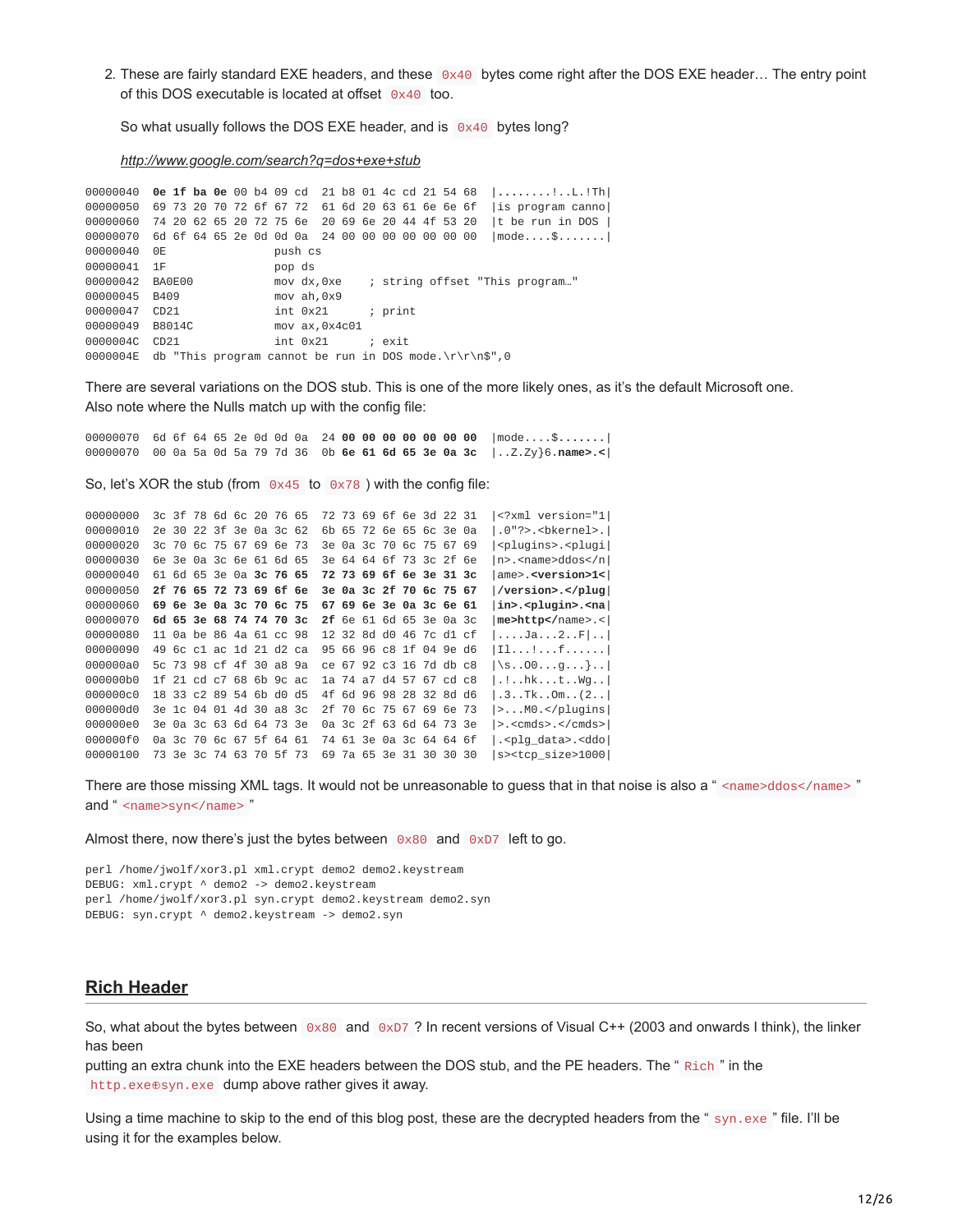| 00000040 |  |  |  | 0e 1f ba 0e 00 b4 09 cd 21 b8 01 4c cd 21 54 68 |  |  |  |  | $\left[\ldots \ldots \ldots \ldots \ldots \ldots \ldots \ldots \ldots \right]$ |
|----------|--|--|--|-------------------------------------------------|--|--|--|--|--------------------------------------------------------------------------------|
| 00000050 |  |  |  | 69 73 20 70 72 6f 67 72 61 6d 20 63 61 6e 6e 6f |  |  |  |  | lis program cannol                                                             |
| 00000060 |  |  |  | 74 20 62 65 20 72 75 6e 20 69 6e 20 44 4f 53 20 |  |  |  |  | $ t$ be run in DOS $ $                                                         |
| 00000070 |  |  |  | 6d 6f 64 65 2e 0d 0d 0a 24 00 00 00 00 00 00 00 |  |  |  |  | $ mode$ \$                                                                     |
| 00000080 |  |  |  | 67 6f cc f5 23 0e a2 a6 23 0e a2 a6 23 0e a2 a6 |  |  |  |  | qq0###                                                                         |
| 00000090 |  |  |  | 26 02 ff a6 21 0e a2 a6 e0 01 ff a6 21 0e a2 a6 |  |  |  |  | 8!!                                                                            |
| 000000a0 |  |  |  | 30 06 ff a6 21 0e a2 a6 a0 06 ff a6 28 0e a2 a6 |  |  |  |  | 0!                                                                             |
| 000000h0 |  |  |  | 23 0e a3 a6 05 0e a2 a6 26 02 c2 a6 24 0e a2 a6 |  |  |  |  | $ #$ &\$                                                                       |
| 000000c0 |  |  |  | 26 02 fe a6 22 0e a2 a6 26 02 f8 a6 22 0e a2 a6 |  |  |  |  | $ & \ldots$ "&"                                                                |
| 00000000 |  |  |  | 52 69 63 68 23 0e a2 a6 00 00 00 00 00 00 00 00 |  |  |  |  | $\vert$ Rich#                                                                  |
| 000000e0 |  |  |  | 00 00 00 00 00 00 00 00 50 45 00 00 4c 01 04 00 |  |  |  |  | $ P_{EL} $                                                                     |
|          |  |  |  |                                                 |  |  |  |  |                                                                                |

Note how the NULL s lined up:

000000d0 52 69 63 68 23 0e a2 a6 00 00 00 00 00 00 00 00 | Rich#............| future decrypted syn.exe 000000d0 ac d3 f3 c7 a8 df a9 c7 52 69 63 68 a9 df a9 c7 |........Rich....| future decrypted http.exe 000000d0 fe ba 90 af 8b d1 0b 61 52 69 63 68 a9 df a9 c7 |......aRich....| syn.exe⊕http.exe

#### **Rich Header Structure**

A hash is calculated by adding together each byte of the EXE file up to the beginning of the Rich header, with each byte being shifted left by the number of bits that is its file offset. Take a look at the code below if that doesn't make sense. For the " syn.exe " file, the 0x80 bytes of the DOS header and stub come out to 0x884f3421.

This partial total, then has each DWORD of the list inside the (unencrypted) Rich header, shifted left by the other DWORD written after it (though it always seems to be under a byte in length. Values over 32 don't make sense.) This number — the final total - is the hash.

The first 16 bytes of the header are this hash xone 'd with this string:

00000080 44 61 6e 53 00 00 00 00 00 00 00 00 00 00 00 00 | DanS...........|

Using the " syn.exe " file again as an example, the hash total has was 0xa6a20e23 When XOR 'd by this value, those 16 bytes become:

00000080 67 6f cc f5 23 0e a2 a6 23 0e a2 a6 23 0e a2 a6 |go..#...#...#...|

Then the version number of each library used in compiling and linking this EXE are written as DWORDs followed by the shift used for the earlier hash calculation. This section will always be a multiple of eight bytes in length. For example: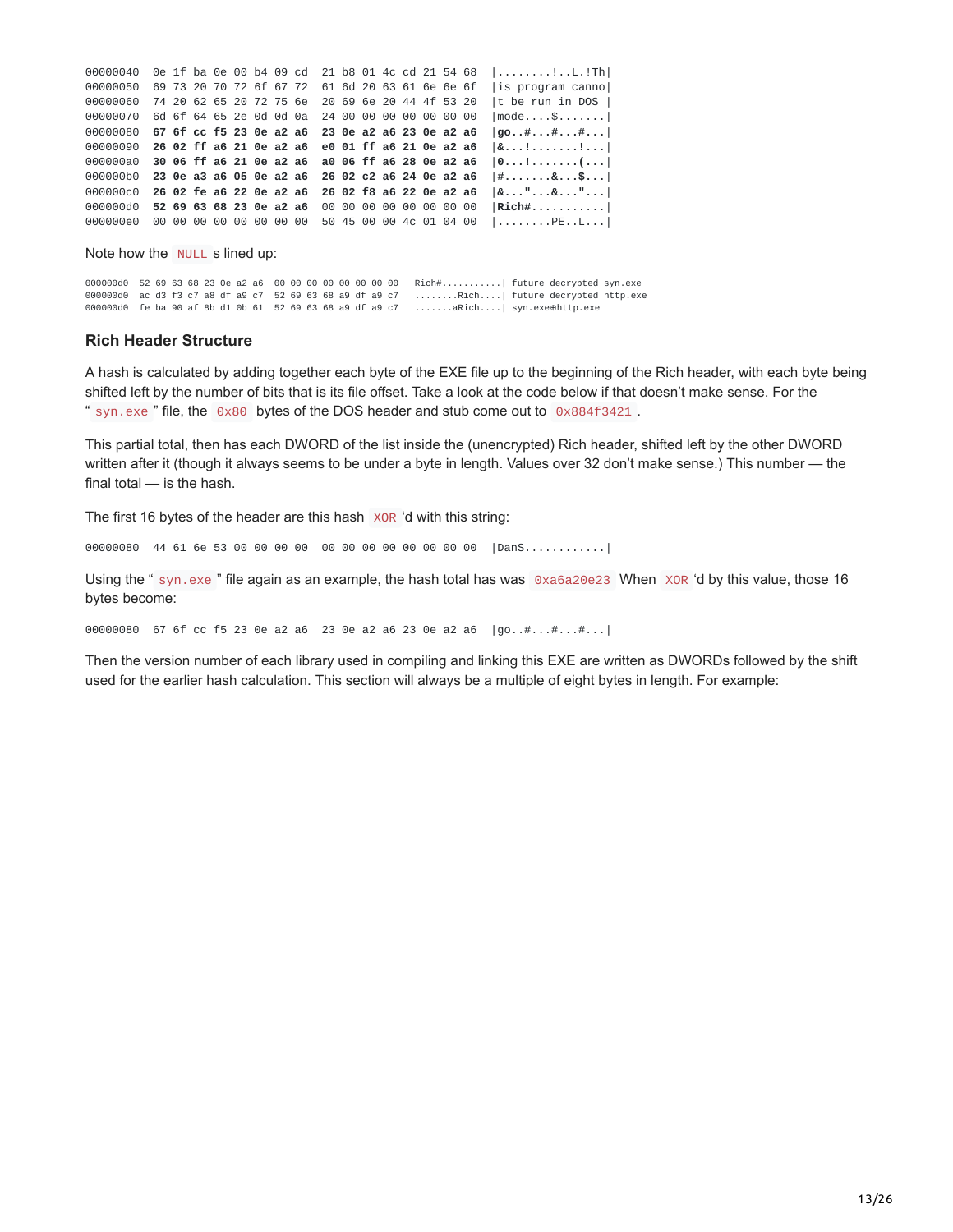|  |  |  |  | <b>Version</b> Shift <b>Version</b> Shift |  |  |  |  |                                                                 |
|--|--|--|--|-------------------------------------------|--|--|--|--|-----------------------------------------------------------------|
|  |  |  |  |                                           |  |  |  |  | 00000090 05 0c 5d 00 02 00 00 00 c3 0f 5d 00 02 00 00 00 $ ]$ ] |
|  |  |  |  |                                           |  |  |  |  | 000000a0 13 08 5d 00 02 00 00 00 83 08 5d 00 0b 00 00 00 $ ]$ ] |
|  |  |  |  |                                           |  |  |  |  | 000000b0 00 00 01 00 26 00 00 00 05 0c 60 00 07 00 00 00 $ 8 $  |
|  |  |  |  |                                           |  |  |  |  |                                                                 |

Then, at the end of the list, there is the constant value "Rich" (0x68636952), followed by the hash, and then there is either 8, 16, or 24 bytes of NULLs after, depending on what the value of the hash was. None of this is XOR'd. So it looks like this:

**Hash** sixteen bytes of padding 000000d0 52 69 63 68 **23 0e a2 a6** 00 00 00 00 00 00 00 00 |Rich**#...**........| 000000e0 00 00 00 00 00 00 00 00 50 45 00 00 4c 01 04 00 |........PE..L...|

Something to take note of is the large number of NULLs in this structure, if you're going to be using this structure to perform known plaintext attacks. In the EXE, each of these will be a byte of the hash value. Also, there are only a small number of possible version numbers.

00000080 44 61 6e 53 **00 00 00 00 00 00 00 00 00 00 00 00** |DanS**............**| 00000090 05 0c 5d **00** 02 **00 00 00** c3 0f 5d **00** 02 **00 00 00** |..]**.**.**...**..]**.**.**...**| 000000a0 13 08 5d **00** 02 **00 00 00** 83 08 5d **00** 0b **00 00 00** |..]**.**.**...**..]**.**.**...**| 000000b0 00 00 01 **00** 26 **00 00 00** 05 0c 60 **00** 07 **00 00 00** |...**.**&**...**..`**.**.**...**| 000000c0 05 0c 5c **00** 01 **00 00 00** 05 0c 5a **00** 01 **00 00 00** |..\**.**.**...**..Z**.**.**...**|

#### **@comp.id**

Nobody (publicly) knows exactly what is in the @comp.id. The low 16 bits is quite clearly the build number in the version string of the COFF object that was linked in. And some people think that the high 16 bits are the major and minor version numbers of the same. But that's doesn't seem to work. I've collected a short list of some @coff.id symbols that I could find. The same compiler will output two different @coff.id's depending on things like whether it's compiling C or C++. And mathematically, I can't figure out the exact transform to turn the top 16 bits into the correct major and minor version. For example, in "syn.dll", the first @comp.id in the Rich header is 0x005d0c05. From the PE Optional header, we can confirm that this dll was compiled with Visual C++ "7.10". The 0x0c05 part is clearly "3077", but the 0x005d part doesn't quite turn into "7.10". The "0xD" is 13, and "0x5" is 5. So, that would make "13.5.3077". That version of Visual Studio is "13" I think, so that could be right. And we could multiply 5 by 2 to get 10. But then this doesn't work for other example @comp.id's.

I put together a short table of all the @comp.id's that I could find in an hour or two. Please add to it. It's in [Appendix](#page-23-0) E. (I'm going to ask some people at Microsoft about this soon.)

#### **Back to the present**

Let's pretend that you didn't know the hash.

It apparently ends with 0xA6 [the most significant byte], from what's already known of the keystream, vis:

000000d0 00 00 00 00 00 00 00 **a6** 00 00 00 00 00 00 00 00 |.......**.**........| 000000e0 00 00 00 00 00 00 00 00 50 45 00 00 4c 01 04 00 |........PE..L...|

And we can XOR the "Syn" EXE with the "Http" EXE. The RICH headers of one are 8 bytes longer than the other. We also know what the first sixteen bytes of both, is the XOR of the string "DanS" with both hashes. Both "DanS"'s would have canceled out, so the XOR of the two hashes is **0x610BD18A** repeated four times.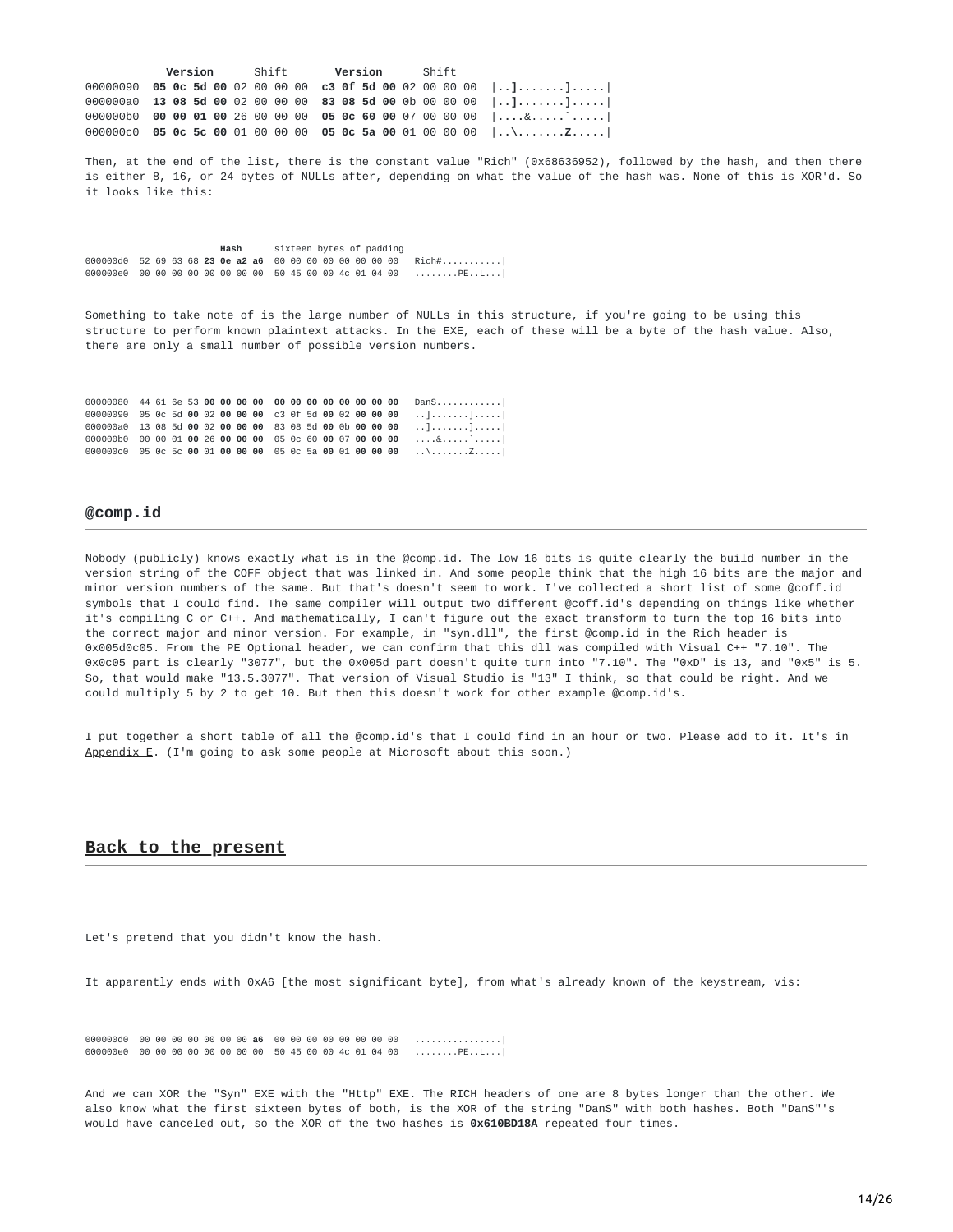|  |  |  |  |  |  |  |  | 00000080 8a d1 0b 61 8a d1 0b 61 8a d1 0b 61 8a d1 0b 61 $ aaaa $   |
|--|--|--|--|--|--|--|--|---------------------------------------------------------------------|
|  |  |  |  |  |  |  |  | 00000090 8a d1 59 61 8b d1 0b 61 4c d2 09 61 89 d1 0b 61   Yaalaa   |
|  |  |  |  |  |  |  |  | 000000a0 9c d5 0b 61 8a d1 0b 61 8a d1 09 61 80 d1 0b 61  aaaa      |
|  |  |  |  |  |  |  |  | 000000b0 09 d9 57 61 ab d1 0b 61 8f dd 6a 61 9e d1 0b 61   . Waajaa |
|  |  |  |  |  |  |  |  | 000000c0 8a d1 37 61 8e d1 0b 61 8a d1 0d 61 8a d1 0b 61   7aaaa    |
|  |  |  |  |  |  |  |  | 00000000 fe ba 90 af 8b d1 0b 61 52 69 63 68 a9 df a9 c7 $ $ aRich  |
|  |  |  |  |  |  |  |  | 000000e0 00 00 00 00 00 00 00 00 50 45 00 00 4c 01 04 00  PEL       |

We can also see a visible "Rich" header above — from the "Http" EXE. If the "Syn" EXE didn't have anything at that same offset, the hash of the "Http" EXE is **0xC7A9DFA9**

So, 0x610BD18A XOR 0xC7A9DFA9 = 0xA6A20E23, which is ultimately the correct hash for the "Syn" EXE.

#### **Alternatively**

Since this is how I actually did it the first time, without knowing as much as I do now about the Rich header, and I want to show the work off…

I XOR'd the two hashes which come right after the "Rich".

000000d0 fe ba 90 af **8b d1 0b 61** 52 69 63 68 **a9 df a9 c7** |....**...a**Rich**....**|

That's 8b d1 0b 61 XOR a9 df a9 c7 = 22 0e a2 a6 (0xA6A20E22), which is off by one — the one bit being an occurrence count of "0x00000001" for whichever @comp.id that was. (But pretend that we don't know that yet.)

So, I XOR'd 0xA6A20E22 with the XML data between offsets 0x80 and 0xd7, and look! Almost done!

| 00000000 |  | 3c 3f 78 6d 6c 20 76 65 |  |  |    |  | 72 73 69 6f 6e 3d 22 31 |  | xml version="1 </th                           |
|----------|--|-------------------------|--|--|----|--|-------------------------|--|-----------------------------------------------|
| 00000010 |  | 2e 30 22 3f 3e 0a 3c 62 |  |  |    |  | 6b 65 72 6e 65 6c 3e 0a |  | .0"?>. <bkernel>. </bkernel>                  |
| 00000020 |  | 3c 70 6c 75 67 69 6e 73 |  |  |    |  | 3e 0a 3c 70 6c 75 67 69 |  | <plugins>.<plugi < td=""></plugi <></plugins> |
| 00000030 |  | 6e 3e 0a 3c 6e 61 6d 65 |  |  |    |  | 3e 64 64 6f 73 3c 2f 6e |  | $ n\rangle$ . <name>ddos</name>               |
| 00000040 |  | 61 6d 65 3e 0a 3c 76 65 |  |  |    |  | 72 73 69 6f 6e 3e 31 3c |  | ame>. <version>1&lt; </version>               |
| 00000050 |  | 2f 76 65 72 73 69 6f 6e |  |  |    |  | 3e 0a 3c 2f 70 6c 75 67 |  | /version>.                                    |
| 00000060 |  | 69 6e 3e 0a 3c 70 6c 75 |  |  |    |  | 67 69 6e 3e 0a 3c 6e 61 |  | in>. <pluqin>.<na < td=""></na <></pluqin>    |
| 00000070 |  | 6d 65 3e 68 74 74 70 3c |  |  |    |  | 2f 6e 61 6d 65 3e 0a 3c |  | me>http.<                                     |
| 00000080 |  | 33 04 1c 20 68 6f 6e 3e |  |  |    |  | 30 3c 2f 76 64 72 73 69 |  | 3 hon>0                                       |
|          |  |                         |  |  |    |  |                         |  |                                               |
| 00000090 |  | 6b 62 63 0a 3f 2f 70 6c |  |  |    |  | b7 68 34 6e 3d 0a 3c 70 |  | $kbc.$ ?/pl.h4n=. <p< td=""></p<>             |
| 000000a0 |  | 7e 7d 3a 69 6d 3e 0a 3c |  |  |    |  | ec 69 30 65 34 73 79 6e |  | ~}:im>.<.i0e4syn                              |
| 000000h0 |  | 3d 2f 6f 61 4a 65 3e 0a |  |  |    |  | 38 7a 05 72 75 69 6f 6e |  | $=$ /oaJe>.8z.ruion                           |
| 000000c0 |  | 3a 3d 60 2f 76 65 72 73 |  |  |    |  | 6d 63 34 3e 0a 3c 2f 70 |  | :=`/versmc4>.                                 |
| 000000d0 |  | 1c 12 a6 a7 6f 3e 0a 9a |  |  |    |  | 2f 70 6c 75 67 69 6e 73 |  | $  \ldots$ .o> $\ldots$ /pluqins $ $          |
| 000000e0 |  | 3e 0a 3c 63 6d 64 73 3e |  |  |    |  | 0a 3c 2f 63 6d 64 73 3e |  | $>$ . <cmds>.</cmds> $ $                      |
| 000000f0 |  | 0a 3c 70 6c 67 5f 64 61 |  |  | 74 |  | 61 3e 0a 3c 64 64 6f    |  | splq_data>. <ddo. < td=""></ddo. <>           |
| 00000100 |  | 73 3e 3c 74 63 70 5f 73 |  |  | 69 |  | 7a 65 3e 31 30 30 30    |  | s> <tcp size="">1000 </tcp>                   |

#### **Note**

<span id="page-14-0"></span>Although not used here, don't forget you can XOR out the "Rich" and "DanS" DWORDS where appropriate.

#### **Fixing the last chunk of XML**

So pull this back up in a text editor and make another correction pass over it. Since half the DWORDS are less than 0x00000010, expect to see a run of three good characters, followed by a bad one. And every @comp.id is 0x00 for the high byte, expect three garbled characters followed by one good one. (And all these offsets DWORD aligned.) [And I know I basically said the same thing above. I wrote post in small chunks over two months, and I don't want to do more editing than I need to.]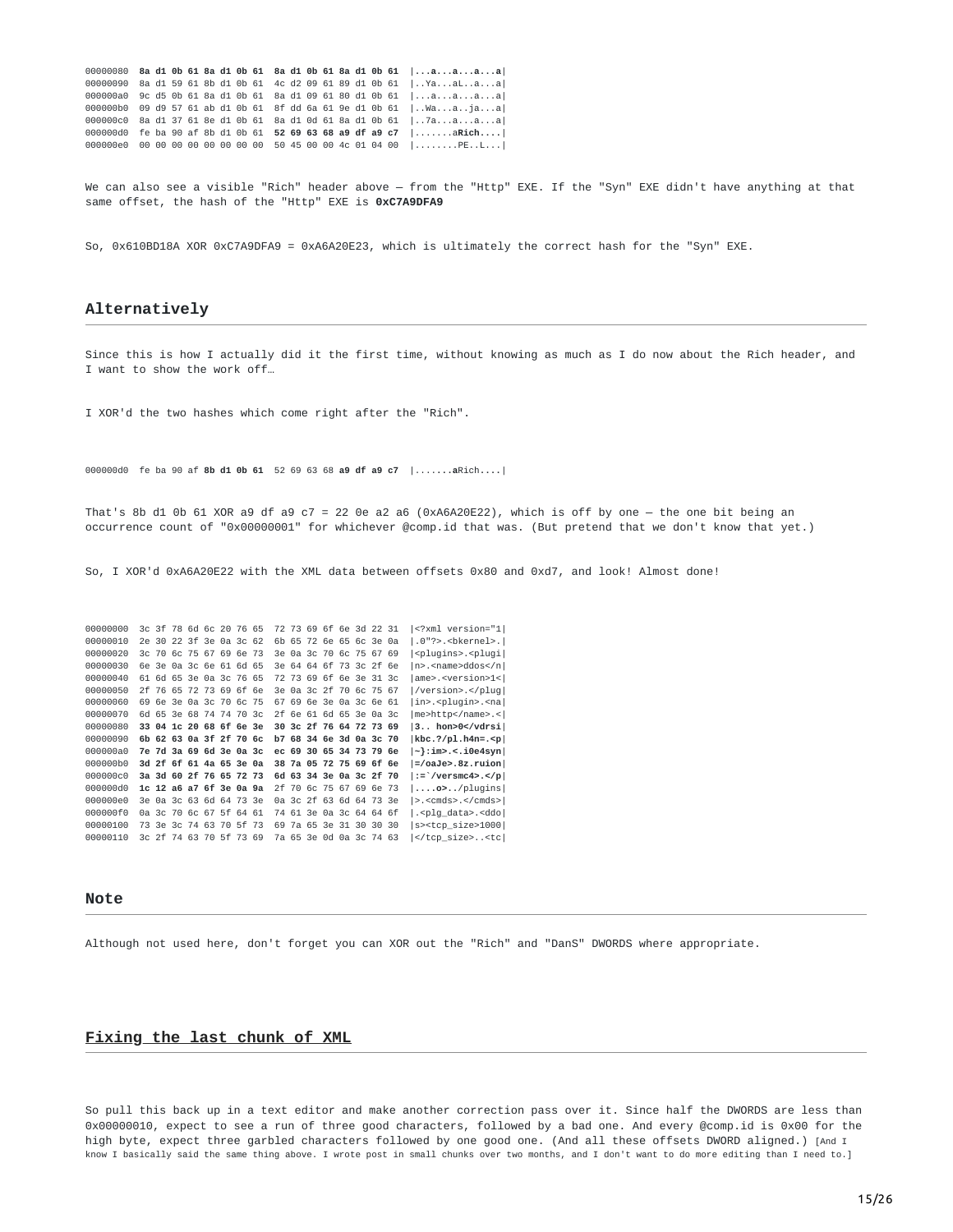I'm doing these example with the XOR hash that's slightly off. Since I already wrote up all the hexdumps and correction prose.

00000080 33 04 1c 20 68 6f 6e 3e 30 3c 2f 76 64 72 73 69 |3.. hon>0</vdrsi| 00000090 6b 62 63 0a 3f 2f 70 6c b7 68 34 6e 3d 0a 3c 70 |kbc.?/pl.h4n=.<p|

- " <3**\x04\x1c** hon>0</vdrsikbc**\x0A** " I believe looks like:
- " <version>0</version>**\x0A** "
- The the next byte is garbled, but "  $/p1$  " should be correct, and the next three garbled, but " n " and then "  $\alpha$ A<pl " are correct.

This is probably the closing "plugin" tag.

- " ?/pl**\xB7**h4n=**\x0A**<p " becomes " </plugin>**\x0A**<p "
- $\bullet$  " <p~}: im>\x0A<" the "~}: " is wrong, the " i " should be correct, and the " m " wrong, while " >\x0A< " is correct.
- I'm going to guess this also says "plugin"
	- " <plugin>**\x0A**< "

000000a0 7e 7d 3a 69 6d 3e 0a 3c ec 69 30 65 34 73 79 6e |~}:im>.<.i0e4syn| 000000b0 3d 2f 6f 61 4a 65 3e 0a 38 7a 05 72 75 69 6f 6e |=/oaJe>.8z.ruion| 000000c0 3a 3d 60 2f 76 65 72 73 6d 63 34 3e 0a 3c 2f 70 |:=`/versmc4>.</p| 000000d0 1c 12 a6 a7 6f 3e 0a 9a 2f 70 6c 75 67 69 6e 73 |....o>../plugins|

" <**\xEC**i0e4syn " the " **\xEC**i0 " part is garbled, the " e " is correct, the " 4 " isn't, and the " syn " is correct.

Considering that this is immediately followed by " =/oaJe>\x0A ", and looking at the XML tags above. These are probably enclosing "name" tags.

" <name>syn</name>**\x0A** "

" 8z**\x05**ruion:=`/versmc4>**\x0A** " Well, " 8z**\x05** " and " r " are wrong, " r " and " ion " are correct.

" :=` " should be wrong, " / " correct, " v " wrong, and " ers " correct, " mc4 " wrong, " > " correct, " **\x0a** " wrong and " $\lt/p$ " correct.

It's probably version, considering the XML pattern from above.

So, corrected: " <version>=</version> " (Probably not "Version =" but rather a number, I'll deal with it later.)

000000d0 1c 12 a6 a7 6f 3e 0a 9a 2f 70 6c 75 67 69 6e 73 |....o>../plugins|

- " </p**\x1**c**\x12\xa6\xa7**o>**\x0A**Z/plugins> " This is obviously the closing "plugin" tag.
- " </plugin>\x0A</plugins> "

So, this looks almost totally correct, except for those version numbers. We can XOR this back against the original ciphertext, and encrypted syn.dll and verify correctness of the EXE.

#### **Final Pass**

#### **Review**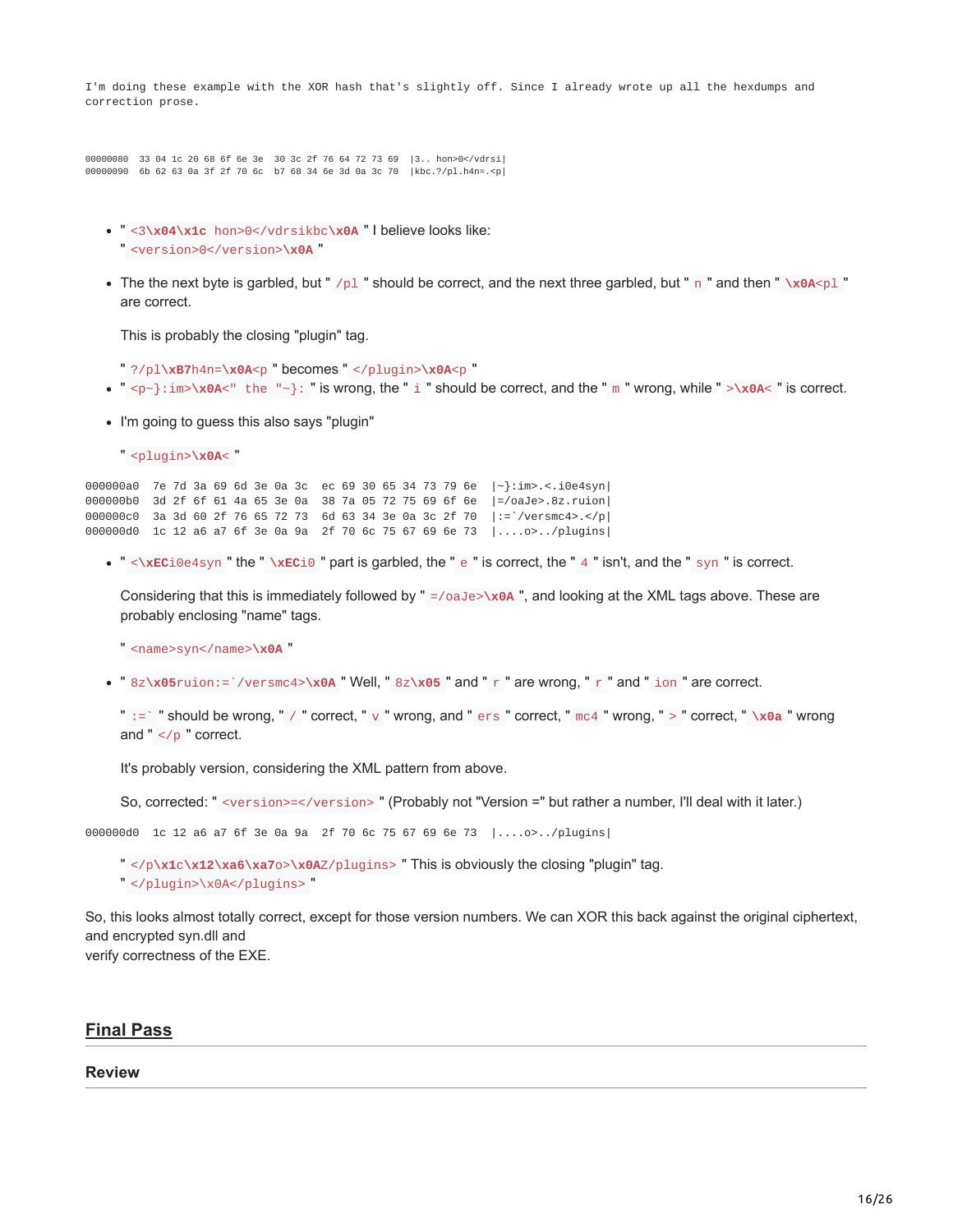| 00000000             |    |          |                         |    |       | 3c 3f 78 6d 6c 20 76 65                            |    |                |       |    |             | 72 73 69 6f 6e 3d 22 31                            |          |  | xml version="1 </th <th></th> <th></th> <th></th>                                                    |            |      |  |
|----------------------|----|----------|-------------------------|----|-------|----------------------------------------------------|----|----------------|-------|----|-------------|----------------------------------------------------|----------|--|------------------------------------------------------------------------------------------------------|------------|------|--|
| 00000010             |    |          |                         |    |       | 2e 30 22 3f 3e 0a 3c 62                            |    |                |       |    |             | 6b 65 72 6e 65 6c 3e 0a                            |          |  | .0"?>. <bkernel>. </bkernel>                                                                         |            |      |  |
| 00000020             |    |          |                         |    |       | 3c 70 6c 75 67 69 6e 73                            |    |                |       |    |             | 3e 0a 3c 70 6c 75 67 69                            |          |  | <plugins>.<plugi <br><math> n&gt;</math>.<name>ddos </name></plugi <br></plugins>                    |            |      |  |
| 00000030<br>00000040 |    |          |                         |    |       | 6e 3e 0a 3c 6e 61 6d 65<br>61 6d 65 3e 0a 3c 76    |    | 65             |       |    |             | 3e 64 64 6f 73 3c 2f 6e<br>72 73 69 6f 6e 3e 31 3c |          |  | $ ame>$ . <version>1&lt;<math> </math></version>                                                     |            |      |  |
| 00000050             |    |          |                         |    |       | 2f 76 65 72 73 69 6f 6e                            |    |                |       |    |             | 3e 0a 3c 2f 70 6c 75 67                            |          |  | /version>. <td></td> <td></td> <td></td>                                                             |            |      |  |
| 00000060             |    |          |                         |    |       | 69 6e 3e 0a 3c 70 6c                               |    | -75            |       |    |             | 67 69 6e 3e 0a 3c 6e 61                            |          |  | in>. <plugin>.<na < td=""><td></td><td></td><td></td></na <></plugin>                                |            |      |  |
| 00000070             |    |          |                         |    |       | 6d 65 3e 68 74 74 70                               |    | 3 <sub>c</sub> |       |    |             | 2f 6e 61 6d 65 3e 0a 3c                            |          |  | $ me>http$ $0.1$ name $> . 1$                                                                        |            |      |  |
| 00000080             |    |          |                         |    |       | 76 65 72 73 69 6f 6e 3e                            |    |                |       |    |             | 30 3c 2f 76 65 72 73 69                            |          |  | version>0 <td></td> <td></td> <td></td>                                                              |            |      |  |
| 00000090             |    |          |                         |    |       | 6f 6e 3e 0a 3c 2f 70 6c                            |    |                |       |    |             | 75 67 69 6e 3e 0a 3c 70                            |          |  | on>.. <p < td=""><td></td><td></td><td></td></p <>                                                   |            |      |  |
| 000000a0<br>000000b0 |    |          |                         |    |       | 6c 75 67 69 6e 3e 0a 3c<br>3c 2f 6e 61 6d 65 3e 0a |    |                |       |    |             | 6e 61 6d 65 3e 73 79 6e<br>3c 76 65 72 73 69 6f 6e |          |  | lugin>. <name>syn <br/><math> \le</math>/name&gt;.<math>\le</math>version<math> \cdot </math></name> |            |      |  |
| 000000c0             |    |          |                         |    |       | 3e 3d 3c 2f 76 65 72 73                            |    |                |       |    |             | 69 6f 6e 3e 0a 3c 2f 70                            |          |  | $ >=$ . <td></td> <td></td> <td></td>                                                                |            |      |  |
| 000000d0             |    |          |                         |    |       | 6c 75 67 69 6e 3e 0a 3c                            |    |                |       |    |             | 2f 70 6c 75 67 69 6e 73                            |          |  | lugin>. <td></td> <td></td> <td></td>                                                                |            |      |  |
| 000000e0             |    |          |                         |    |       | 3e 0a 3c 63 6d 64 73 3e                            |    |                |       |    |             | 0a 3c 2f 63 6d 64 73 3e                            |          |  | $  > .$ <cmds>. </cmds> $ $                                                                          |            |      |  |
| 000000f0             |    |          |                         |    |       | 0a 3c 70 6c 67 5f 64 61                            |    |                |       |    |             | 74 61 3e 0a 3c 64 64 6f                            |          |  | . <plg_data>.<ddo < td=""><td></td><td></td><td></td></ddo <></plg_data>                             |            |      |  |
| 00000100             |    |          |                         |    |       | 73 3e 3c 74 63 70 5f 73                            |    |                |       |    |             | 69 7a 65 3e 31 30 30 30                            |          |  | s> <tcp_size>1000 </tcp_size>                                                                        |            |      |  |
| 00000110<br>00000120 |    |          |                         |    |       | 3c 2f 74 63 70 5f 73 69<br>70 5f 66 72 65 71 3e 35 |    |                |       |    |             | 7a 65 3e 0d 0a 3c 74 63<br>30 3c 2f 74 63 70 5f 66 |          |  | <tc < td=""><td></td><td></td><td></td></tc <>                                                       |            |      |  |
| 00000130             |    |          |                         |    |       | 72 65 71 3e 0d 0a 3c 74                            |    |                |       |    |             | 63 70 5f 74 68 72 65 61                            |          |  | p_freq>50 req> <tcp_threa < td=""><td></td><td></td><td></td></tcp_threa <>                          |            |      |  |
| 00000140             |    |          |                         |    |       | 64 73 3e 35 3c 2f 74 63                            |    |                |       |    |             | 70 5f 74 68 72 65 61 64                            |          |  | ds>5 <td></td> <td></td> <td></td>                                                                   |            |      |  |
| 00000150             |    |          |                         |    |       | 73 3e 0d 0a 3c 75 64 70                            |    |                |       |    |             | 5f 73 69 7a 65 3e 31 30                            |          |  | $ s$ <udp_size>10</udp_size>                                                                         |            |      |  |
| 00000160             |    |          |                         |    |       | 30 30 3c 2f 75 64 70                               |    | -5f            |       |    |             | 73 69 7a 65 3e 0d 0a 3c                            |          |  | $ 00<$ /udp_size>< $ $                                                                               |            |      |  |
| 00000170             |    |          |                         |    |       | 75 64 70 5f 66 72 65 71                            |    |                |       |    |             | 3e 35 30 3c 2f 75 64 70                            |          |  | udp_freq>50 <td></td> <td></td> <td></td>                                                            |            |      |  |
| 00000180<br>00000190 |    |          |                         |    |       | 5f 66 72 65 71 3e 0d 0a<br>65 61 64 73 3e 35 3c 2f |    |                |       |    |             | 3c 75 64 70 5f 74 68 72<br>75 64 70 5f 74 68 72 65 |          |  | _freq> <udp_thr < td=""><td></td><td></td><td></td></udp_thr <>                                      |            |      |  |
| 000001a0             |    |          |                         |    |       | 61 64 73 3e 0d 0a 3c 69                            |    |                |       |    |             | 63 6d 70 5f 73 69 7a 65                            |          |  | eads>5 $ ads> <$ icmp_size $ $                                                                       |            |      |  |
| 000001b0             |    |          |                         |    |       | 3e 31 30 30 30 3c 2f 69                            |    |                |       |    |             | 63 6d 70 5f 73 69 7a 65                            |          |  | >1000 <td></td> <td></td> <td></td>                                                                  |            |      |  |
| 000001c0             |    |          |                         |    |       | 3e 0d 0a 3c 69 63 6d 70                            |    |                |       |    |             | 5f 66 72 65 71 3e 35 30                            |          |  | > <icmp_freq>50 </icmp_freq>                                                                         |            |      |  |
| 000001d0             |    |          |                         |    |       | 3c 2f 69 63 6d 70 5f 66                            |    |                |       |    |             | 72 65 71 3e 0d 0a 3c 69                            |          |  | <i < td=""><td></td><td></td><td></td></i <>                                                         |            |      |  |
| 000001e0             |    |          |                         |    |       | 63 6d 70 5f 74 68 72 65                            |    |                |       |    |             | 61 64 73 3e 35 3c 2f 69                            |          |  | cmp_threads>5 <td></td> <td></td> <td></td>                                                          |            |      |  |
| 000001f0             |    |          |                         |    |       | 63 6d 70 5f 74 68 72 65                            |    |                |       |    |             | 61 64 73 3e 0d 0a 3c 68                            |          |  | $ cmp_{th}$ reads> <h<math> </h<math>                                                                |            |      |  |
| 00000200             |    |          |                         |    |       | 74 74 70 5f 66 72 65 71                            |    |                |       |    |             | 3e 31 30 30 3c 2f 68 74<br>0d 0a 3c 68 74 74 70 5f |          |  | ttp_freq>100 <td></td> <td></td> <td></td>                                                           |            |      |  |
| 00000210<br>00000220 |    |          |                         |    |       | 74 70 5f 66 72 65 71 3e<br>74 68 72 65 61 64 73 3e |    |                |       |    |             | 35 3c 2f 68 74 74 70 5f                            |          |  | tp_freq> <http_ <br> threads&gt;5<td></td><td></td><td></td></http_ <br>                             |            |      |  |
| 00000230             |    |          |                         |    |       | 74 68 72 65 61 64 73 3e                            |    |                |       |    |             | 3c 2f 64 64 6f 73 3e 0a                            |          |  | threads>.                                                                                            |            |      |  |
| 00000240             |    |          |                         |    |       | 3c 68 74 74 70 3e 3c 68                            |    |                |       |    |             | 74 74 70 5f 66 72 65 71                            |          |  | <http><http_freq < td=""><td></td><td></td><td></td></http_freq <></http>                            |            |      |  |
| 00000250             |    |          |                         |    |       | 3e 33 30 3c 2f 68 74 74                            |    |                |       |    |             | 70 5f 66 72 65 71 3e 0d                            |          |  | >30.                                                                                                 |            |      |  |
| 00000260             |    |          |                         |    |       | 0a 3c 68 74 74 70 5f 74                            |    |                |       |    |             | 68 72 65 61 64 73 3e 32                            |          |  | . <http_threads>2 </http_threads>                                                                    |            |      |  |
| 00000270             |    |          |                         |    |       | 3c 2f 68 74 74 70 5f 74                            |    |                |       |    |             | 68 72 65 61 64 73 3e 3c                            |          |  | <                                                                                                    |            |      |  |
| 00000280<br>00000290 |    |          |                         |    |       | 2f 68 74 74 70 3e 0a 3c<br>5f 66 72 65 71 3e 32    |    | -30            |       |    |             | 73 79 6e 3e 3c 73 79 6e<br>3c 2f 73 79 6e 5f 66 72 |          |  | /http>. <syn><syn < td=""><td></td><td></td><td></td></syn <></syn>                                  |            |      |  |
| 000002a0             |    |          |                         |    |       | 65 71 3e 0d 0a 3c 73 79                            |    |                |       |    |             | 6e 5f 74 68 72 65 61 64                            |          |  | _freq>20 eq> <syn_thread < td=""><td></td><td></td><td></td></syn_thread <>                          |            |      |  |
| 000002b0             |    |          |                         |    |       | 73 3e 33 3c 2f 73 79                               |    | <b>6e</b>      |       |    |             | 5f 74 68 72 65 61 64 73                            |          |  | s>3 <td></td> <td></td> <td></td>                                                                    |            |      |  |
| 000002c0             |    |          |                         |    |       | 3e 3c 2f 73 79 6e 3e 0a                            |    |                |       |    |             | 3c 2f 70 6c 67 5f 64 61                            |          |  | >. <td></td> <td></td> <td></td>                                                                     |            |      |  |
| 000002d0             |    |          |                         |    |       | 74 61 3e 0a 3c 73 6c 65                            |    |                |       |    |             | 65 70 66 72 65 71 3e 39                            |          |  | ta>. <sleepfreq>9 </sleepfreq>                                                                       |            |      |  |
| 000002e0             |    |          |                         |    |       | 30 30 3c 2f 73 6c 65 65                            |    |                |       |    |             | 70 66 72 65 71 3e 0a 3c                            |          |  | $ 00< s $ leepfreq $>$ .<                                                                            |            |      |  |
| 000002f0             |    |          |                         |    |       | 69 70 3e 31 32 38 2e 31                            |    |                |       |    |             | 33 30 2e 35 36 2e 32 32                            |          |  | $ i\rangle$ 128.130.56.22                                                                            |            |      |  |
| 00000300<br>00000310 | 0a |          |                         |    |       | 3c 2f 69 70 3e 0a 3c 2f                            |    |                |       |    |             | 62 6b 65 72 6e 65 6c 3e                            |          |  | .                                                                                                    |            |      |  |
| 00000311             |    |          |                         |    |       |                                                    |    |                |       |    |             |                                                    |          |  | $\vert \cdot \vert$                                                                                  |            |      |  |
| 00000000             |    |          |                         |    |       | 4d 5a 90 00 03 00 00                               |    | 00             |       |    |             | 04 00 00 00 ff ff 00 00                            |          |  | $ MZ$ $ $                                                                                            | $\ddot{ }$ | MZ ! |  |
| 00000010             |    |          |                         |    |       | b8 00 00 00 00 00 00 00                            |    |                |       |    |             | 40 00 00 00 00 00 00 00                            |          |  | $  \ldots \ldots \ldots @ \ldots \ldots  $                                                           |            |      |  |
| 00000020             |    |          | 00 00 00 00             |    |       | 00 00 00                                           |    | 00             | 00 00 |    |             | 00 00 00 00 00 00                                  |          |  | .                                                                                                    |            |      |  |
| 00000030             | 00 |          | 00 00 00                |    |       | 00 00 00                                           |    | 00             | 00 00 |    |             | 00 00 e8 00 00 00                                  |          |  | .                                                                                                    |            |      |  |
| 00000040             |    |          |                         |    |       | 0e 1f ba 0e 00 b4 09 cd<br>69 73 20 70 72 6f 67 72 |    |                | 61    |    |             | 21 b8 01 4c cd 21 54 68<br>6d 20 63 61 6e 6e 6f    |          |  | !L.!Th  ; Dos stub                                                                                   |            |      |  |
| 00000050<br>00000060 |    |          |                         |    |       | 74 20 62 65 20 72 75 6e                            |    |                |       |    |             | 20 69 6e 20 44 4f 53 20                            |          |  | is program canno <br> t be run in DOS                                                                |            |      |  |
| 00000070             |    |          |                         |    |       | 6d 6f 64 65 2e 0d 0d 0a                            |    |                |       |    |             | 24 00 00 00 00 00 00 00                            |          |  | $ mode$ \$                                                                                           |            |      |  |
| 00000080             |    |          |                         |    |       | 67 6f cc f5 23 0e a2 a6                            |    |                |       |    |             | 22 0e a2 a6 23 0e a2 a6                            |          |  | $ go#"# $ ; oops, still off                                                                          |            |      |  |
| 00000090             |    |          |                         |    |       | 26 02 ff a6 21 0e a2 a6                            |    |                |       |    |             | e0 01 ff a6 21 0e a2 a6                            |          |  | [8!!]                                                                                                |            |      |  |
| 000000a0             |    |          |                         |    |       | 30 06 ff a6 21 0e a2 a6                            |    |                |       |    |             | a0 06 ff a6 28 0e a2 a6                            |          |  | [0!(]                                                                                                |            |      |  |
| 000000b0             |    |          |                         |    |       | 23 0e a3 a6 05 0e a2 a6                            |    |                |       |    |             | 26 02 c2 a6 24 0e a2 a6                            |          |  | $\vert$ # & \$ $\vert$                                                                               |            |      |  |
| 000000c0             |    |          |                         |    |       | 26 Oe fe a6 22 Oe a2 a6<br>52 69 63 68 23 0e a2 a6 |    |                |       |    |             | 26 02 f8 a6 22 0e a2 a6                            |          |  | $8$ " $8$ "<br>$\lceil$ Rich#                                                                        |            |      |  |
| 000000d0<br>000000e0 |    |          |                         |    |       | 00 00 00 00 00 00 00                               |    | 00             |       |    |             | 00 00 00 00 00 00 00 00<br>50 45 00 00 4c 01 04 00 |          |  | PEL  ; PE Header                                                                                     |            |      |  |
| 000000f0             |    |          |                         |    |       | 79 42 b3 48 00 00 00 00                            |    |                |       |    |             | 00 00 00 00 e0 00 0e 21                            |          |  | $ yB.H$ !                                                                                            |            |      |  |
| 00000100             |    |          |                         |    |       | 0b 01 07 0a 00 0e 00 00                            |    |                |       |    |             | 00 3a 00 00 00 00 00 00                            |          |  | $ $ :  ; PE Optional Header                                                                          |            |      |  |
| 00000110             |    |          |                         |    |       | ac 10 00 00 00 10 00 00                            |    |                |       |    |             | 00 20 00 00 00 00 00 10                            |          |  | 1                                                                                                    |            |      |  |
| 00000120             |    | 00 10 00 |                         | 00 |       | 00 02 00                                           |    | 00             | 04 00 |    | 00 00 00    |                                                    | 00 00 00 |  |                                                                                                      |            |      |  |
| 00000130             |    |          | 04 00 00 00             |    |       | 00 00 00 00                                        |    |                | 00 70 |    |             | 00 00 00 04 00 00                                  |          |  | $  \ldots \ldots \ldots p \ldots \ldots  $                                                           |            |      |  |
| 00000140             |    |          |                         |    | 00 10 | 00 00 00 00 02 00 00 04                            |    | 00             |       |    | 00 00 10    | 00 00 10 00 00 10 00 00                            |          |  | .<br>                                                                                                |            |      |  |
| 00000150<br>00000160 |    | 00 00 10 | 10 26 00 00             | 00 |       | 62 00 00 00                                        | 00 |                | 00 00 |    |             | 08 22 00 00 b4 00 00 00                            | 00 00 00 |  | $  \ldots 0 \ldots 0 \ldots 0 \ldots 0 \ldots 0  $                                                   |            |      |  |
| 00000170             |    |          |                         |    |       | 00 00 00 00 00 00 00 00                            |    |                |       |    |             | 00 00 00 00 00 00 00 00                            |          |  |                                                                                                      |            |      |  |
| 00000180             | 00 |          | 00 00 00                |    | 00 00 |                                                    | 00 | 00             | 00    | 60 |             | 00 00 bc 00 00 00                                  |          |  | ` ]                                                                                                  |            |      |  |
| 00000190             | 00 | 00 00    |                         | 00 |       | 00 00 00                                           |    | 00             | 00 00 |    |             | 00 00 00 00 00 00                                  |          |  |                                                                                                      |            |      |  |
|                      |    |          |                         |    |       |                                                    |    |                |       |    |             |                                                    |          |  |                                                                                                      |            |      |  |
| 000001c0             |    |          |                         |    |       | 00 20 00 00 b4 00 00 00                            |    |                |       |    |             | 00 00 00 00 00 00 00 00                            |          |  | <u> </u>                                                                                             |            |      |  |
| 000001d0<br>000001e0 |    |          |                         |    |       | 00 00 00 00 00 00 00 00<br>2e 74 65 78 74 00 00 00 |    |                |       |    |             | 00 00 00 00 00 00 00 00<br>00 0d 00 00 00 10 00 00 |          |  | .<br>$ \cdot$ text $\dots\dots\dots\dots$                                                            |            |      |  |
| 000001f0             |    |          |                         |    |       | 00 0e 00 00 00 04 00 00                            |    |                |       |    |             | 00 00 00 00 00 00 00 00                            |          |  |                                                                                                      |            |      |  |
| 00000200             |    |          |                         |    |       | 00 00 00 00 20 00 00 60                            |    |                |       |    |             | 2e 72 64 61 74 61 00 00                            |          |  | `.rdata                                                                                              |            |      |  |
| 00000210             |    |          | 72 06 00 00             |    |       | 00 20 00                                           |    | 00             | 00 08 |    |             | 00 00 00 12 00 00                                  |          |  | $ r_1, r_2, r_3, r_4, r_5, r_6, r_7 $                                                                |            |      |  |
| 00000220             |    |          |                         |    |       | 00 00 00 00 00 00 00 00                            |    |                |       |    |             | 00 00 00 00 40 00 00 40                            |          |  | $  \dots \dots \dots \dots @@ $                                                                      |            |      |  |
| 00000230             |    |          |                         |    |       | 2e 64 61 74 61 00 00 00                            |    |                |       |    |             | 70 2e 00 00 00 30 00 00                            |          |  | .datap0                                                                                              |            |      |  |
| 00000240<br>00000250 | 00 |          | 00 26 00 00<br>00 00 00 |    | 40    | 00 1a 00<br>00                                     | 00 | 00<br>cΘ       | 00    |    | 00 00 00 00 | 2e 72 65 6c 6f 63 00 00                            | 00 00 00 |  | .8.                                                                                                  |            |      |  |
| 00000260             |    |          |                         |    |       | 4c 01 00 00 00 60 00 00                            |    |                |       |    |             | 00 02 00 00 00 40 00 00                            |          |  | $  \ldots \emptyset \ldots$ reloc $\ldots  $<br>  L ` @                                              |            |      |  |
|                      |    |          |                         |    |       |                                                    |    |                |       |    |             |                                                    |          |  |                                                                                                      |            |      |  |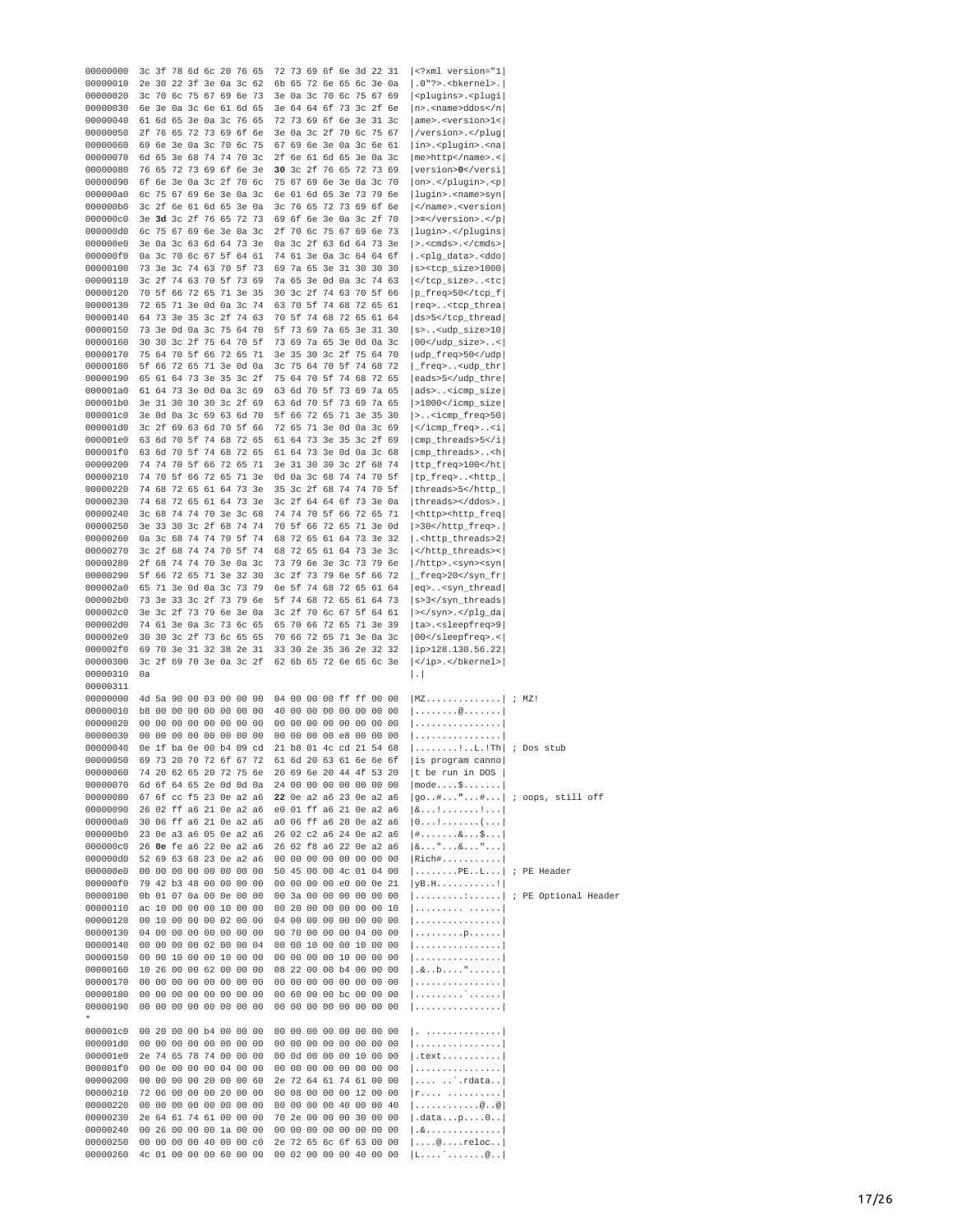```
00000270 00 00 00 00 00 00 00 00 00 00 00 00 40 00 00 42 |............@..B|
00000280 00 00 00 00 00 00 00 00 00 00 00 00 00 00 00 00 |................|
*
00000310 00 |.|
00000311
```
#### **Finally...**

Ok, so we now know the correct value of the mask, since we're confident that the corresponding XML is correct here.

000000d0 52 69 63 68 23 0e a2 a6 00 00 00 00 00 00 00 00 |Rich#...........| 000000d0 6c 75 67 69 6e 3e 0a 3c 2f 70 6c 75 67 69 6e 73 |lugin>.</plugins|

The correct mask to use is "23 0e a2 a6" not "22 0e a2 A6" as was our [my] first guess, but they were very close only differ by "01 00 00 00" so, the correction bitmask I used was something like:

(You could also redo everything from "*[Fixing the last chunk of XML](#page-14-0)*" above, if you want to do all that XML correction over again.)

 00 00 00 01 00 00 00 **01** 00 00 00 01 00 00 00 67 6f cc f5 23 0e a2 a6 **22** 0e a2 a6 23 0e a2 a6 |go..#...**"**...#...| 76 65 72 73 69 6f 6e 3e **30** 3c 2f 76 65 72 73 69 |version>**0**</versi| Correction: 67 6f cc f5 23 0e a2 a6 **23** 0e a2 a6 23 0e a2 a6 |go..#...**#**...#...| 76 65 72 73 69 6f 6e 3e **31** 3c 2f 76 65 72 73 69 |version>**1**</versi|

So, the version number tag was still off by one, correcting to " $1$ ".

For the other version number however, it's an actual unknown byte value, dependent upon whatever was going through Visual Studio's Linker's tiny little mind at compile time.

This is the last unknown byte in the file(s). And the only time until now there is not enough information... You could say, Well fuck it! It's probably also " 1 " like the other two version strings. (There's only a 1 in 16 chance of being wrong.)

01 00 00 00 01 00 00 00 01 00 00 00 01 00 00 00 000000c0 26 **0e** fe a6 22 0e a2 a6 26 02 f8 a6 22 0e a2 a6 |&**.**.."...&..."...| 000000c0 3e **3d** 3c 2f 76 65 72 73 69 6f 6e 3e 0a 3c 2f 70 |>**=**</version>.</p| 000000c0 26 **02** fe a6 22 0e a2 a6 26 02 f8 a6 22 0e a2 a6 |&**.**.."...&..."...| 000000c0 3e **31** 3c 2f 76 65 72 73 69 6f 6e 3e 0a 3c 2f 70 |>**1**</version>.</p|

You could also try against it, all known @comp.id 's matching the pattern " 26 ?? fe a6 ". Or, if every other byte up to the PE header is correct at this point, you can calculate the value of this byte by calculating backwards from the (known correct) hash value. (Left as an exercise for the reader.)

So, after doing all this, the finished config file that I came up with hashes to 2eddd3fa59f2bbec61415fc599e1aee8 And so we can recover the keystream, and decrypt the first 785 bytes of the other three EXE (really DLL) files. This is what I got if you want to check your work against mine. You have been following along in your notebook this whole time, right?

27e95b028ddde6dbd9f58f3796b54f26 ddos.dll\_first\_785 d3c76705708d33f95a86da0dedbf5d9d http.dll\_first\_785 b4a14bdc6d19a805a9bd9008f555a2fa syn.dll\_first\_785

Anyway, if you have a large malware zoo, you can search for DLL files, which are 11264, 6657, and 16896 bytes long. And which begin with one of the three 785 byte sequences recovered above. (There's a correspondence between file length, and which 785 byte chunk to use, which should be obvious, so I won't explain.)

And if you do this, the files that you find are:

5991402077ab21c5e656550214298f20 ddos.dll [Live [Sample\]](https://web.archive.org/web/20140428201836/http://www.offensivecomputing.net/?q=ocsearch&ocq=5991402077ab21c5e656550214298f20) fe9cf7b3f01816393298ff1345ca3c04 http.dll [Live [Sample\]](https://web.archive.org/web/20140428201836/http://www.offensivecomputing.net/?q=ocsearch&ocq=fe9cf7b3f01816393298ff1345ca3c04) 87b71080d75b5ca222fa51ce7563a615 syn.dll [Live [Sample](https://web.archive.org/web/20140428201836/http://www.offensivecomputing.net/?q=ocsearch&ocq=87b71080d75b5ca222fa51ce7563a615)]

All of which I've tossed up on  $OC$  for your enjoyment education. None of them are packed, all of the imports to " main.dll " are referring to the original sample. Pay particular attention to how the "http.dll" looks remarkably similar to "Black Energy v1.x" .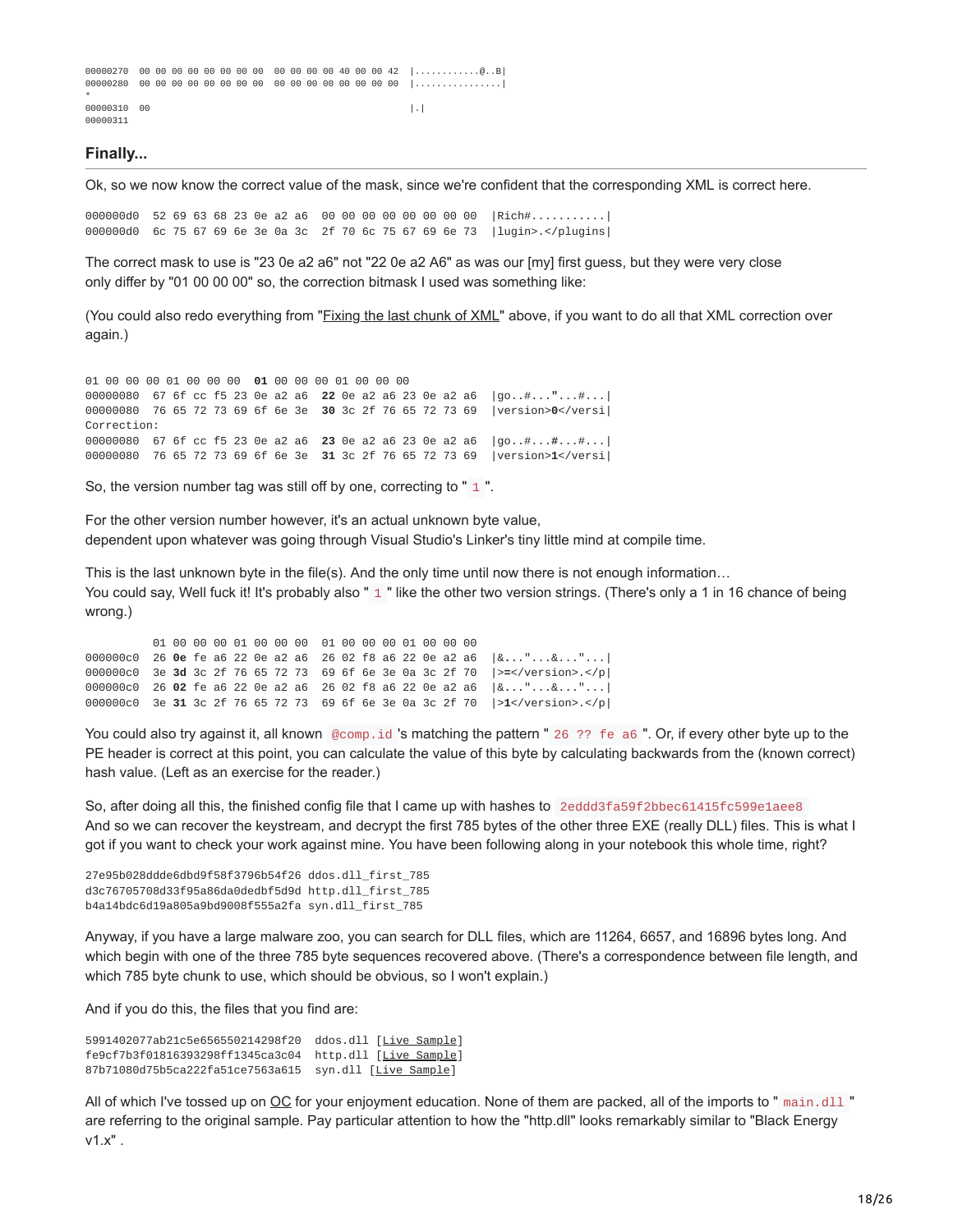## **Verification**

#### **Simple Check**

Each of these three, when XOR's with its encrypted counterpart, all produce the exact same keystream. So these are the correctly decrypted files.

#### **Check PE Headers**

Are you tired of reading this yet, because I'm certainly tired of writing this. Anyway, All you need to know about PE headers:

[http://www.microsoft.com/whdc/system/platform/firmware/PECOFF.mspx](https://web.archive.org/web/20140428201836/http://www.microsoft.com/whdc/system/platform/firmware/PECOFF.mspx) You can sanity check them if you would like, I'm not going to bother. See [Appendix F](#page-24-0).

#### **Check Rich Headers**

The hash of the first umpteen bytes should calculate out correctly. I wrote a program to do some of these checks. See [Appendix C](#page-20-0) below.

#### **References**

Absolutely everything that I could find about the "Rich" header.

[http://ntcore.com/Files/richsign.htm](https://web.archive.org/web/20140428201836/http://ntcore.com/Files/richsign.htm)

[http://web17.webbpro.de/index.php?page=microsofts-rich-header](https://web.archive.org/web/20140428201836/http://web17.webbpro.de/index.php?page=microsofts-rich-header)

[http://www.woodmann.com/forum/archive/index.php/t-11367.html](https://web.archive.org/web/20140428201836/http://www.woodmann.com/forum/archive/index.php/t-11367.html)

[http://trendystephen.blogspot.com/2008/01/rich-header.html](https://web.archive.org/web/20140428201836/http://trendystephen.blogspot.com/2008/01/rich-header.html)

And then I saw, [http://docs.google.com/Doc?id=dcn764fg\\_2j54gzfc](https://web.archive.org/web/20140428201836/http://docs.google.com/Doc?id=dcn764fg_2j54gzfc).

## **The Future**

Newer versions of "Black Energy" — or what everyone calls "Black Energy v2" — do something completely different with their crypto, so, as I said, this trick no longer works.

Examine these two cyphertexts. These are the ones I used as examples. Notice how all but a single byte between offsets 0 and 0x80 are the same.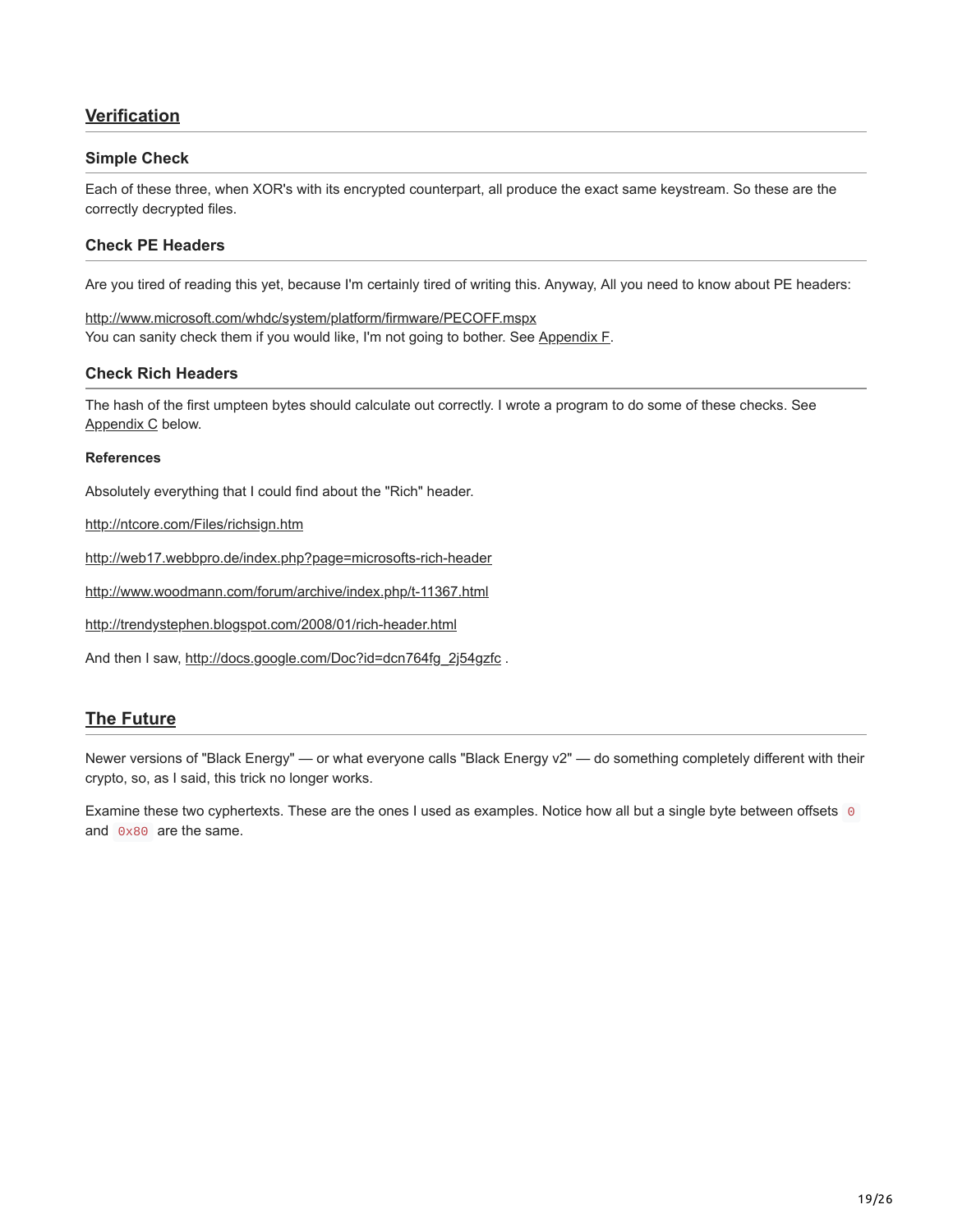| SVN.QII:  |                         |  |  |  |  |                         |  |  |                                          |
|-----------|-------------------------|--|--|--|--|-------------------------|--|--|------------------------------------------|
| 00000000  | 81 7f 91 83 33 59 b8 82 |  |  |  |  | 04 4a de ba 99 87 86 0e |  |  | $  \ldots 3Y \ldots J \ldots \ldots  $   |
| 00000010  | 92 5b e2 78 d0 8a 59 8a |  |  |  |  | ba 4a c5 f4 59 31 48 1e |  |  | . [ . x Y J Y1 H .                       |
| 00000020  | 29 a9 86 92 2d 60 6d 76 |  |  |  |  | e9 6e 84 b8 30 7a 45 3d |  |  | $ $ ) <sup>-</sup> `mv.n0zE=             |
| 00000030  | b6 27 30 7d 60 6e 3e 62 |  |  |  |  | 1a 71 59 22 ed 45 56 1e |  |  | $ . '0\}$ `n>b.qY".EV. $ $               |
| 00000040  | 24 89 84 5c 1d e6 e1 c5 |  |  |  |  | c9 f1 27 22 34 c0 c8 35 |  |  | $ \$\\$ ''45                             |
| 00000050  | fc 69 10 02 e4 31 4d 88 |  |  |  |  | fc f4 38 8b 38 04 f4 00 |  |  | .1.1M.8.8.                               |
| 00000060  | cb de 98 7c c8 fc f8 1b |  |  |  |  | 2e 32 7a 9a 66 d6 16 41 |  |  | $  \ldots   \ldots .2z.f \ldots A  $     |
| 00000070  | 20 89 81 2d 04 68 f7 b0 |  |  |  |  | 7e da 60 30 62 0e 5d e2 |  |  | $   - h  - \cdot 0b. ]$                  |
| 00000080  | df 6e 86 a8 39 1a eb 0b |  |  |  |  | c2 6d cc ab b2 2c 46 3a |  |  | .n9mF:                                   |
| 00000090  | 6f 46 01 8c b0 f7 f2 d1 |  |  |  |  | 06 74 be 80 68 a0 bd 0c |  |  | 0Fth                                     |
| http.dll: |                         |  |  |  |  |                         |  |  |                                          |
| 00000000  | 81 7f 91 83 33 59 b8 82 |  |  |  |  | 04 4a de ba 99 87 86 0e |  |  | $  \ldots 3Y \ldots J \ldots \ldots  $   |
| 00000010  | 92 5b e2 78 d0 8a 59 8a |  |  |  |  | ba 4a c5 f4 59 31 48 1e |  |  | . [ . x Y J Y1 H .                       |
| 00000020  | 29 a9 86 92 2d 60 6d 76 |  |  |  |  | e9 6e 84 b8 30 7a 45 3d |  |  | $ $ <sup>-</sup> mv.n0zE= $ $            |
| 00000030  | b6 27 30 7d 60 6e 3e 62 |  |  |  |  | 1a 71 59 22 fd 45 56 1e |  |  | $ . '0\}$ `n>b.qY".EV. $ $               |
| 00000040  | 24 89 84 5c 1d e6 e1 c5 |  |  |  |  | c9 f1 27 22 34 c0 c8 35 |  |  | $ $\\\\$ "45                             |
| 00000050  | fc 69 10 02 e4 31 4d 88 |  |  |  |  | fc f4 38 8b 38 04 f4 00 |  |  | .1.1M.8.8.                               |
| 00000060  | cb de 98 7c c8 fc f8 1b |  |  |  |  | 2e 32 7a 9a 66 d6 16 41 |  |  | 2z.fA                                    |
| 00000070  | 20 89 81 2d 04 68 f7 b0 |  |  |  |  | 7e da 60 30 62 0e 5d e2 |  |  | $   - h  - \circ b .    $                |
| 00000080  | 55 bf 8d c9 b3 cb e0 6a |  |  |  |  | 48 bc c7 ca 38 fd 4d 5b |  |  | $ U \ldots \ldots jH \ldots 8 \ldots M $ |
| 00000090  | e5 97 58 ed 3b 26 f9 b0 |  |  |  |  | 4a a6 b7 e1 e1 71 b6 6d |  |  | $X$ .;&Jq.m                              |

Now look at these three newer cyphertexts, generated by newer versions of the bot. There is nothing in common.

EXE 1: 00000000 e9 e1 c4 48 3b 42 c2 94 df 90 50 ef d2 8f 10 78 |...H;B....P....x| 00000010 8f 5c f4 c8 d0 0d a4 5c 7c 14 3a 19 f9 d3 f9 7c |.\....\|.:....| 00000020 85 48 6c fa 1d 44 c3 cf 37 8c 19 e3 17 1c d8 b6  $|.H1..D..7.....|$ 00000030 c8 98 34 70 e6 57 3c 38 0e 9e fa 9e 27 a2 22 4b | ..4p.W<8....'."K| 00000040 9e 7b 7e d3 5b a4 2b 71 b2 1e 5d fc 69 ee 0e be |.{~.[.+q..].i...| 00000050 ab 20 68 b3 f7 d7 2b 3f 6c 9d 90 0b 62 85 46 e2 |. h...+?l...b.F.| 00000060 00 d9 b2 8e e8 90 0c 06 74 af 2a 70 de c9 ee d7  $\left[\ldots,\ldots,t,*p,\ldots\right]$ 00000070 7d f3 59 16 2b fe 86 7d 2c 39 b8 68 59 dc 79 c2  $|\}$ . Y. + . . }, 9. hY. y. 00000080 83 99 3c 7d fd 1d f2 ad 3b 9e 2a 18 14 b0 15 95 |..<}....;.\*.....| 00000090 ee 3f 3a ab 04 85 be 9d e5 27 c1 02 aa 26 aa 55 | .?:......'...&.U|  $EXE$  2: 00000000 4f 57 70 aa 8c 86 a0 54 b5 d6 14 d0 3e d5 e1 40 | 0Wp....T....>..@ 00000010 12 20 c1 44 02 61 26 e1 1b 0a 4d 3a 7b 2a 6a f1 |. .D.a&...M:{\*j.| 00000020 02 7c 6f 29 d1 5b c6 11 10 ee d1 c6 8a 03 11 c3  $| \cdot | 0)$ . [..........] 00000030 42 e1 21 3c 62 2d 98 e6 0d 9c 40 91 48 34 8f b0 |B. ! <br ... ... @. H4..| 00000040 4a 32 70 a3 20 34 e7 02 67 19 eb 2a 0c b5 ed ec | J2p. 4..g..\*.... 00000050 83 3a 76 1e 49 b3 13 34 02 82 2f e5 6c 2e be 74 |.: v. I. . 4.. /. l. . t| 00000060 13 03 4d 07 6f 33 16 68 11 c6 a9 02 c4 3f 77 e2 | ..M. o3.h.....?w.l 00000070 5d 34 0a 1e ef cd 2f 50 d4 76 e2 58 a0 c7 af 6d  $|14.../P.v.X...m|$ 00000080 3d 74 a0 99 ef 75 e4 5e 07 d2 0f 96 a9 06 e7 96 |=t...u.^........| 00000090 ce 62 7d 89 4b 1f 08 6d e3 f5 8a fb dc 92 83 87 | .b}.K..m........| EXE 3: 00000000 1f 60 5a f2 3e c5 25 e1 62 52 9a 2b f9 1d 4f d4 | . 2. > . % . bR. + . . 0. | 00000010 77 84 47 d4 8b a4 d9 ea a8 da a8 12 ec d9 ea 6f  $|W.G...............0|$  $|g...$ ' $,\%$ .....E... 00000020 67 ac 85 27 8f 25 5f 7f cf f9 19 ec 45 0f d3 c5 00000030 ef 19 cf 52 0c 5d 94 c8 48 8c 34 a7 93 c5 45 a7  $|...R.]...H.4...E.$ 00000040 74 55 fb fa 12 52 47 ca 87 62 49 62 b2 bc 18 0a |tU...RG..bIb.... 00000050 4e 93 cb d1 34 2b f3 4d 86 9f 2a 1e 13 4f 0a c3 | N...4+.M..\*..O..| 00000060 93 26 e8 49 32 40 e1 22 f4 16 69 fd a0 a7 b7 ee |.&.I2@."..i..... 00000070 1e 83 a5 4f fd ff c9 59 cb 32 b9 8e a1 8c 73 8f  $|...0...Y.2...S.|$ 00000080 e0 84 49 50 d9 56 79 16 1c 5b 27 0d 95 5a a8 4d | .. IP. Vy. . ['.. Z. M| 00000090 c5 2f 73 8e 7a 72 19 b8 74 94 22 d1 45 fb 9c 4c |./s.zr..t.".E..L|

#### **The End**

and and the

Yay! I'm done.

## **Appendix A**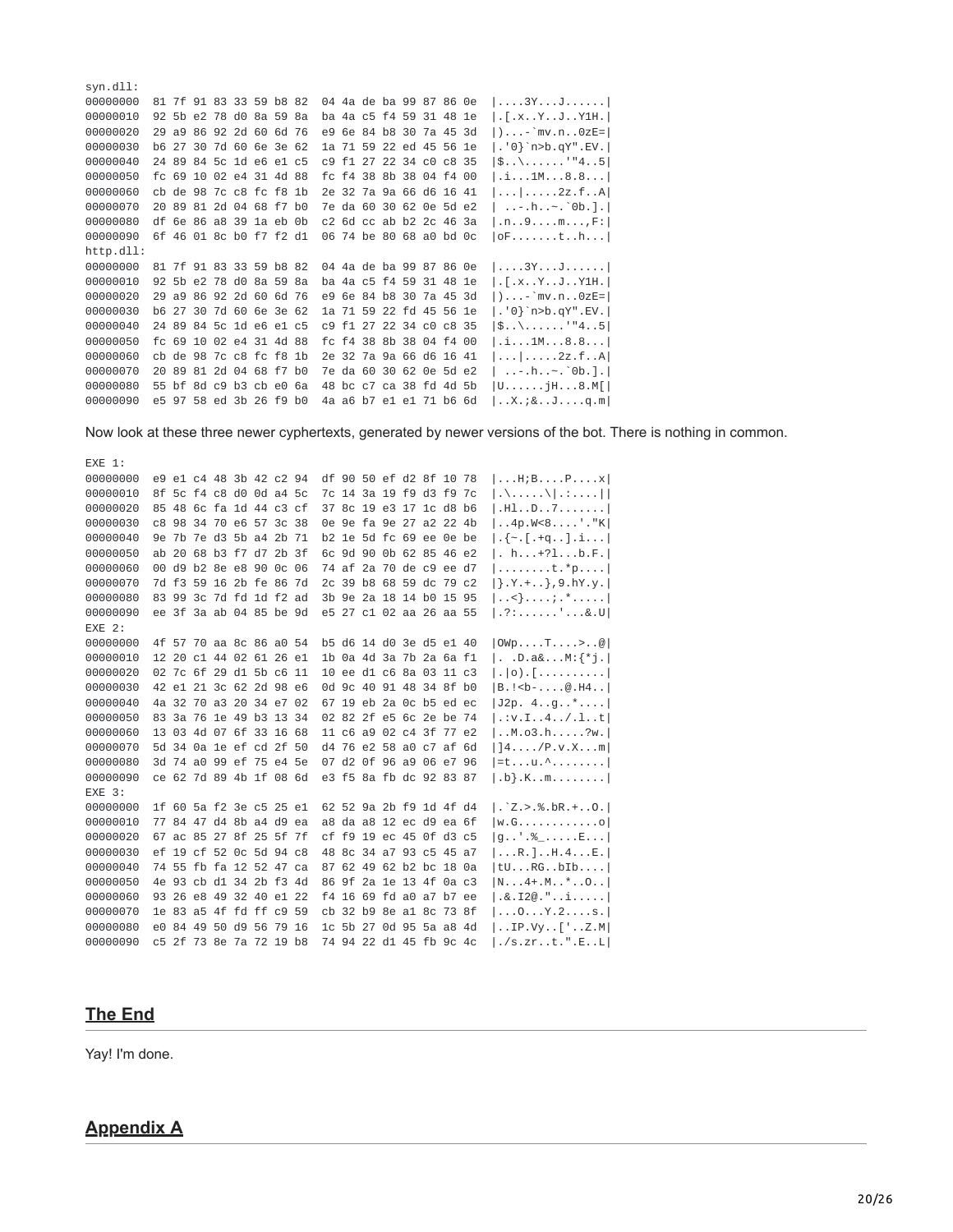When  $Isay$  file  $\wedge$  file = file, that means

each pair of bytes, from the same offset in both files, together, and write the result to the same offset in the third. Formally, think of it as something like

$$
\sum_{i=0}^{n} output_i = file_i^1 \oplus file_i^2
$$

You could also say the same thing about summing all the bits over  $GF(2)$ . But pretend that I didn't just say all that.

```
So, File " \times " is a stream of bytes, File " y " is a stream of bytes, n = min(len(x),len(y))
```
Vaguely almost like this:

```
while ((0!=sysread(IN1, $inbuf1, 1))&&(0!=sysread(IN2, $inbuf2, 1))) {
$outbuf = $inbuf1 \land $inbuf2;syswrite(OUT, $outbuf, 1);
}
```
## **Appendix B**

This is how I XOR files together. You might find it useful.

```
use Fcntl;
my $infile1 = shift;
my $infile2 = shift;
my $outfile = shift;my $inbuf1;
my $inbuf2;
my $outbuf;
print("DEBUG: $infile1 ^ $infile2 -> $outfile\n");
sysopen(IN1, $infile1, O_RDONLY);
sysopen(IN2, $infile2, O_RDONLY);
sysopen(OUT, $outfile, O_WRONLY|O_CREAT);
binmode(IN1);
binmode(IN2);
binmode(OUT);
while ((0!=sysread(IN1, $inbuf1, 1))&&(0!=sysread(IN2, $inbuf2, 1))) {
$outbuf = $inbuf1 \land $inbuf2;syswrite(OUT, $outbuf, 1);
}
close($infile1);
close($infile2);
close($outfile);
```
## <span id="page-20-0"></span>**Appendix C**

If you need to un-HTML-ize this, the only encoding I did on it was:

```
sed 's/&/\&/g' hash.pl | sed 's/</\&lt;/g' | sed 's/>/\&gt;/g'
```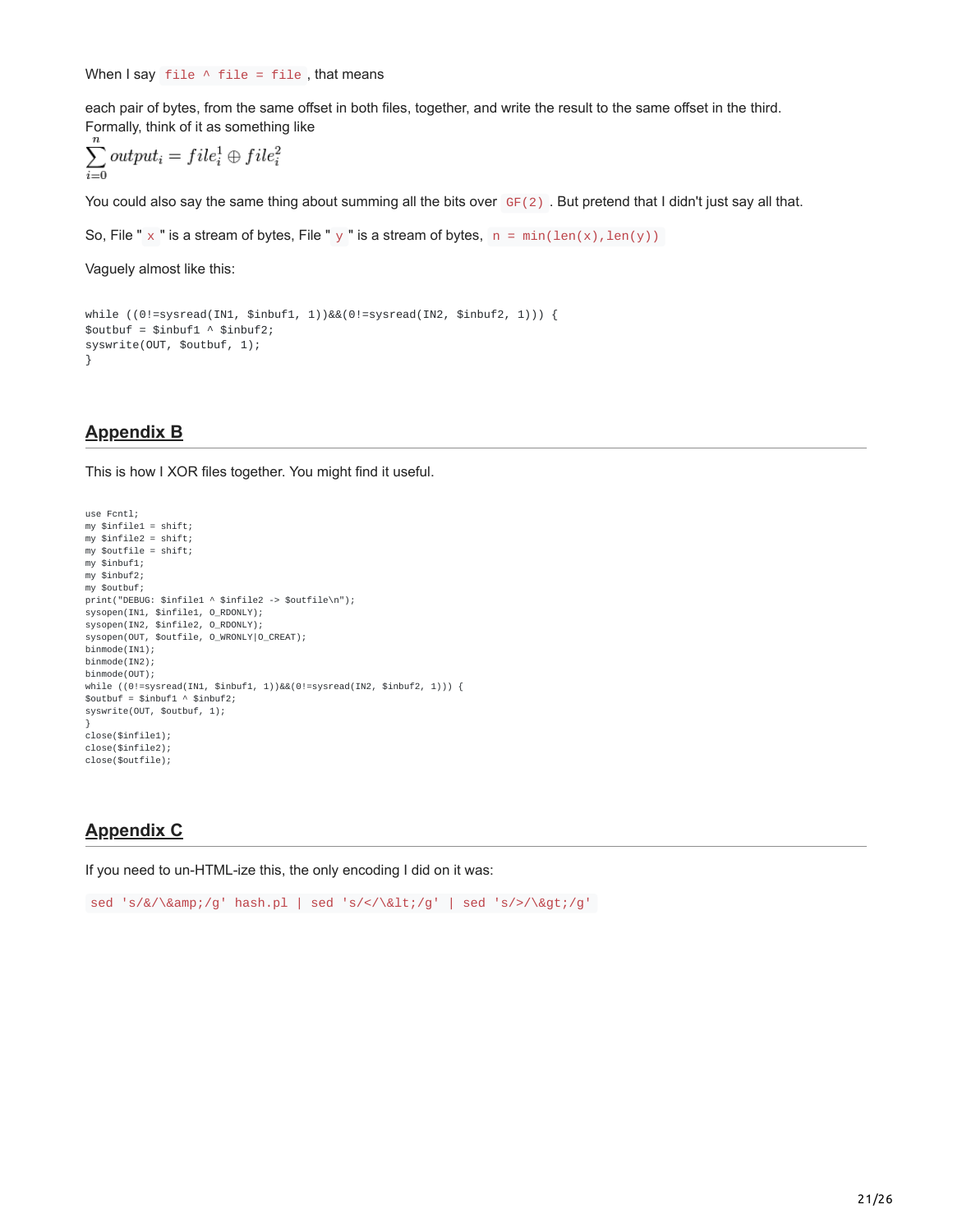#!/usr/bin/perl -w # Julia Wolf # Rich header hash checker. # Public Domain # Version 0.0.1 alpha # Not really tested, use at own risk and all that jazz. # Usage: # perl this.pl some.exe use strict; my  $$file = shift or die$ ; sub  $rol$  {  $my$  \$number = shift; my \$bitshift =  $(shift)$  % 32; \$bitshift ) return ( 0x0FFFFFFFF&(\$number <<  $\rightarrow$  $( 0 \times 0$ FFFFFFF&(\$number >>  $(32 - 3 \times 1)$  $\rightarrow$ # unused sub ror  $\{$  $my$  \$number = shift; my \$bitshift =  $(\text{shift})$  % 32; return (\$number >> \$bitshift) | (\$number <<  $(32 - $bitshift)$ ); my \$start =  $0x80; # T0D0$ my \$data = `cat \$file`; # Warning: Not portable code my @bytes =  $split///$ , \$data); map  $\{\$$  = unpack("C", $\$$ ); } @bytes;<br>my @dwords = unpack("V\*", \$data); # .text:004651D6 xormaskloop1 : ; CODE XREF: IMAGE::CbBuildProdidBlock(void \* \*)+105j .text:004651D6 movzx edi, byte ptr [ebx+eax] ; edi = (BYTE) PointerToPE[eax]  $#$ ; low byte of loop counter in cl text:004651DA. mov cl, al .text:004651DC rol edi, cl ; rotates left the current byte of PointerToPE  $#$ text:004651DC. ; with the low byte of the loop counter .text:004651DE add eax, 1 ; increment eax  $\#$ text:004651E1. add esi, edi ; adds the result of the rol to the xor mask  $\frac{1}{2}$  is counter < initial xor mask value?  $\#$  $t$  ext:  $004651F3$ cmp eax, edx .text:004651E5 jb short xormaskloop1 ; if so, goes on with the loop .text:004651E7 my  $$mask = $start;$ for (my \$i=0; \$i<\$start; \$i++) { next if ( \$i>=0x3C && \$i<=0x3F ); last if  $($i>=$#bytes);$  $\text{Smask} = \text{Smask} + \text{rol}(\text{sbytes}[\text{si}], \text{si});$  $smask = $mask & QxFFFFFFFF;$ printf ("%016x mask\n", \$mask); #00000080 44 61 6e 53 00 00 00 00 00 00 00 00 00 00 00 00 | DanS...........| #00000090 05 0c 5d 00 02 00 00 00 c3 0f 5d 00 02 00 00 00 |..].......]..... #000000a0 13 08 5d 00 02 00 00 00 83 08 5d 00 0b 00 00 00  $1...1.........1......$ #000000b0 00 00 01 00 26 00 00 00 05 0c 60 00 07 00 00 00  $| \ldots$ . &  $\ldots$ .  $\ldots$ . #000000c0 05 0c 5c 00 01 00 00 00 05 0c 5a 00 01 00 00 00  $\left[\ldots\right)\ldots\left[\ldots\right]$ #000000d0 71 67 c1 ce 00 00 00 00 23 0e a2 a6 23 0e a2 a6  $|qq......#...#...$ #00000080 67 6f cc f5 23 0e a2 a6 23 0e a2 a6 23 0e a2 a6  $|90...#...#...#...|$ #00000090 26 02 ff a6 21 0e a2 a6 e0 01 ff a6 21 0e a2 a6  $8...1......1...$ #000000a0 30 06 ff a6 21 0e a2 a6 a0 06 ff a6 28 0e a2 a6 #000000b0 23 0e a3 a6 05 0e a2 a6 26 02 c2 a6 24 0e a2 a6 |#.......&...\$...| #000000c0 26 02 fe a6 22 0e a2 a6 26 02 f8 a6 22 0e a2 a6 |&..."...&..."... #000000d0 52 69 63 68 23 0e a2 a6 00 00 00 00 00 00 00 00 | Rich#.......... my \$thingy =  $$mask;$ # .text:004651F0 xormaskloop2 : ; CODE XREF: IMAGE::CbBuildProdidBlock(void \* \*)+11Ej mov edx,  $[$ eax+ 4  $]$  $;$  edx = data1 text:004651F0. .text:004651F3  $#$ mov cl,  $[$ eax+ 8  $]$ ;  $cl = (BYTE) data2$ text:004651F6. mov eax, [eax] ; eax = next list item text:004651F8. rol edx, cl ; rotates left edx with cl  $#$ .text:004651FA ; adds the result of the rol to the xor mask add esi. edx test eax, eax ; pointer = 0?<br>jnz short xormaskloop2 ; if not, goes on with the loop # .text:004651FC test eax, eax text:004651FE. my  $$pe_offset = $dwords[15];$ if  $($  \$pe\_offset  $)$  { if ( $0x00004550 ==$ \$dwords[\$pe\_offset/4]) {  $print$  ("PE  $OK\n\n\wedge\n\n\wedge"$ );  $\}$  else { print ("PE bad\n");  $\}$  else { print ("PE missing\n"); my \$rich\_offset =  $0;$  #bytes  $do f$  $$rich_offest++; # in dwords$ } while ( (\$rich\_offset<\$#dwords)&&(0x68636952 != \$dwords[\$rich\_offset]) ); # undef check if past end printf ("%016x rich off\n", \$rich\_offset\*4); .<br>my \$checksum = \$dwords[\$rich\_offset+1]; if (\$checksum ) { printf ("%016x checksum\n", \$checksum);  $\frac{1}{2}$  else  $\frac{1}{2}$ print ("checksum missing\n"); з.  $my$  \$ugh=0; for (my  $$i=0$  ;  $$i<=$rich_offset; $i++)$  {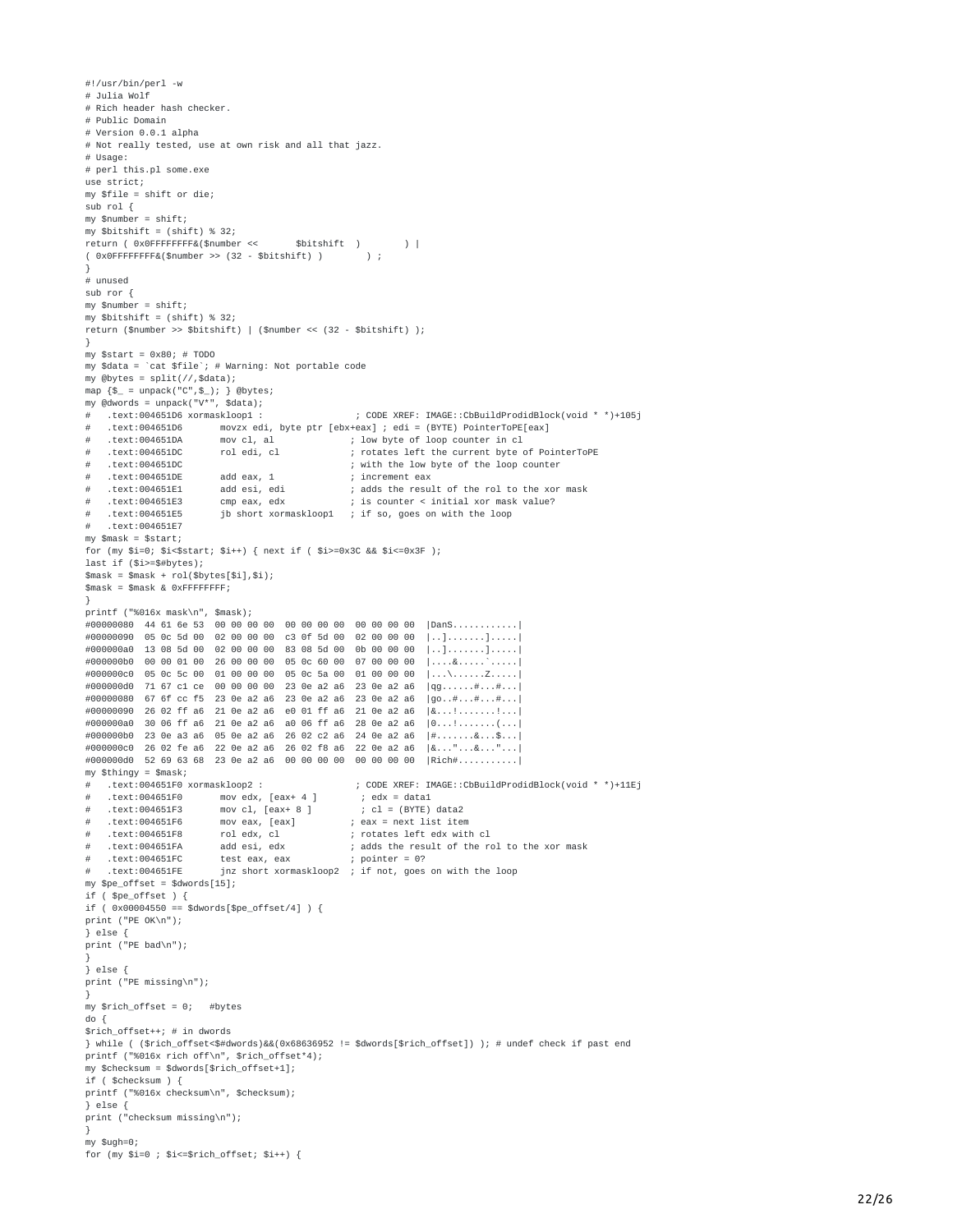```
if ( $checksum ) {
if (0x536e6144 == ($dwords[$i] ^ $checksum)) {
print ("DanS OK $i\n");
$uah = $i:
last;
}
} else {
print ("No DanS, checksum missing\n");
}
}
mv $count = 0:
for (my $i=$ugh+4; $i <= $rich_offset-1; $i+2) {
print("Ignore these version numbers for now. The top WORD means something completely different.\n"); #TODO
# printf("comp.id\t%i.0.%i ? %i x %i\n",(($dwords[$i]^$checksum)&0xFFFF),((($dwords[$i]^$checksum)>>16)&0x000F),
((($dwords[$i]^$checksum)>>17)&0x000F), ($dwords[$i+1]^$checksum) );
# printf("comp.id\t%i.00.%i (%i?) x %i\n",((($dwords[$i]^$checksum)>>16)&0x000F),(($dwords[$i]^$checksum)&0xFFFF),
((\text{tdwords}[\text{si}]\land\text{shecksum})>>17)&0x000F), (\text{tdwords}[\text{si+1}]\land\text{shecksum}) );
# printf("comp.id\t%i.%i.%i (%i?) x %i\n",((($dwords[$i]^$checksum)>>16)&0x000F),((($dwords[$i]^$checksum)>>24)&0x00FF),
(($dwords[$i]^$checksum)&0xFFFF),((($dwords[$i]^$checksum)>>17)&0x000F), ($dwords[$i+1]^$checksum) );
printf("comp.id\t%08x\t%i.%i.%i Occurs: %i\n",
($dwords[$i]^$checksum),
((($dwords[$i]^$checksum)&0x000F0000)>>16), # 13 major
((($dwords[$i]^$checksum)&0x00F00000)>>19), # 10 minor
(($dwords[$i]^s\%checkum)\&0x0000FFFF),...<br># ((($dwords[$i]^$checksum)>>20)&0x000F), #<br>($dwords[$i+11^$checksum) ):         # 2 occurence
($dwords[$i+1]^s\nchecksum) );
# This doesn't help...<br># //
   \frac{1}{2}# // Symbol format.
# //
\##
    typedef struct _IMAGE_SYMBOL {
\# union {<br>\# BYTE
# BYTE ShortName[8];
# struct {<br># DWORD
# DWORD Short; // if 0, use LongName
# DWORD Long; // offset into string table
# } Name;
# DWORD LongName[2]; // PBYTE [2]
# } N;
# DWORD Value;
# SHORT SectionNumber;
# WORD Type;<br># BYTE Storad
# BYTE StorageClass;<br># BYTE NumberOfAuxSy
# BYTE NumberOfAuxSymbols;
    } IMAGE_SYMBOL;
# typedef IMAGE_SYMBOL UNALIGNED *PIMAGE_SYMBOL;
#
# #define IMAGE_SIZEOF_SYMBOL 18<br># //
# //
\# // Section values.<br># //
# //<br># //
    // Symbols have a section number of the section in which they are
# // defined. Otherwise, section numbers have the following meanings:
##
    #define IMAGE_SYM_UNDEFINED (SHORT)0 // Symbol is undefined or is common.<br>#define IMAGE_SYM_ABSOLUTE (SHORT)-1 // Symbol is an absolute value.
# #define IMAGE_SYM_ABSOLUTE (SHORT)-1 // Symbol is an absolute value.
# #define IMAGE_SYM_DEBUG (SHORT)-2 // Symbol is a special debug item.
                                                                 // Values 0xFF00-0xFFFF are special
#
$thingy = $thingy + rol( $dwords[$i] ^ $checksum, $dwords[$i+1] ^ $checksum );
$thingy = $thingy & 0xFFFFFFFF;
$count++; # item count
}
printf ("%016x thingy\n", $thingy);
printf ("%016x diff\n", $checksum - $thingy ) if ( $checksum );
printf ("%016x xor\n", $checksum ^ $thingy ) if ( $checksum );
my $list = ( $count ) * 8;
printf ("%016x list len bytes\n", $list );
printf ("%016x DanS start bytes\n", $ugh*4 );
printf ("%016x list start bytes\n", $ugh*4 + 0x10);
printf ("%016x list end bytes\n", $list+($ugh*4) + 0x10 );
print ("PE == end") if ();
my $padding = ( ( ((\text{Sthingy} > 5) % 3) + \text{Scount} ) * 8) + 0x20;
printf ("%016x pad\n", $padding );
printf ("%016x end\n", ($ugh*4)+$padding);
print ("PE == end") if ($pe_offset)&&( (($ugh*4)+$padding) == ($pe_offset) ) ;
print "\n";
exit(0);
```
## **Appendix D**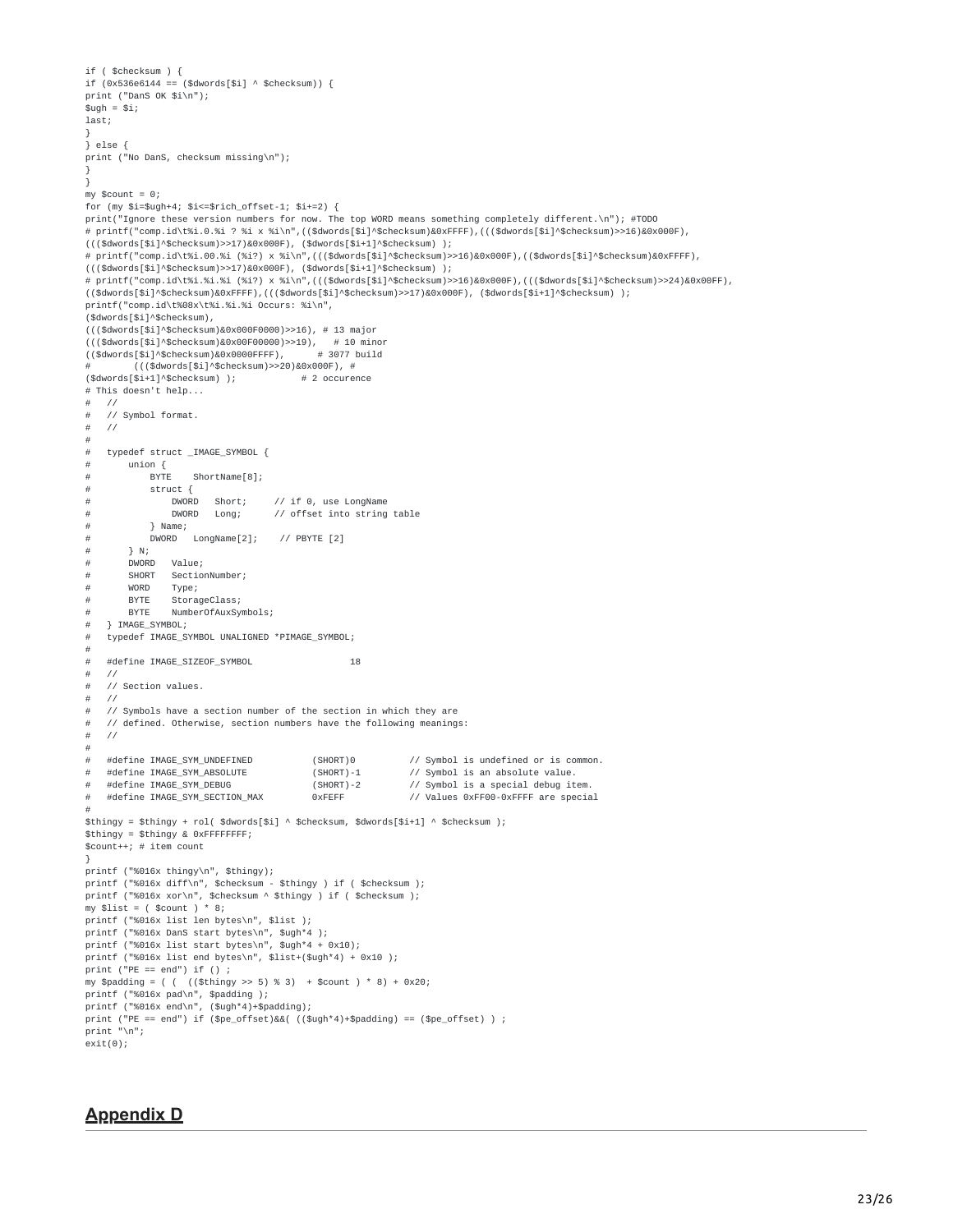| 2eddd3fa59f2bbec61415fc599e1aee8                  |                  |  | 1253064020.308867 88.214.243.45 80 192.168.0.2 1038 785 Decrypted Config File  |
|---------------------------------------------------|------------------|--|--------------------------------------------------------------------------------|
| 5991402077ab21c5e656550214298f20                  |                  |  | 1253064023.563605 88.214.243.45 80 192.168.0.2 1039 11264 Decrypted "ddos" EXE |
| fe9cf7b3f01816393298ff1345ca3c04                  |                  |  | 1253064029.663532 88.214.243.45 80 192.168.0.2 1040 6657 Decrypted "http" EXE  |
| 87b71080d75b5ca222fa51ce7563a615                  |                  |  | 1253064034.512609 88.214.243.45 80 192.168.0.2 1041 16896 Decrypted "syn" EXE  |
| adae2ddc6ec2cedf9d575b48267b53a4                  | 6657 ddos x http |  |                                                                                |
| 8496ee21928543ee9b49b8df5e1c861b 11264 ddos x syn |                  |  |                                                                                |
| 04c978be26ee36f7cc050795dd2c648b 6657             | http x syn       |  |                                                                                |
| c61e182c9b67ab9067138deac9f831a5 785              | xml x ddos       |  |                                                                                |
| ddb168742d95068046340ee18fa50dbc 785              | xml x http       |  |                                                                                |
| 0880df84c5b886cbdd0e0be01deed2f6 785              | xml x syn        |  |                                                                                |

# <span id="page-23-0"></span>**Appendix E**

Look for the value of the @comp.id symbol, in the output from either of these:

nm coff.obj

dumpbin /SYMBOLS coff.obj

| <b>Build</b> | @comp.id | Notes (probably wrong)                                                   |
|--------------|----------|--------------------------------------------------------------------------|
| 2179         | 000F0883 | Version 7.10.2179 (DDK 3790?)                                            |
| 3052         | 005F0BEC | Version 7.10.3052 ?                                                      |
| 3077         | 000F0C05 | Version 7.10.3077 (Visual Studio 2003)                                   |
| 3077         | 005D0C05 | Version 7.10.3077                                                        |
| 3077         | 005F0C05 | <b>Version 7.10.3077</b>                                                 |
| 3077         | 00600C05 | Version 7.10.3077                                                        |
| 4035         |          | 7.10.4035 (DDK 3790.1830)                                                |
| 8155         | 000B1FDB | Version 6.00.8155?                                                       |
| 8168         | 00041FE8 | Version 6.00.8168?                                                       |
| 8168         | 000A1FE8 |                                                                          |
| 8168         | 000B1FE8 | Version 6.00.8168?                                                       |
| 8444         | 001220FC | Version 6.14.8444                                                        |
| 8447         | 000420ff | Version 6.00.8447 ?                                                      |
| 8966         | 000A2306 |                                                                          |
| 9044         | 00312354 |                                                                          |
| 9466         | 004024FA | Version 7.00.9466 ?                                                      |
| 21022        | 0083521E | VS2008 9.00.21022.08 ?                                                   |
| 21022        | 0093521E | 9.00.21022 ?                                                             |
| 30729        | 00837809 | VS2008 (9.0) SP1 15.00.30729.01 ?                                        |
| 30729        | 00937809 | VS2008 (9.0) SP1 15.00.30729.01 ?                                        |
| 50727        | 006DC627 | VS2005 for C objects; 8.00.50727.762<br>VS2005 (8.0) SP1 14.00.50727.762 |
| 50727        | 006EC627 | VS2005 (via 8.00.50727.762)                                              |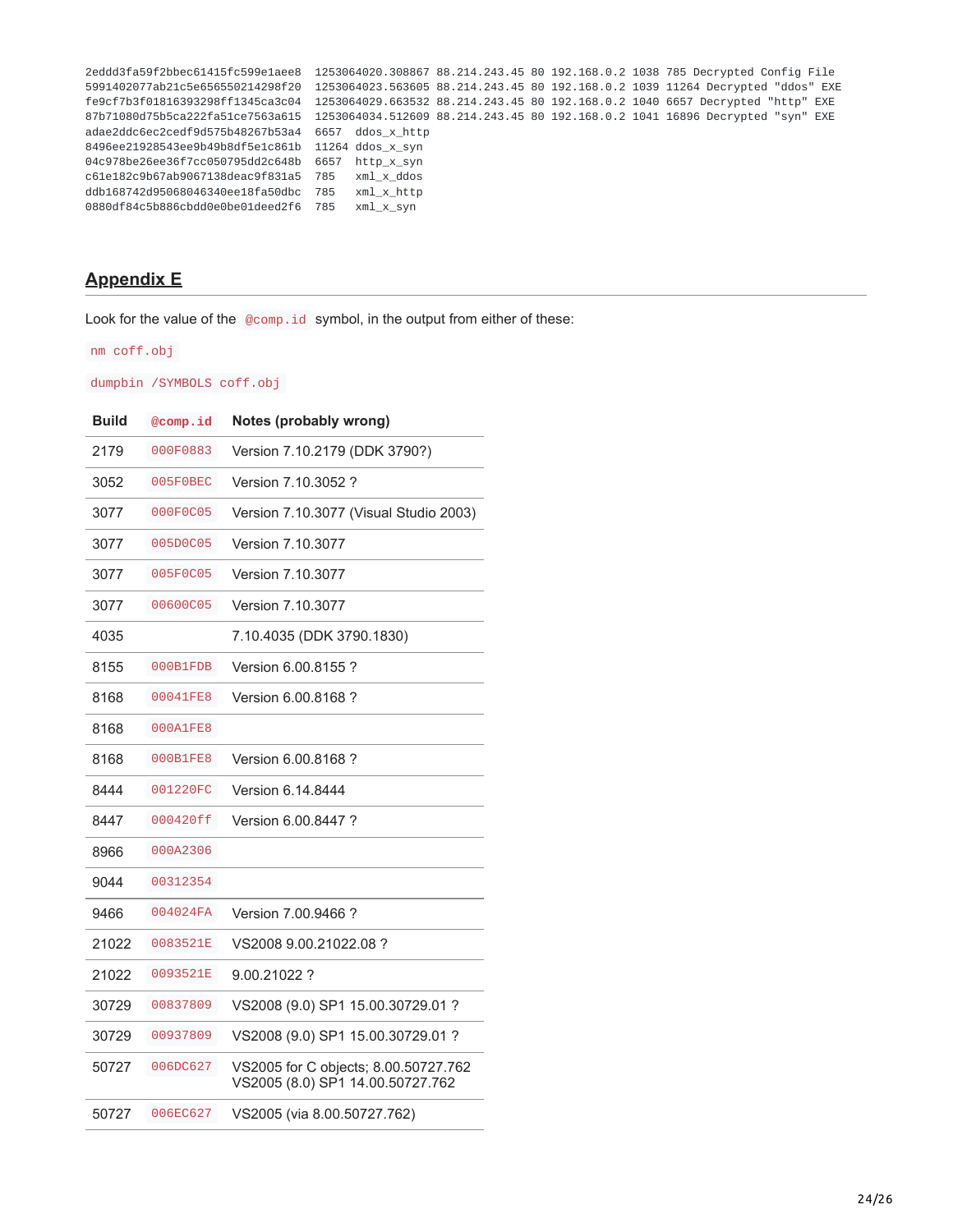| 50727 | 006EC627 | VS2005 for c++ objects;<br>8.00.50727.762? or 8.00.50727.42? |
|-------|----------|--------------------------------------------------------------|
| 50727 | 007BC627 | VS2005 (8.0)                                                 |

# <span id="page-24-0"></span>**Appendix F**